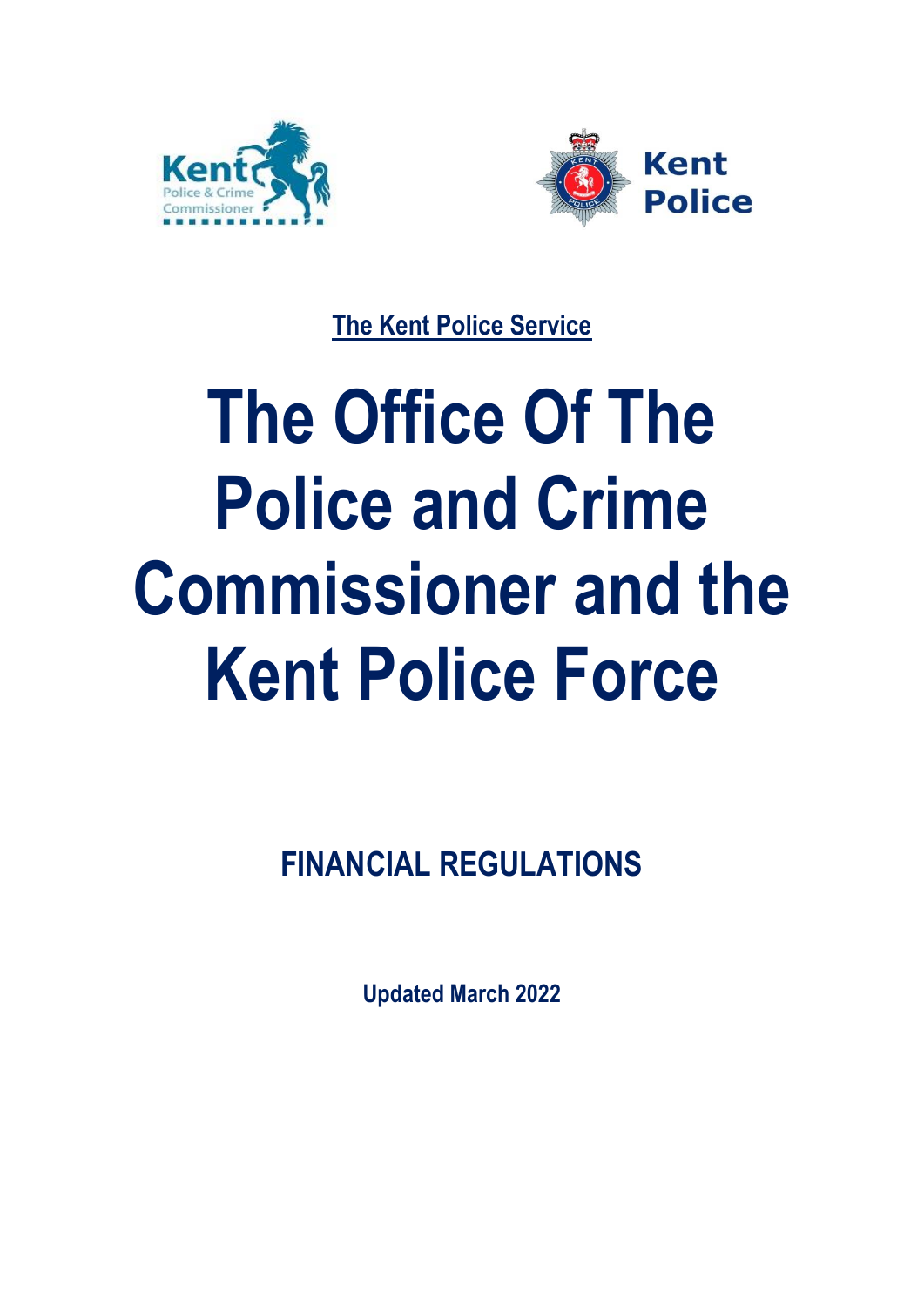| <b>CONTENTS</b>                                                 | <b>PAGE</b>    |
|-----------------------------------------------------------------|----------------|
| <b>Introduction</b>                                             |                |
| Overview                                                        | 1              |
| <b>Financial Regulations</b>                                    | $\overline{2}$ |
| Definitions Within the Regulations                              | $\overline{2}$ |
| <b>Status</b>                                                   | 3              |
| Content                                                         | 4              |
| <b>Section 1 - Financial management</b>                         |                |
| 1.1<br><b>Financial management</b>                              | 5              |
| 1.2 Financial management standards                              | 10             |
| 1.3 Accounting records and returns                              | 11             |
| 1.4 The annual statement of accounts                            | 12             |
| Section 2 - Financial planning                                  |                |
| 2.1<br>Financial planning                                       | 13             |
| Medium term financial planning<br>$\bullet$                     | 13             |
| Annual revenue budget<br>$\bullet$                              | 14             |
| $2.2\phantom{0}$<br><b>Budgetary control</b>                    | 16             |
| Revenue monitoring<br>$\bullet$                                 | 16             |
| Virement<br>$\bullet$                                           | 17             |
| 2.3<br>Capital Programme                                        | 19             |
| Medium term capital programme (5 years)<br>$\bullet$            | 19             |
| Monitoring of capital expenditure<br>$\bullet$                  | 20             |
| Maintenance of balances and reserves<br>2.4                     | 21             |
| Section 3 – Management of risk and resources                    |                |
| 3.1 Risk management & business continuity                       | 22             |
| 3.2<br>Internal control system                                  | 24             |
| 3.3<br>Audit requirements                                       | 25             |
| Internal audit<br>$\bullet$                                     | 25             |
| <b>External audit</b><br>$\bullet$                              | 27             |
| Preventing fraud and corruption<br>3.4                          | 29             |
| 3.5<br>Assets                                                   | 30             |
| Security<br>$\bullet$                                           | 30             |
| Valuation<br>$\bullet$                                          | 31             |
| Stocks & stores                                                 | 31             |
| Intellectual property<br>$\bullet$                              | 32             |
| Asset disposals<br>$\bullet$                                    | 32             |
| 3.6<br>Treasury management and banking arrangements             | 34             |
| Treasury management<br>$\bullet$                                | 34             |
| Banking arrangements<br>$\bullet$                               | 35             |
| Imprest Accounts / Petty cash<br>$\bullet$                      | 35             |
| Money Laundering<br>$\bullet$                                   | 36             |
| Staffing<br>3.7                                                 | 37             |
| 3.8<br><b>Trust funds</b>                                       | 38             |
| 3.9<br>Administration of evidential and non-evidential property | 39             |
| 3.10 Gifts, loans and sponsorship                               | 40             |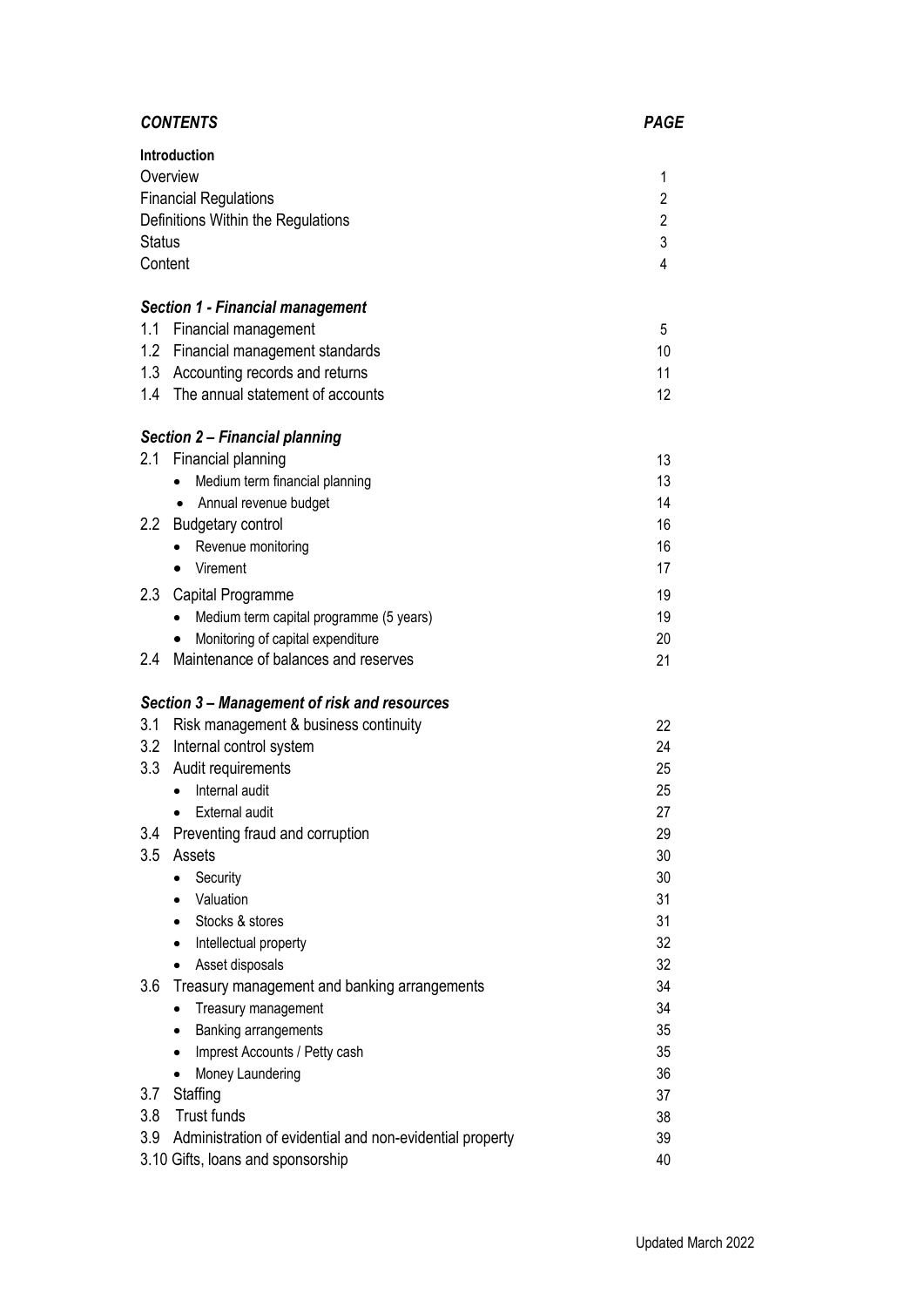# *Section 4 – Systems and procedures*

| 4.1 | Introduction                                         | 41 |
|-----|------------------------------------------------------|----|
| 4.2 | Income                                               | 42 |
|     | 4.3 Ordering and paying for work, goods and services | 44 |
|     | 4.4 Payments to employees                            | 45 |
|     | 4.5 Taxation                                         | 46 |
|     | 4.6 Corporate credit cards                           | 47 |
|     | 4.7 Ex-gratia payments                               | 50 |
|     | <b>Section 5 - Contract Regulations</b>              |    |
|     | What is a contract?                                  | 49 |

• 7F Commercial Services App A

# *Section 6 - External arrangements*

| 6.1 | Joint working arrangements                    |    |
|-----|-----------------------------------------------|----|
|     | Partnerships<br>$\bullet$                     | 50 |
|     | Consortium arrangements<br>$\bullet$          | 52 |
|     | Collaboration<br>$\bullet$                    | 53 |
|     | 6.2 External funding                          | 54 |
|     | 6.3 Work for external bodies                  | 55 |
|     |                                               |    |
|     | Section 7 - Summary of delegated limits<br>56 |    |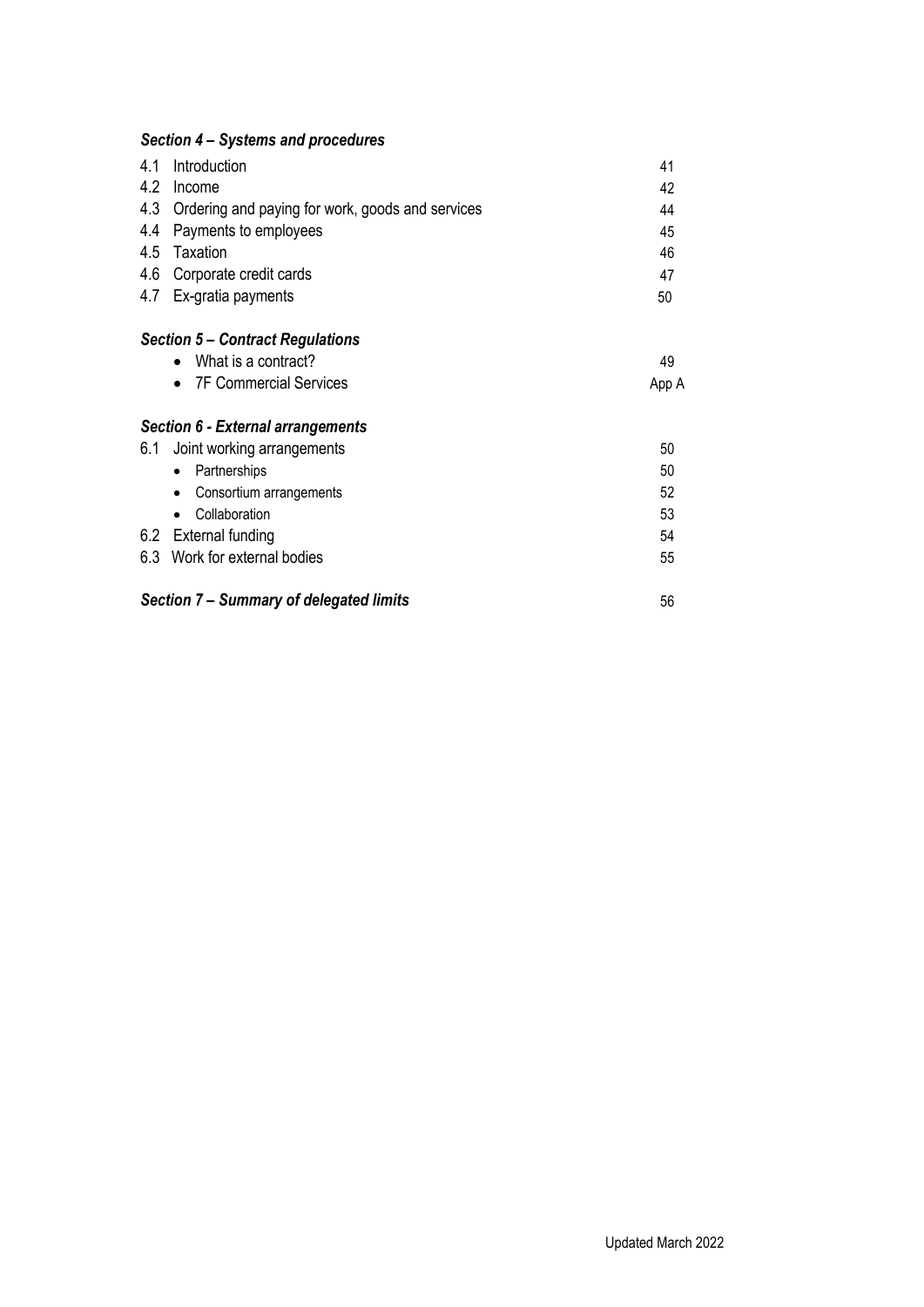# **OVERVIEW**

- 1. Public sector accounting is covered by a range of government legislation and accounting standards that are designed to ensure proper accountability for public funds. This includes the Policing Protocol 2011 issued by the Home Office but in addition, the Home Office has issued a Financial Management Code of Practice which has a statutory bases under section 17 of the Police Reform and Social Responsibility Act 2011 and section 39 of the Police Act 1996 which permit the Secretary of State to issue codes of practice to all Police and Crime Commissioners (PCCs) and Chief Constables. The current code of practice came into effect on 1 November 2013 and may be updated from time to time.
- 2. Each PCC and their respective Chief Constable is established in law as a corporation sole within the 2011 Act. As such, both are enabled by law to employ staff and hold funds in their official capacity. However, for Kent, the current overall Scheme of Consent reflecting the relationship between the PCC and the Chief Constable, holds that all assets, liabilities, contracts, income and reserves is in the name of the PCC. Accordingly, it is the combined Group Account, comprising the financial operations of both the PCC and the CC, which is the senior most important account. As a result, the PCC is ultimately responsible for the group account as is the PCC's Chief Finance Officer (PCC CFO) under the relevant legislation. Chief Constables are charged with the impartial direction and control of all constables and staff within the police force that they lead. Staff of the PCC are ultimately accountable to the directly elected holder of that office. However, there is a unity of purpose to see an effective approach to crime, good governance and community safety generally in the local area.
- 3. The public accountability for the delivery and performance of the police service is placed into the hands of the PCC on behalf of their electorate. The PCC draws on their mandate to set and shape the strategic objectives of their force area in consultation with the Chief Constable. They are accountable to the electorate; the Chief Constable is accountable to their PCC. The Police and Crime Panel within each force area is empowered to maintain a regular check and balance on the performance of the PCC in that context.
- 4. As referred to above and reflecting, the wider context set out above, a scheme of consent has been drawn up to enable the Force and the Office of the Police and Crime Commissioner (OPCC) to function in an efficient and effective manner. It is intended to strike a balance between giving the Chief Constable, Chief Executive and the PCC CFO reasonable managerial freedom and retaining the PCC's ability both to hold the Force to account and to give leadership direction to the OPCC. The Financial Regulations set out in this document should be seen as an important part of the wider scheme of consent.
- 5. The PCC may appoint a Deputy PCC who may exercise any function of the PCC except those that are excluded under statute.
- 6. The PCC is the recipient of all funding, including the government grant and precept and other sources of income, related to policing and crime reduction and all funding for a force must come via the PCC. The PCC will receive professional advice from the PCC's Chief Executive Officer (CEO) and PCC CFO. How this money is allocated is a matter for the PCC or in accordance with any grant terms. The Chief Constable will also provide professional advice and recommendations and will always be consulted in the production of the PCC's Police and Crime Plan.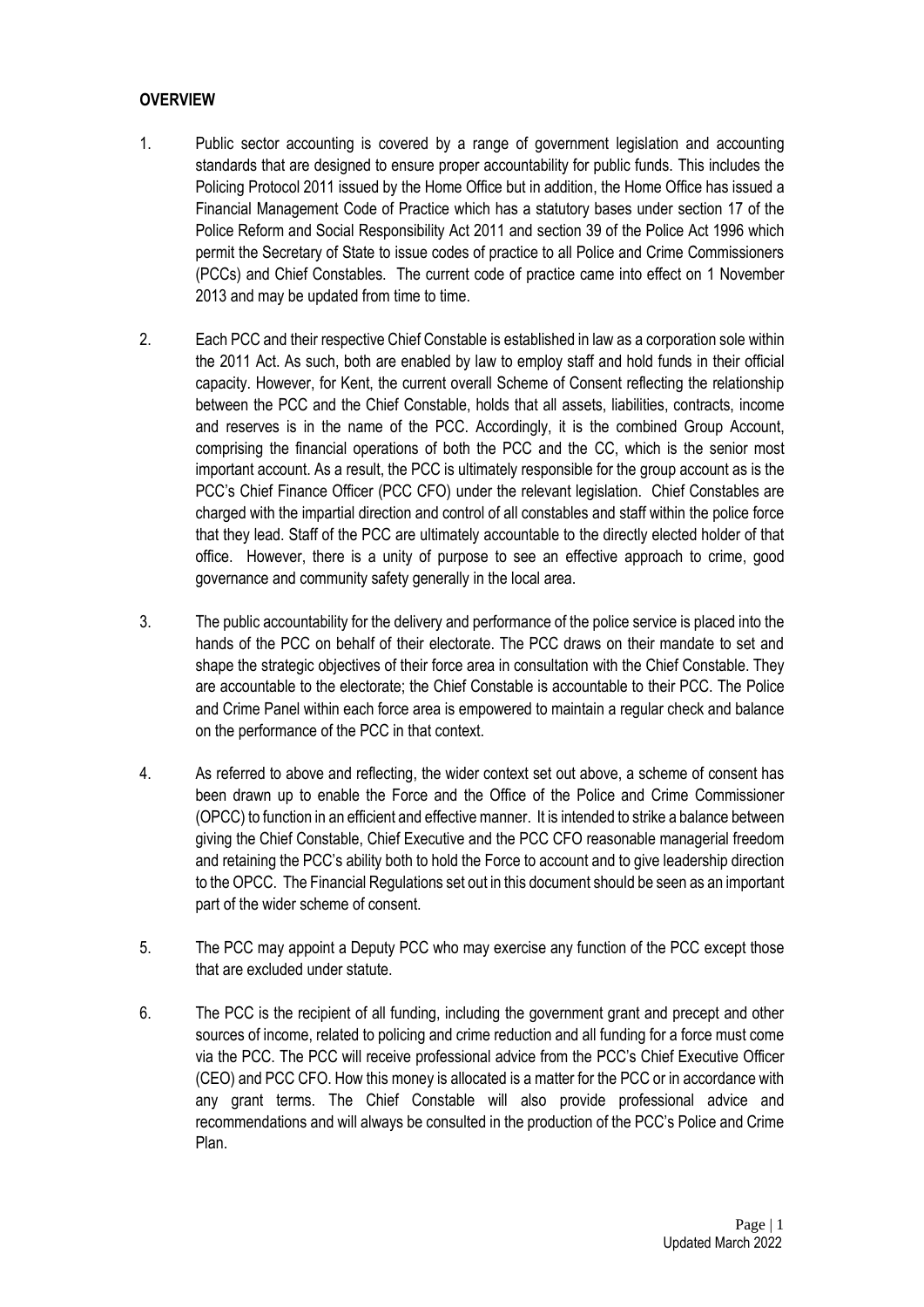7. The PCC and the Chief Constable are both required to appoint a Chief Financial Officer.

# **FINANCIAL REGULATIONS**

- 8. To conduct its business effectively, the Kent Police Service, meaning both the OPCC and the Force, needs to ensure that it has sound financial management policies in place and that they are strictly adhered to. Part of this process is to adopt and implement Financial Regulations. The Regulations contained herein have been drawn up in such a way as to ensure that the financial matters of the Kent Police Service are conducted properly and in compliance with all necessary requirements but, also reflecting respect for the different and shared roles of the PCC and their Chief Constable.
- 9. The Regulations are designed to establish overarching financial responsibilities, to confer duties, rights and powers upon the PCC, the Chief Constable and their officers and to provide clarity about the financial accountabilities of groups or individuals. They apply to every staff member and officer of the service and anyone acting on their behalf.
- 10. A modern organisation should also be committed to innovation, within the regulatory framework, providing that the necessary risk assessment and approval safeguards are in place.

# **DEFINITIONS WITHIN THE REGULATIONS**

- 11. For the purposes of these Regulations the service' when used as a generic term, shall refer to:
	- ➢ The Police and Crime Commissioner (PCC)
	- $\triangleright$  The Office of the PCC (OPCC)
	- ➢ The Force
- 12. The Commissioner's Chief finance officer is the 'PCC CFO'
- 13. The Chief Constable's Chief finance officer is the 'Force CFO'
- 14. The Chief Executive Officer also fulfils the statutory Monitoring Officer role for the Office of the PCC
- 15. The 'Force' shall refer to the Chief Constable, police officers, police staff, police community support officers (PCSO), special constabulary, volunteers and other members of the wider police family under his /her direction.
- 16. Chief Officers when referred to as a generic term shall mean the Chief Constable, Deputy Chief Constable, Deputy Chief Officer, Director of Support Services (Kent Police and Essex Police), Assistant Chief Constables, Director of Human Resources and Learning and Development, Director of Corporate Communications and Citizens in Policing, the Chief Executive and both the PCC CFO and the Force CFO.
- 17. 'Employees' when referred to as a generic term shall refer to police officers, police staff and other members of the wider police family.
- 18. The expression 'authorised officer' refers to employees authorised by a chief officer.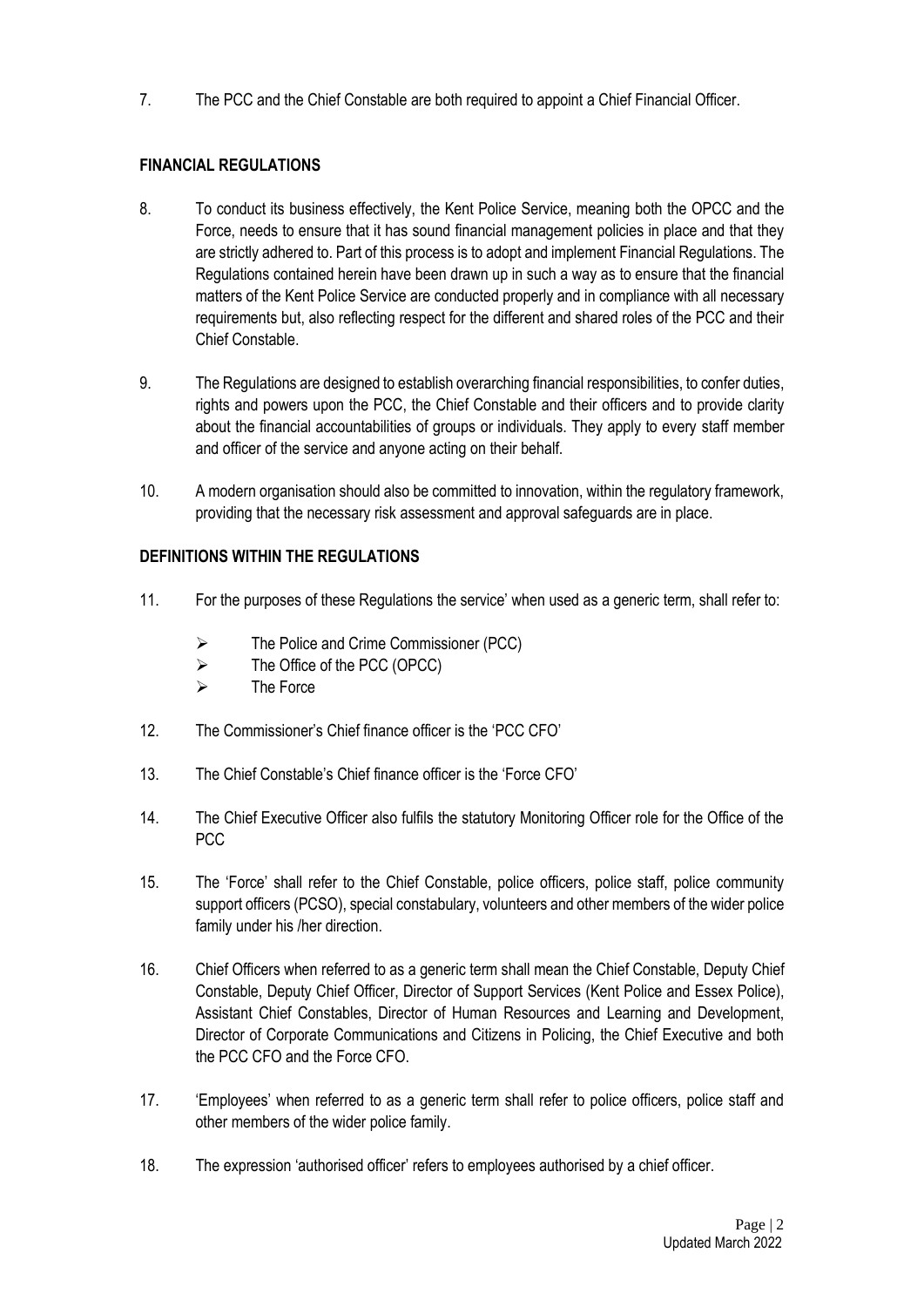- 19. The expression 'contract' refers to any commitment (including purchase orders, memoranda of understanding, leases and service level agreements) to acquire, purchase or sell goods, services or building works made on behalf of the PCC, the Force or their affiliated bodies.
- 20. The expression 'best value for money' shall mean the most cost-effective means of meeting the need and takes account of whole life costs and social value.
- 21. Within these Regulations, most of the references have been made to the responsibilities of the Chief Constable since most of the day to day financial management is vested with that post. However, where resources are under the control of the CEO or the PCC CFO, the duties, rights and powers as detailed for the Chief Constable shall apply equally to the CEO or PCC CFO unless explicitly excluded and detailed elsewhere.
- 22. The terms Chief Constable, CEO and PCC CFO include any member of staff, contractors or agents to whom particular responsibilities may be delegated. However, the level of such delegated responsibility must be evidenced clearly, made to an appropriate level and the member of staff given sufficient authority, training and resources to undertake the duty in hand.

# **STATUS**

- 23. These Financial Regulations should not be seen in isolation, but rather as part of the overall regulatory and governance framework of the Kent Police Service that includes the Policing Protocol, Codes of Conduct, The Code of Ethics; Scheme of Consent and Schemes of Delegation as well as policies and Financial Guidelines.
- 24. The PCC and all employees have a general duty to take reasonable action to provide for the security of assets under their control and for ensuring that the use of these resources is legal, properly authorised, provides value for money and achieves best value.
- 25. Financial Regulations explain the working financial relationship between the PCC and the Chief Constable and their respective Chief Financial Officers.
- 26. The PCC is responsible for approving or amending Financial Regulations subject to consultation with the Chief Constable. The PCC CFO is responsible for maintaining a review of Financial Regulations and submitting any additions or amendments to the PCC, after consulting with the Chief Constable and the Force CFO.
- 27. More detailed Financial Guidelines to support these Regulations, shall be issued by the Chief Constable after consultation with the Force CFO and PCC CFO
- 28. Chief Officers are responsible for ensuring that all employees, contractors and agents are aware of the existence and content of these Financial Regulations and that they are complied with.
- 29. Breaches of Financial Regulations of a serious nature may result in disciplinary proceedings and, potentially, criminal action. Such cases shall be reported to both respective CFO's who shall determine, after consulting with the CEO in his role as Monitoring Officer, whether the matter shall be reported to the PCC and/or Chief Constable.
- 30. Under the Code of Ethics, the PCC and all employees have a duty to abide by the highest standards of probity (i.e. honesty, integrity and transparency) in dealing with financial issues.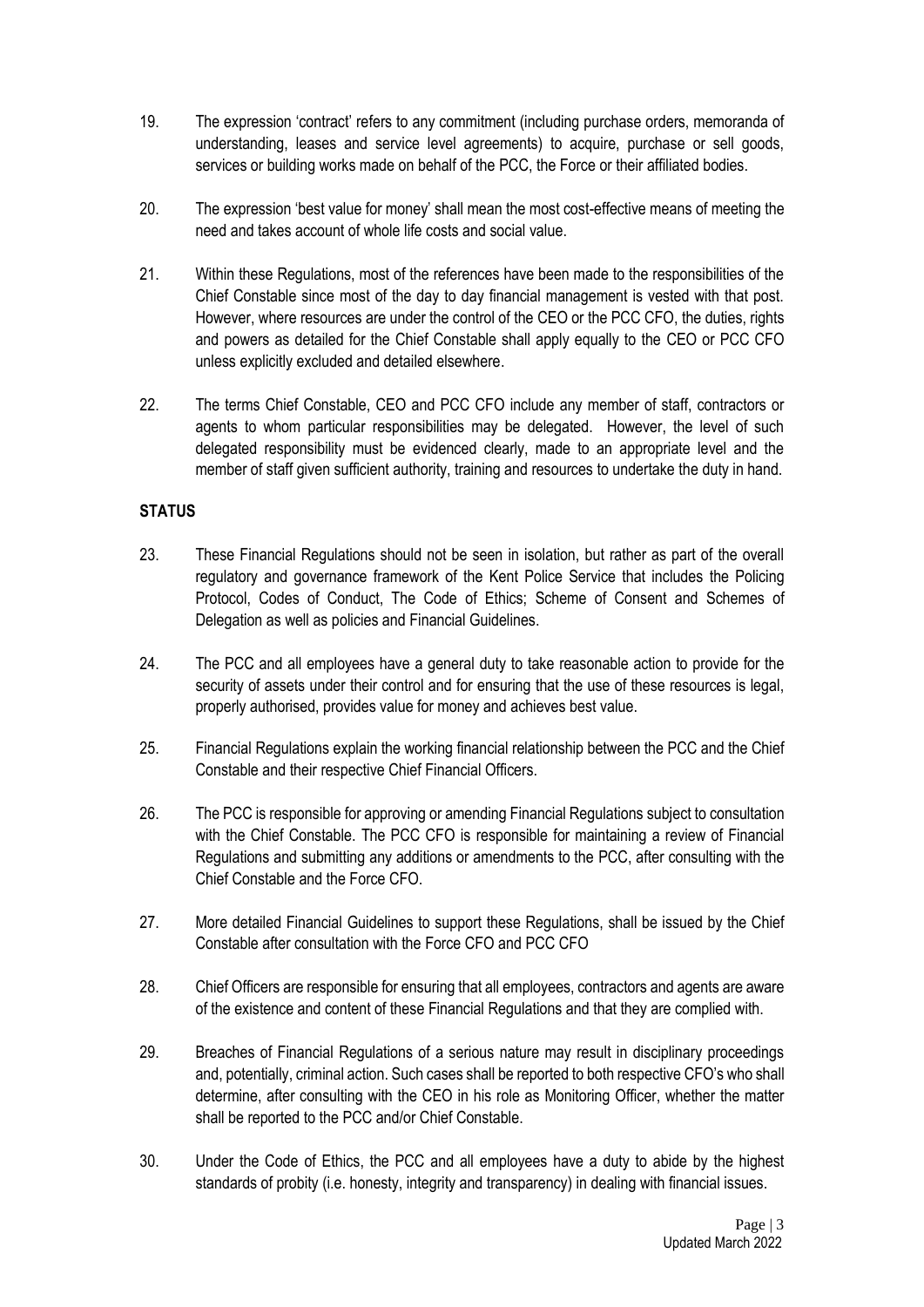# **CONTENT**

31. The Financial Regulations are divided into a number of sections, each with detailed requirements relating to the section heading. References are made throughout the individual sections to delegated limits of authority. These are also summarised in Section 7.

| $\triangleright$      | Section 1 | Financial management             |
|-----------------------|-----------|----------------------------------|
| $\blacktriangleright$ | Section 2 | Financial planning               |
| $\triangleright$      | Section 3 | Management of risk and resources |
| $\triangleright$      | Section 4 | Systems and procedures           |
| $\triangleright$      | Section 5 | <b>External arrangements</b>     |
| $\blacktriangleright$ | Section 6 | Contract regulations             |
| $\triangleright$      | Section 7 | Summary of delegated limits      |

Page | 4 Updated March 2022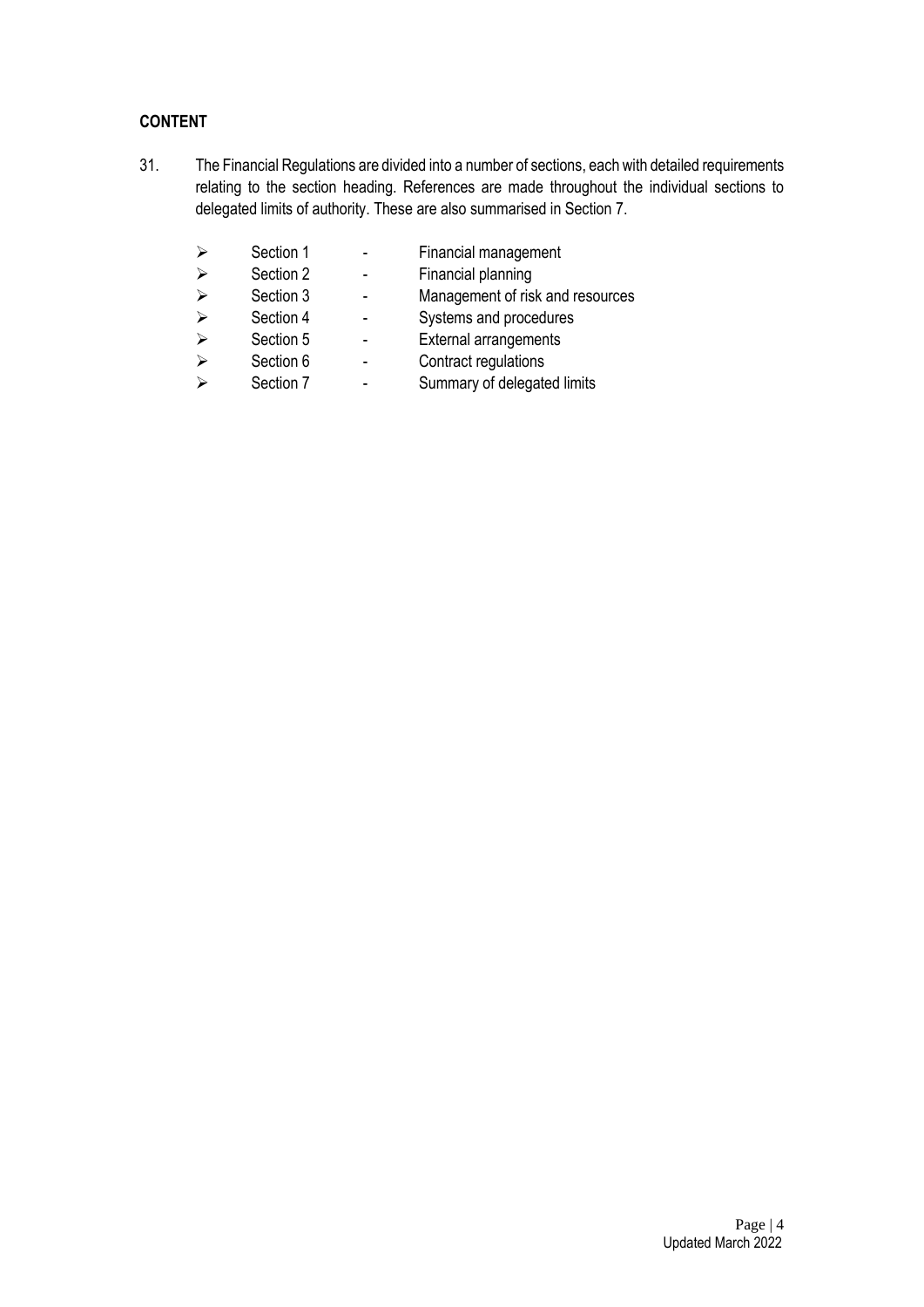# **1.1 FINANCIAL MANAGEMENT**

# **The Police and Crime Commissioner (PCC)**

1.1.1 The PCC has a statutory duty and electoral mandate to ensure an efficient and effective police service and to hold the police to account on behalf of the public. The PCC is the recipient of funding relating to policing and crime reduction, including government grant, council tax precept and other sources of income. Details of the local arrangements relating to income, such as that collected under section 25 of the Police Act 1996, should be set out in local schemes of consent. How this money is allocated is a matter for the PCC in consultation with the Chief Constable, or in accordance with any grant terms. The statutory officers of the Chief Constable and the PCC will provide professional advice and recommendations.

> The PCC shall appoint a Chief Financial Officer (the PCC CFO) to be responsible for the proper administration of the commissioner's financial affairs and that includes ensuring proper financial management arrangements are in place for the Group Account as well as the OPCC. The PCC shall also appoint a Monitoring Officer who may also act as the Chief Executive Officer.

- 1.1.2 The PCC is responsible for approving the policy framework and total police budget, monitoring financial outcomes and the approval of medium-term financial plans in consultation with the Chief Constable. The Chief Constable is responsible for approving the overall framework of accountability and control, and monitoring compliance. In relation to these Financial Regulations this includes:
	- ➢ Police and Crime Plan
	- ➢ Financial strategy
	- ➢ Annual budget
	- $\triangleright$  Medium term financial plan
	- ➢ Capital Strategy
	- ➢ Treasury management strategy and Minimum Revenue provision policy (MRP)
	- ➢ Reserves strategy
	- ➢ Commissioning Strategy
	- ➢ Asset management strategy
	- ➢ Risk management strategy
	- ➢ Governance policies
- 1.1.3 The PCC is responsible for approving procedures for recording and reporting decisions taken and for monitoring compliance with agreed policy and related executive decisions.
- 1.1.4 The PCC is also responsible for approving procedures for agreeing variations to approved budgets, plans and strategies forming the policy framework.
- 1.1.5 The PCC shall provide the PCC CFO with such staff, accommodation and other resources as are in their opinion sufficient to allow their duties under this section to be performed
- 1.1.6 The PCC may appoint a Deputy PCC (DPCC) who may exercise any function of the PCC except those that are excluded under statute.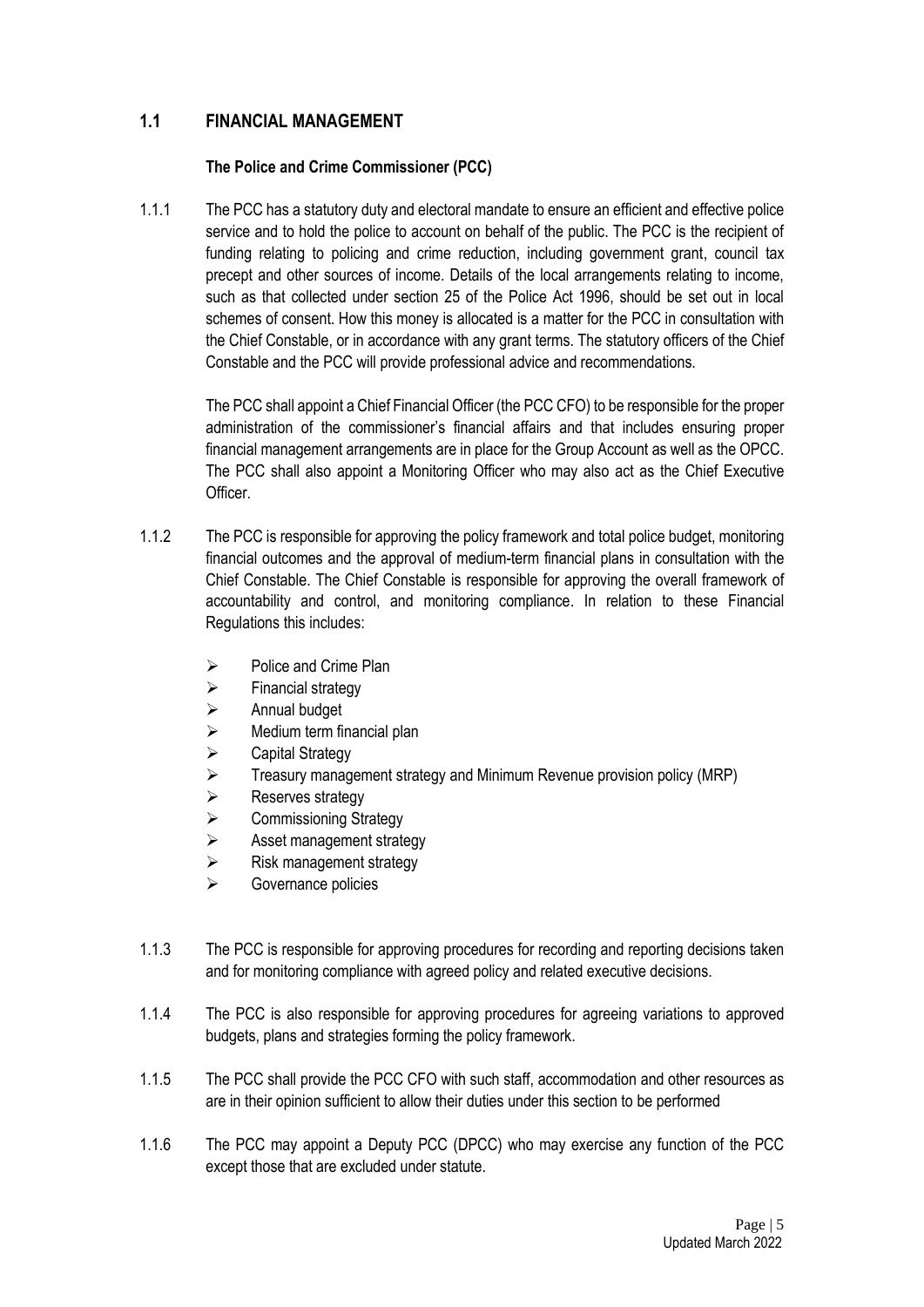# **The Chief Constable**

- 1.1.7 The Chief Constable is responsible for maintaining the Queen's Peace and has direction and control over the Force's officers and staff. The Chief Constable holds office under the Crown but is appointed by the PCC.
- 1.1.8 The Chief Constable is accountable to the law for the exercise of police powers and to the PCC for the delivery of efficient and effective policing, management of resources and expenditure by the police force. At all times the Chief Constable, their constables and staff, remain operationally independent in the service of the public.
- 1.1.9 To help ensure the effective delivery of policing services and to enable the Chief Constable to have impartial direction and control of all constables and staff within their force, the Chief Constable should have day to day responsibility for financial management of the force within the framework of the agreed budget allocation and levels of authorisation issued by the PCC.
- 1.1.10 The Chief Constable must ensure that the financial management of their allocated budget remains consistent with the objectives and conditions set by the PCC. The Chief Constable shall appoint a Force Chief Finance Officer (Force CFO) to be responsible for the proper administration of the Chief Constable's financial affairs.
- 1.1.11 When the Chief Constable intends to make significant change of policy or seeks to move significant sums of their budget then the approval of the PCC has to be sought subject to the limits set out.
- 1.1.12 The Chief Constable is responsible for the day to day financial management of the Force within the framework of the budget, financial regulations, rules of virement and reporting arrangements. In operating day to day financial management, the Chief Constable shall comply with the approved policies and framework of accountability including Financial Regulations.
- 1.1.13 The Chief Constable shall prepare detailed Financial Guidelines to supplement and support the Financial Regulations and provide detailed instructions on the operation of the specific financial processes delegated to the Chief Constable. The Chief Constable shall ensure that all employees are made aware of the existence of these Regulations and are given access to them. Where appropriate, training shall be provided to ensure that the Regulations can be complied with.

# **The Independent Joint Audit Committee**

- 1.1.14 The Home Office Financial Management Code of Practice states that the PCC and Chief Constable should establish an independent joint audit committee (JAC). This should be a combined body which will consider the internal and external audit reports of both the PCC and the Chief Constable. This committee will advise the PCC and the Chief Constable according to good governance principles and will adopt appropriate risk management arrangements in accordance with proper practices. In establishing the JAC, the PCC and CC shall have regard to CIPFA Guidance on Audit Committees
- 1.1.15 The JAC shall comprise between three to five members who are independent of the PCC and the Force.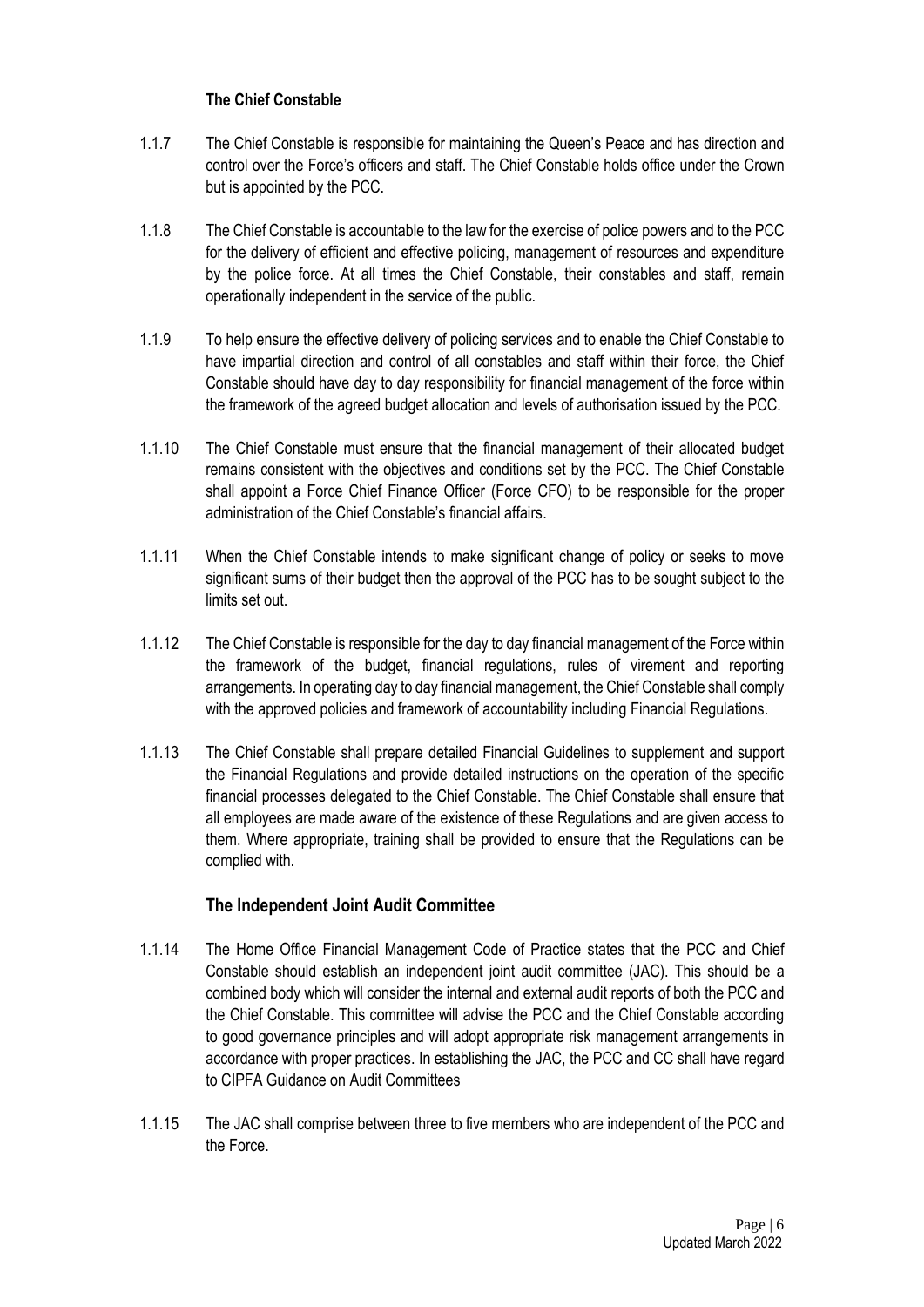- 1.1.16 The JAC, in consultation with the PCC and Chief Constable shall establish formal terms of reference, covering its core functions, which shall be formally adopted and reviewed on an annual basis at a JAC meeting.
- 1.1.17 The PCC and Chief Constable shall be represented at all meetings of the JAC.

# **THE PCC CFO**

- 1.1.18 The PCC CFO will have overall responsibility for proper financial administration and a personal fiduciary responsibility to the local council taxpayer.
- 1.1.19 The PCC CFO statutory responsibilities are set out in:
	- ➢ Paragraph 6 of Schedule 1 to the Police Reform and Social Responsibility Act 2011
	- ➢ Section 114 Local Government Finance Act 1988 (formal powers to safeguard lawfulness and propriety in expenditure)
	- ➢ The Accounts and Audit Regulations 2011
	- ➢ Have regard to the CIPFA Role of the CFO in Policing document
- 1.1.20 The PCC CFO is the professional adviser on financial matters and shall be responsible for:
	- $\triangleright$  ensuring that the financial affairs of the PCC are properly administered and that financial regulations are observed and kept up to date;
	- ➢ ensuring regularity, propriety and Value for Money (VfM) in the use of public funds;
	- $\triangleright$  ensuring that the funding required to finance agreed programmes is available from Central Government, council tax precept, other contributions and recharges;
	- ➢ Reporting to the PCC, the Police and Crime Panel and to the external auditor:
		- any unlawful, or potentially unlawful, expenditure by the PCC or officers of the PCC:
		- when it appears that any expenditure is likely to exceed the resources available to it to meet that expenditure;
	- $\triangleright$  advising the PCC on the robustness of the estimates and the adequacy of financial reserves;
	- $\triangleright$  preparing the annual statement of accounts, in conjunction with the Force CFO;
	- $\triangleright$  ensuring the provision of an effective internal audit service, in conjunction with the Force CFO;
	- $\triangleright$  securing the treasury management function, including loans and investments;
	- $\triangleright$  advising, in consultation with the CEO on the safeguarding of assets, including risk management and insurance
	- $\triangleright$  arranging for the determination and issue of the precept
	- $\triangleright$  liaising with the internal and external auditor; and
	- $\triangleright$  advising the PCC on the application of value for money principles by the police force to support the PCC in holding the Chief Constable to account for efficient and effective financial management.
- 1.1.21 The PCC CFO, in consultation with the CEO, Force CFO and/or Chief Constable as appropriate, shall be given powers to institute any proceedings or take any action necessary to safeguard the finances of the Kent Police Service.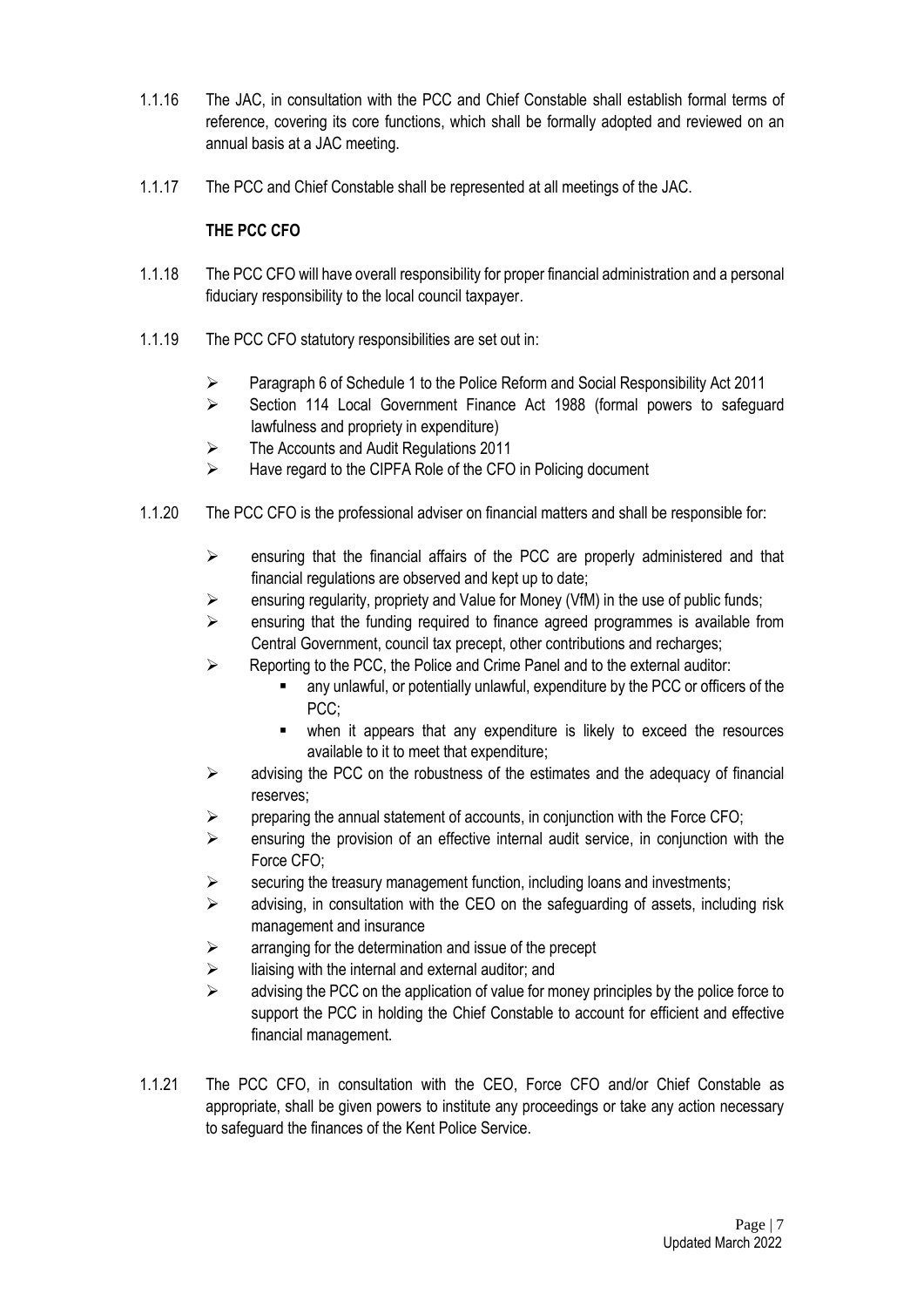- 1.1.22 The PCC CFO has certain statutory duties which cannot be delegated, namely, reporting any potentially unlawful decisions by the PCC on expenditure and preparing each year, in accordance with proper practices in relation to accounts, a statement of the PCC's accounts, including group accounts.
- 1.1.23 The PCC CFO is the PCCs professional adviser on financial matters. To enable them to fulfil these duties and to ensure the PCC is provided with adequate financial advice the PCC CFO:
	- $\triangleright$  must be a key member of the PCC's Leadership Team, working closely with the Chief Executive, helping the team to develop and implement strategy and to resource and deliver the PCC's strategic objectives sustainably and in the public interest;
	- $\triangleright$  must be actively involved in, and able to bring influence to bear on, all strategic business decisions, of the PCC, to ensure that the financial aspects of immediate and longerterm implications, opportunities and risks are fully considered, and alignment with the PCC's financial strategy;
	- $\triangleright$  must lead the promotion and delivery by the PCC of good financial management so that public money is safeguarded at all times and used appropriately, economically, efficiently and effectively; and
	- $\triangleright$  must ensure that the finance function is resourced to be fit for purpose.

# **The Force CFO**

- 1.1.24 The Force CFO is the Chief Constable's CFO with responsibility for proper financial administration and a personal fiduciary responsibility to the local council taxpayer
- 1.1.25 The Force CFO is responsible to the Chief Constable for all financial activities within the Force or contracted out under the supervision of the Force.
- 1.1.26 The Force CFO responsibilities are set out in:
	- ➢ Paragraph 4 of Schedule 2 and paragraph 1 of Schedule 4 to the Police Reform and Social Responsibility Act 2011
	- ➢ Section 114 Local Government Finance Act 1988 (formal powers to safeguard lawfulness and propriety in expenditure)
	- ➢ The Accounts and Audit Regulations 2011
	- ➢ Have regard to the CIPFA Role of the CFO in Policing document
- 1.1.27 The Force CFO is responsible for:
	- $\triangleright$  ensuring that the financial affairs of the force are properly administered and that these financial regulations are observed and kept up to date;
	- ➢ Reporting to the Chief Constable, the PCC, the PCC CFO and to the external auditor:
		- any unlawful, or potentially unlawful, expenditure by the Chief Constable or officers of the Chief Constable;
		- when it appears that any expenditure of the Chief Constable is likely to exceed the resources available to it to meet that expenditure
	- ➢ advising the Chief Constable on value for money in relation to all aspects of the force's expenditure;
	- $\triangleright$  advising the Chief Constable and the PCC on the soundness of the budget in relation to the force;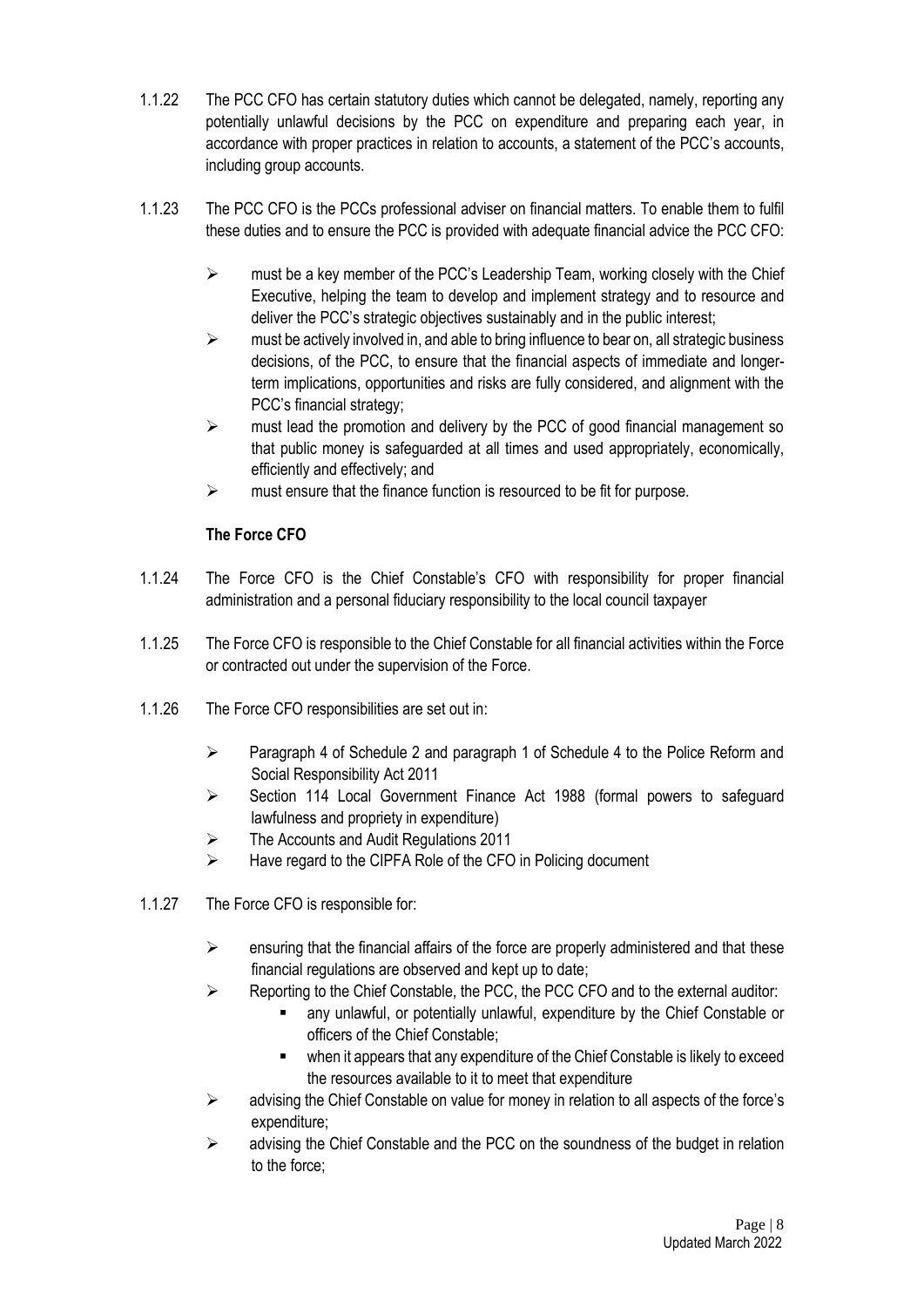- $\triangleright$  liaising with the internal and external auditor:
- $\triangleright$  produce the statement of accounts for the Chief Constable and to assist in the production of group accounts for the Kent Police Service.
- 1.1.28 The Force CFO has certain statutory duties which cannot be delegated, namely, reporting any potentially unlawful decisions by the force on expenditure and preparing each year, in accordance with proper practices in relation to accounts, a statement of the Chief Constable's accounts. The Force CFO will need to determine and observe the locally agreed timetable for the compilation of the group accounts in conjunction with the PCC CFO.
- 1.1.29 The Force CFO is the Chief Constable's principle professional adviser on financial matters. To enable him to fulfil these duties the Force CFO:
	- ➢ must be a key member of the Chief Constable's Management Team, helping it to develop and implement strategy and to resource and deliver the PCC's strategic objectives sustainably and in the public interest;
	- $\triangleright$  must be actively involved in, and able to bring influence to bear on, all strategic business decisions of the Chief Constable to ensure immediate and longer-term implications, opportunities and risks are fully considered;
	- ➢ must lead the promotion and delivery by the Chief Constable of good financial management so that public money is safeguarded at all times and used appropriately, economically, efficiently and effectively; and
	- $\triangleright$  must ensure that the finance function is resourced to be fit for purpose.
- 1.1.30 It must be recognised that financial regulations cannot foresee every eventuality. The Force CFO, in consultation with the PCC CFO, shall be responsible for interpreting these regulations so as to ensure the efficient and effective operation of services.

# **The Chief Executive Officer (CEO)**

- 1.1.31 The CEO is responsible for the leadership and general administration of the OPCC
- 1.1.32 The CEO is also the PCC's designated monitoring officer, appointed under section 5(1) of the Local Government and Housing Act 1989.
- 1.1.33 The monitoring officer is responsible for:
	- $\triangleright$  ensuring the legality of the actions of the PCC and their officers.
	- ➢ ensuring that procedures for recording and reporting key decisions are operating effectively
	- $\triangleright$  advising the PCC and officers about who has authority to take a particular decision
	- $\triangleright$  advising the PCC about whether a decision is likely to be considered contrary or not wholly in accordance with the policy framework
	- $\triangleright$  advising the PCC on matters relating to standards of conduct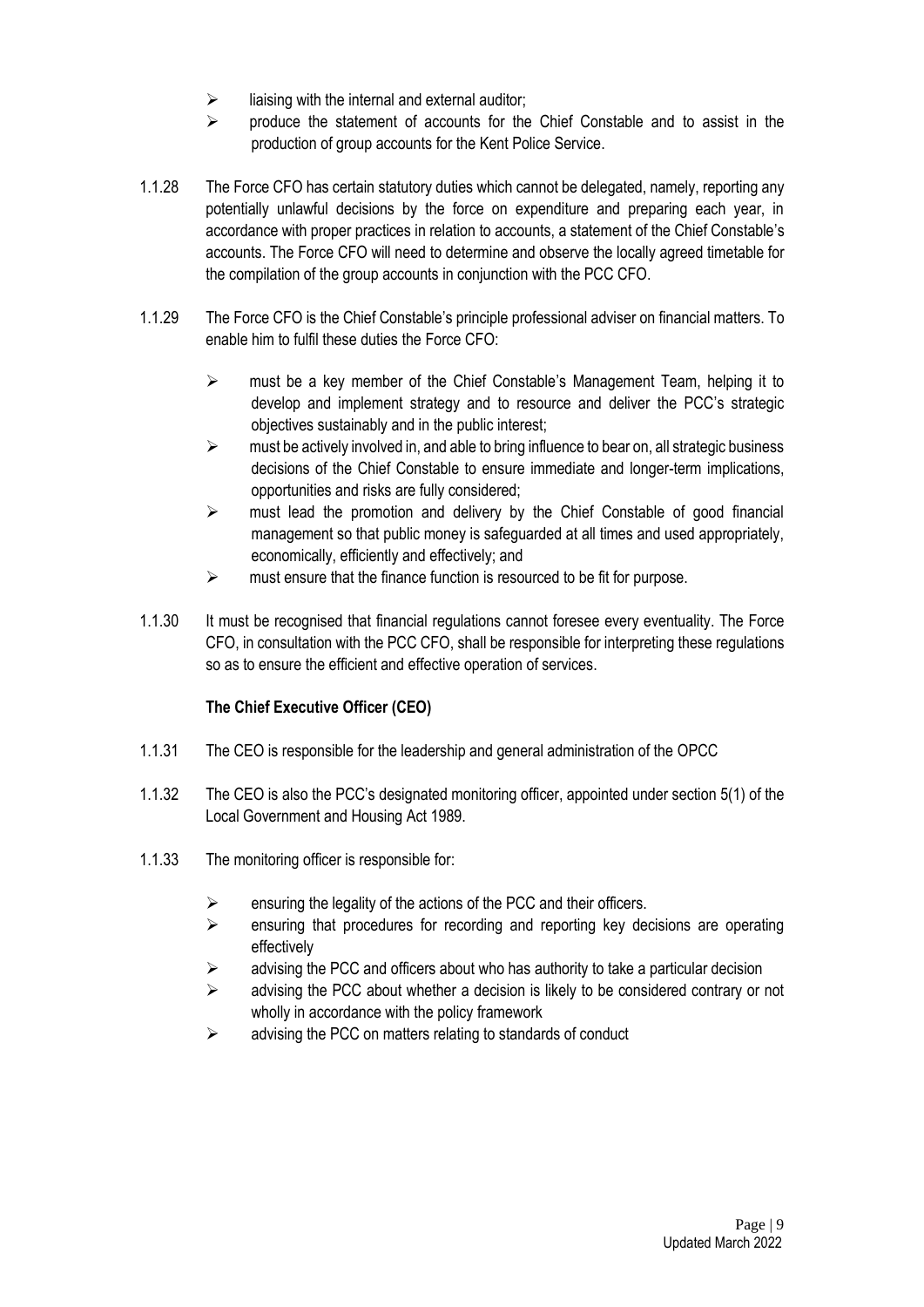# **1**.**2 FINANCIAL MANAGEMENT STANDARDS**

# **Why is this important?**

1.2.1 The PCC, Chief Constable and all employees have a duty to abide by the highest standards of probity (i.e. honesty, integrity and transparency) in dealing with financial issues. This is facilitated by ensuring that everyone is clear about the standards to which they are working and the controls that are in place to ensure that these standards are met.

# **Responsibilities of the PCC CFO and Force CFO**

- 1.2.2 To ensure the proper administration of the financial affairs of the Kent Police Service.
- 1.2.3 To ensure that proper practices are adhered to
- 1.2.4 To advise on the key strategic controls necessary to secure sound financial management
- 1.2.5 To ensure that financial information is available to enable accurate and timely monitoring and reporting of comparisons of national and local financial performance indicators
- 1.2.6 To ensure that all staff are aware of, and comply with, proper financial management standards, including these Financial Regulations.
- 1.2.7 To ensure that all staff are properly managed, developed, trained and have adequate support to carry out their financial duties effectively.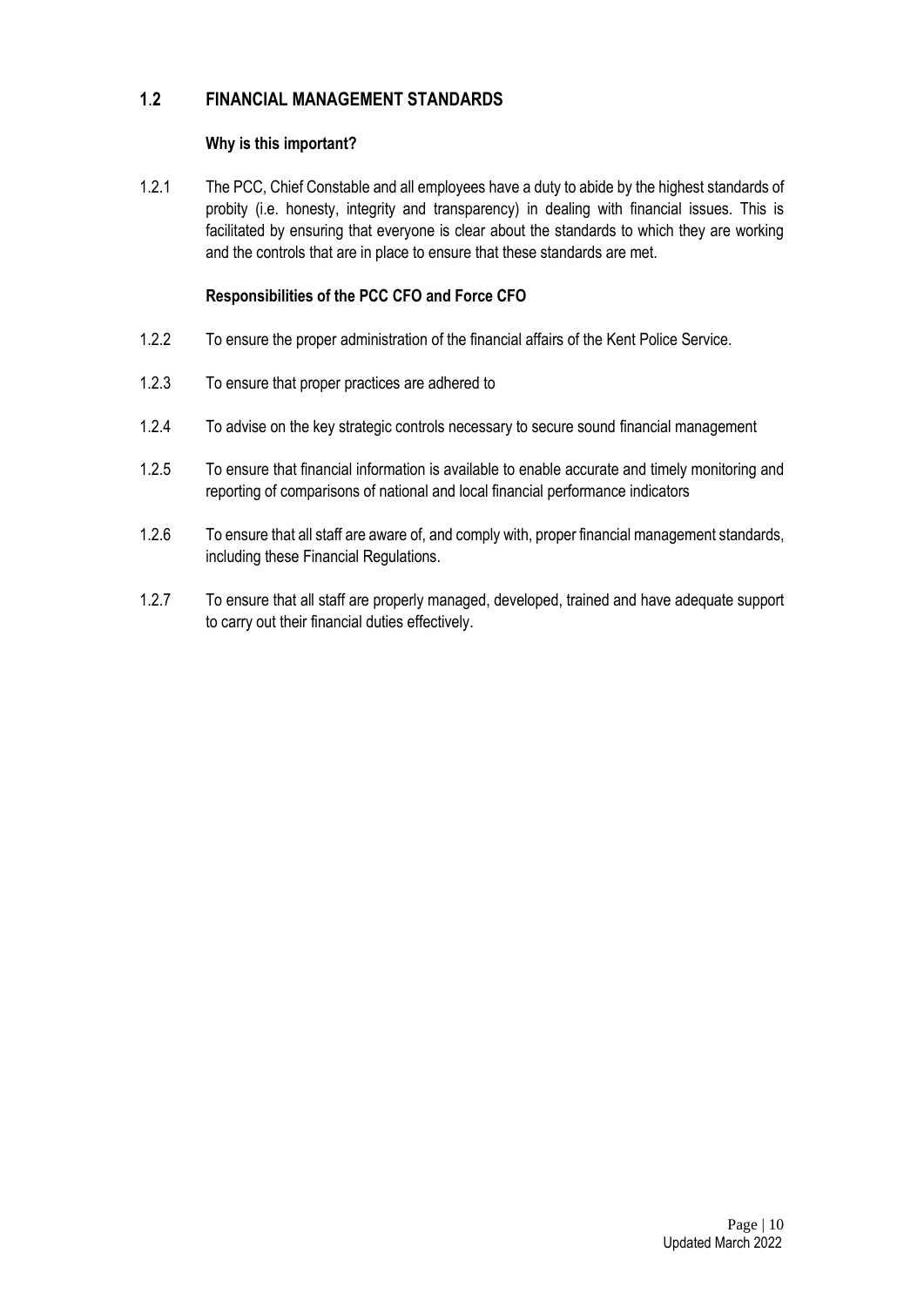# **1.3 ACCOUNTING RECORDS AND RETURNS**

# **Why is this important?**

1.3.1 Maintaining proper accounting records is one of the ways in which the PCC and Chief Constable will discharge their responsibility for stewardship of public resources. The Kent Police Service has a statutory responsibility to prepare its annual accounts to present fairly its operations during the year. These are subject to external audit. This audit provides assurance that the accounts are prepared properly, that proper accounting practices have been followed and that quality arrangements have been made for securing economy, efficiency and effectiveness in the use of the Kent Police Service resources.

# **Joint Responsibilities of the PCC CFO and Force CFO**

- 1.3.2 To determine the accounting procedures and records for the Kent Police Service, in accordance with recognised accounting practices, and approve the strategic accounting systems and procedures employed by the Chief Constable. All employees shall operate within the required accounting policies and published timetables.
- 1.3.3 To make proper arrangements for the audit of the PCC's and Force's accounts in accordance with the Accounts and Audit Regulations 2011.
- 1.3.4 To ensure that all claims for funds including grants are made by the due date.
- 1.3.5 To ensure that bank reconciliations and other key control accounts are reconciled on a timely, risk and accurate basis.
- 1.3.6 To prepare and publish the audited accounts in accordance with the statutory timetable.

# **Responsibilities of the Chief Constable and Force CFO**

- 1.3.7 To obtain the approval of the PCC CFO before making any fundamental changes to accounting records and procedures or accounting systems.
- 1.3.8 To ensure that all transactions, material commitments and contracts and other essential accounting information are recorded completely, accurately and on a timely basis.
- 1.3.9 To maintain adequate records to provide a management trail leading from the source of income and expenditure through to the accounting statements.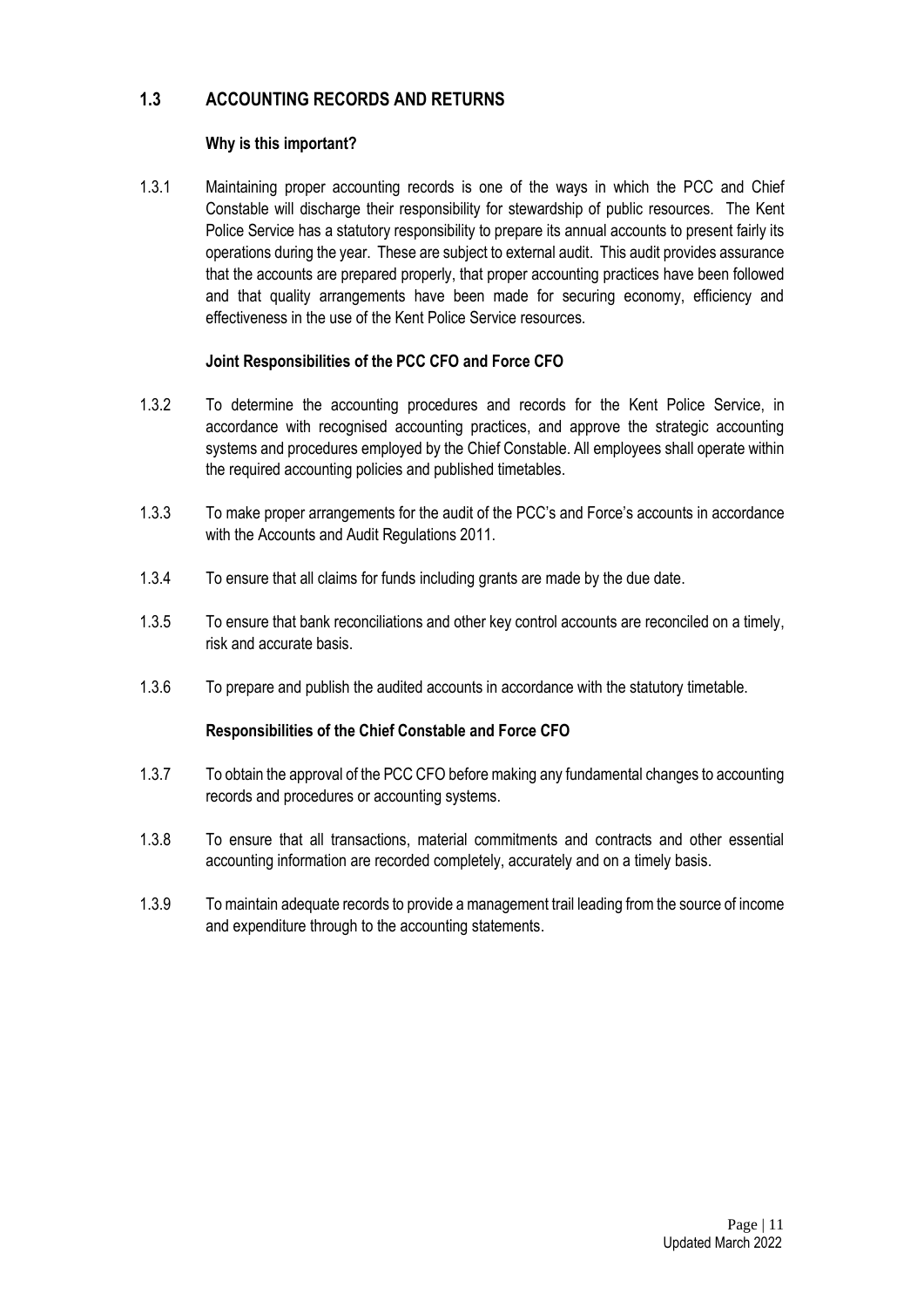# **1.4 THE ANNUAL STATEMENT OF ACCOUNTS**

# **Why is this important?**

- 1.4.1 The Kent Police Service has a statutory responsibility to prepare its own accounts to present fairly its operations during the year. They must be prepared in accordance with proper practices as set out in the Code of Practice on Local Authority Accounting in the United Kingdom (the Code). The accounts will comprise separate statements for the PCC, Chief Constable as well as group accounts covering both entities.
- 1.4.2 The PCC and Chief Constable are responsible for approving their respective annual accounts with the PCC responsible for the Group Accounts.
- 1.4.3 The accounts are subject to detailed independent review by the external auditor. This audit provides assurance that the accounts are prepared correctly, that proper accounting practices have been followed and that arrangements have been made for securing economy, efficiency and effectiveness in the use of the Kent Police Service resources.

# **Responsibilities of the PCC CFO**

- 1.4.4 To ensure coordination of the preparation of the accounts and to duly, sign and date the group statement of accounts, stating that it presents fairly the financial position of the Kent Police Service at the accounting date and its income and expenditure for the financial year just ended
- 1.4.5 To publish the approved and audited accounts of the Kent Police Service each year, in accordance with the statutory timetable
- 1.4.6 To select, after consultation with the Force CFO, suitable accounting policies and apply them consistently

# **Joint Responsibilities of the PCC CFO and Force CFO**

- 1.4.7 To make judgements and estimates that are reasonable and prudent
- 1.4.8 To comply with the Code of Practice on Local Authority Accounting

# **Responsibilities of the Force CFO**

- 1.4.9 To prepare on behalf of the PCC CFO all accounts including to draw up the timetable for final accounts preparation, in consultation with the PCC CFO and external auditor
- 1.4.10 To comply with accounting guidance provided by the PCC CFO and supply him with appropriate information upon request within a reasonable timescale.

# **Responsibilities of the PCC & CC**

1.4.11 To consider and approve the annual accounts in accordance with the statutory timetable.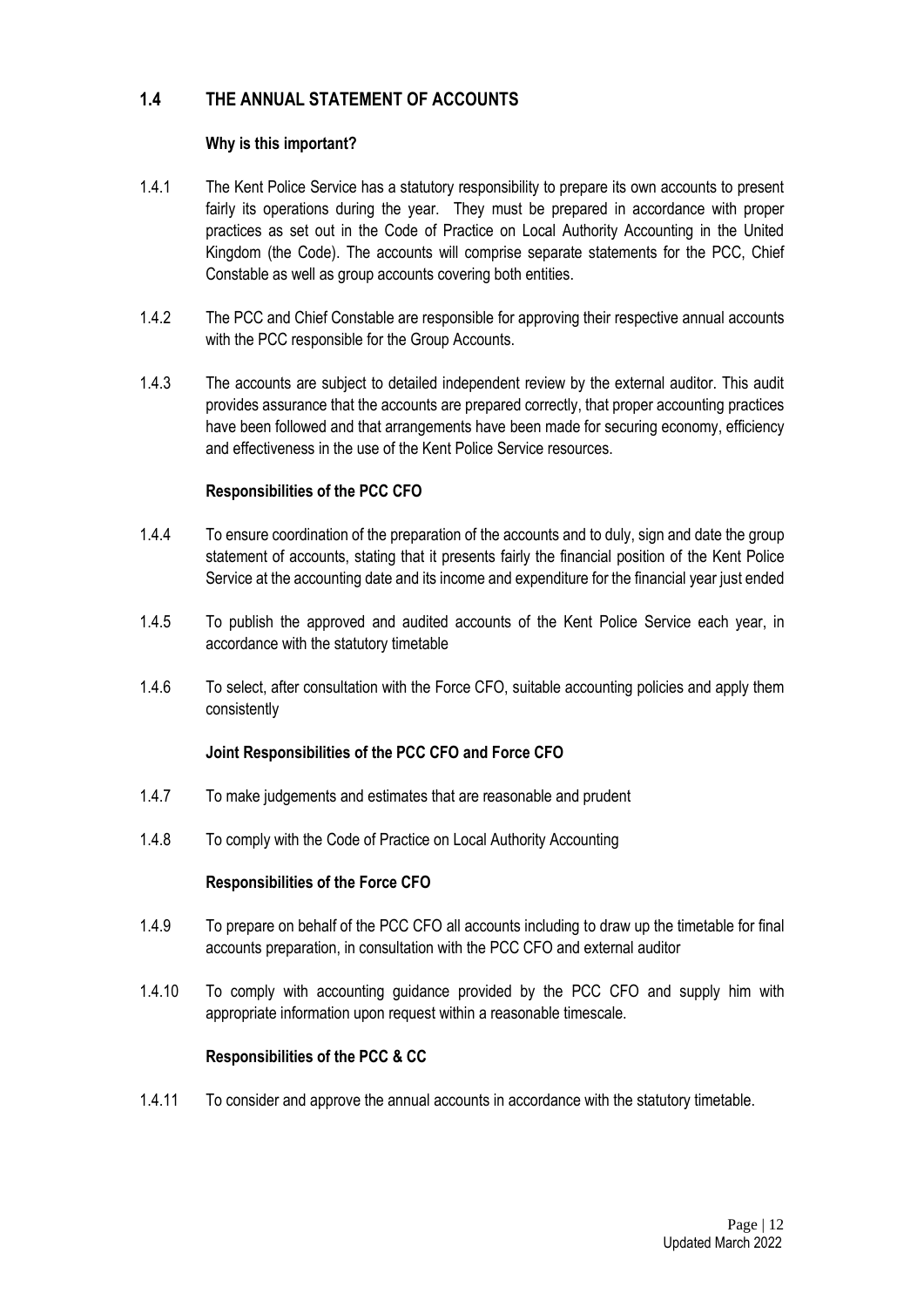# **2.1 FINANCIAL PLANNING**

# **Why is this important?**

- 2.1.1 The Kent Police Service is a complex organisation responsible for delivering a range of policing activities. It needs to develop systems to enable resources to be allocated in accordance with priorities. Financial planning is essential if it is to function effectively
- 2.1.2 The financial planning process should be directed by the approved policy framework, the business planning process and the need to meet key objectives
- 2.1.3 The planning process should be continuous, and the planning period should cover at least 5 years. The process should include a more detailed annual plan - the budget, covering the forthcoming financial year. This allows the PCC and Force to plan, monitor and manage the way funds are allocated and spent.
- 2.1.4 It is recognised that the impact of financial planning in the police service will be constrained by the quality of information made available by central government on resource allocation.

# **Medium Term Financial Planning**

2.1.5 The PCC and Chief Constable share a responsibility to provide effective financial and budget planning for the short, medium and longer term. They achieve this by preparing as a minimum a medium-term revenue forecast (5 years) and capital/ investment programme (5 years) and reserves forecast covering the same 5-year period.

# **Responsibilities of the PCC**

2.1.6 To identify and agree, in consultation with the Chief Constable and other relevant partners and stakeholders, a medium-term financial strategy which includes funding and spending plans for both revenue and capital. The strategy should consider multiple years, the inter-dependencies of revenue budgets and capital investment, the role of reserves and consideration of risks. It should have regard to affordability and also to CIPFA's Prudential Code for Capital Finance in Local authorities. The strategy should be aligned with the Police and Crime Plan.

# **Responsibilities of the PCC CFO and Force CFO**

- 2.1.7 The PCC CFO shall determine the format and timing of the medium-term financial plans to be presented to the PCC. The format is to comply with all legal requirements and with latest guidance issued by CIPFA.
- 2.1.8 The Force CFO and the PCC CFO shall prepare a medium term forecast of proposed income and expenditure for submission to the PCC. When preparing the forecast, the Force CFO shall have regard to:
	- $\triangleright$  the police and crime plan
	- $\triangleright$  policy requirements approved by the PCC as part of the policy framework
	- $\triangleright$  the strategic policing requirement
	- $\triangleright$  unavoidable future commitments, including legislative requirements
	- $\triangleright$  initiatives already underway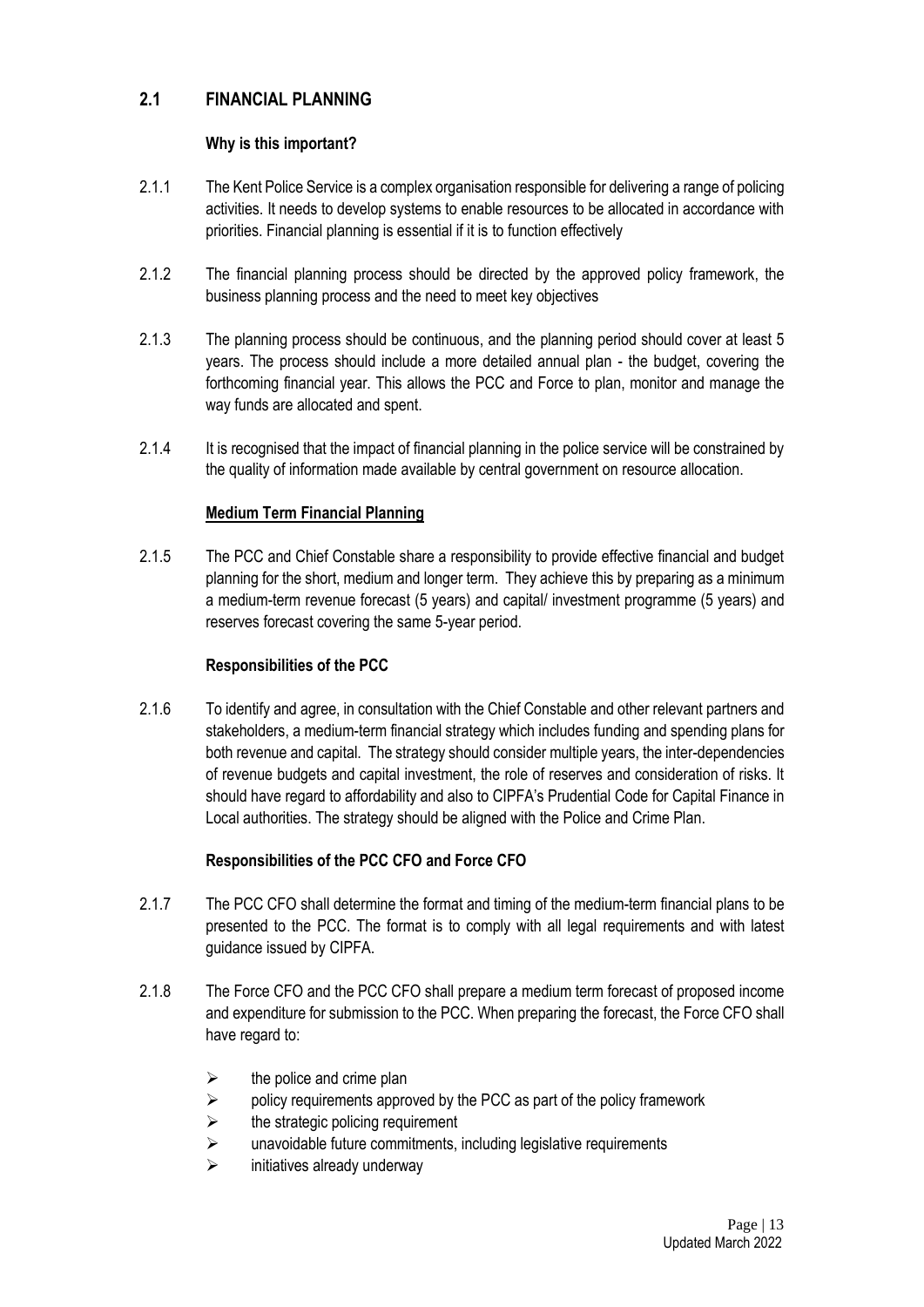- $\triangleright$  revenue implications of the draft capital programme
- $\triangleright$  proposed service developments and plans which reflect public consultation
- $\triangleright$  the need to deliver efficiency and/or productivity savings
- $\triangleright$  government grant allocations
- $\triangleright$  potential implications for local taxpayers
- 2.1.9 To prepare a medium term forecast of potential resources, including options for the use of general balances, reserves and provisions, and an assumption about future levels of government funding.
- 2.1.10 A gap may be identified between available resources and required resources. Requirements should be prioritised by the Chief Constable to enable the PCC to make informed judgements as to future funding levels and planning the use of resources.

# **Annual Revenue Budget**

- 2.1.11 The annual revenue budget provides an estimate of the income and expenditure requirements for the police service and sets out the financial implications of the PCC's strategic policies. It provides Chief Officers with authority to incur expenditure and a basis on which to monitor the financial performance of both the PCC and the Force.
- 2.1.12 The PCC should consult with the Chief Constable and other relevant partners and stakeholders in planning the overall annual budget which will include a separate force budget. This will take into consideration funding from government and from other sources, and balance the expenditure needs of the policing service against the level of local taxation. This should meet the statutory requirements to achieve a balanced budget (Local Government Act 2003) and be completed in accordance with the statutory timeframe.
- 2.1.13 The impact of the annual budget on the priorities and funding of future years as set out in the Police and Crime Plan and the medium-term financial strategy should be clearly identified.

# **Responsibilities of the PCC**

- 2.1.14 To agree the planning timetable with the Chief Constable
- 2.1.15 To obtain the views of the local community on the proposed expenditure (including capital expenditure) in the financial year ahead of the financial year to which the proposed expenditure relates.
- 2.1.16 To present the proposed budget and council tax recommendations to the Police and Crime Panel for approval.

# **Responsibilities of the PCC CFO**

- 2.1.17 To determine the format of the revenue budget to be presented to the PCC. The format is to comply with all legal requirements and with latest guidance issued by CIPFA
- 2.1.18 To obtain timely and accurate information from billing authorities on the council tax base and the latest surplus/deficit position on collection funds to inform budget deliberations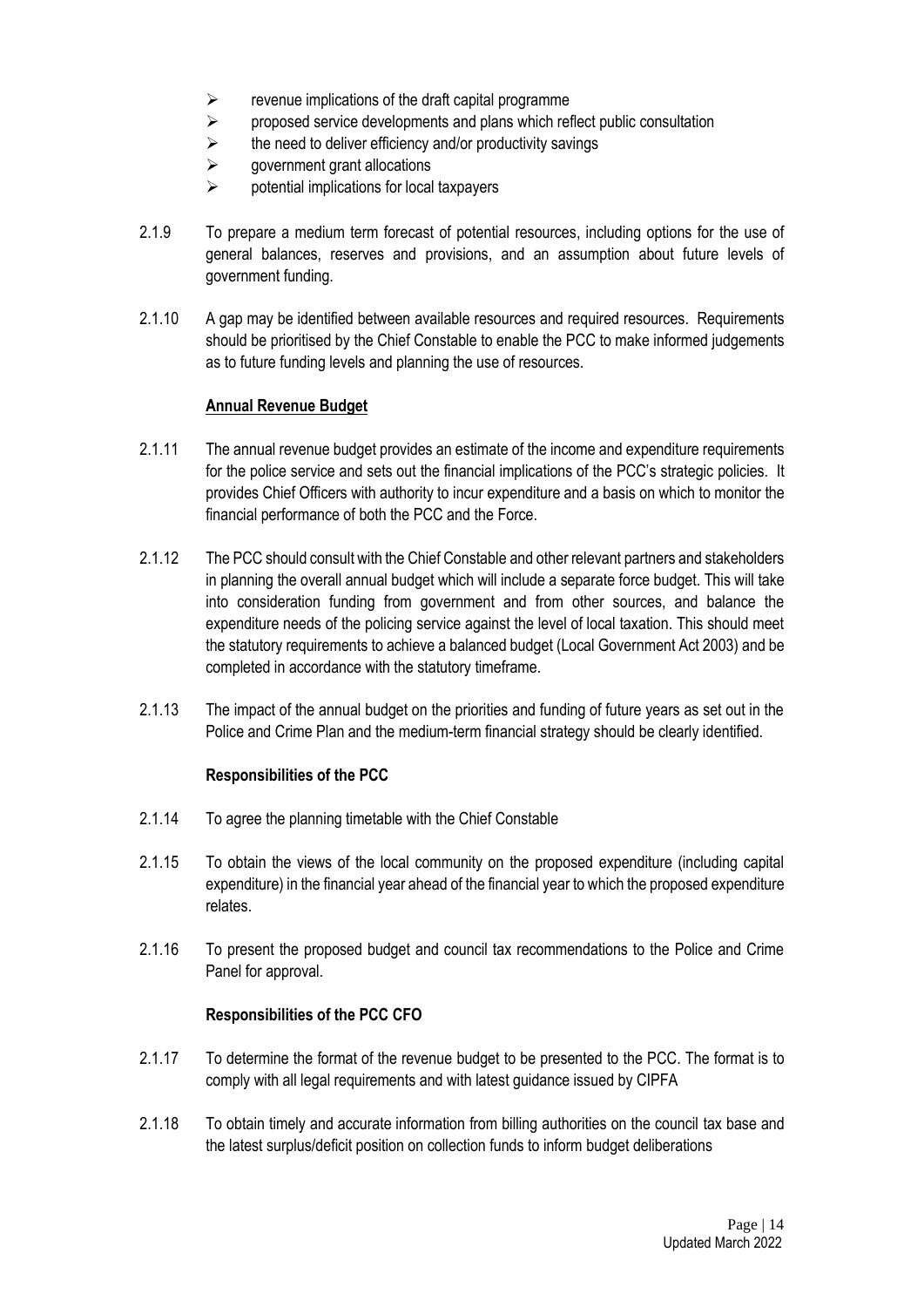- 2.1.19 To advise the PCC on the appropriate level of general balances, earmarked reserves or provisions to be held.
- 2.1.20 To submit a report to the PCC on (1) the robustness of the estimates and the adequacy of reserves and (2) the suite of prudential indicators for the next three years, arising from the Prudential Code for Capital Finance in Local Authorities. These indicators shall be consistent with the annual revenue budget and capital programme approved by the PCC.
- 2.1.21 Upon approval of the annual budget, to submit the council tax requirement return to central government and precept requests to appropriate bodies in accordance with the legal requirement.
- 2.1.22 To produce and issue to the billing authorities, in accordance with statutory requirements, the council tax information leaflet.

# **Responsibilities of the Chief Constable and Force CFO**

- 2.1.23 To prepare detailed budget estimates for the forthcoming financial year in accordance with the timetable agreed with the PCC CFO.
- 2.1.24 To submit estimates in the agreed format to the PCC for approval, including details of council tax implications and precept requirements.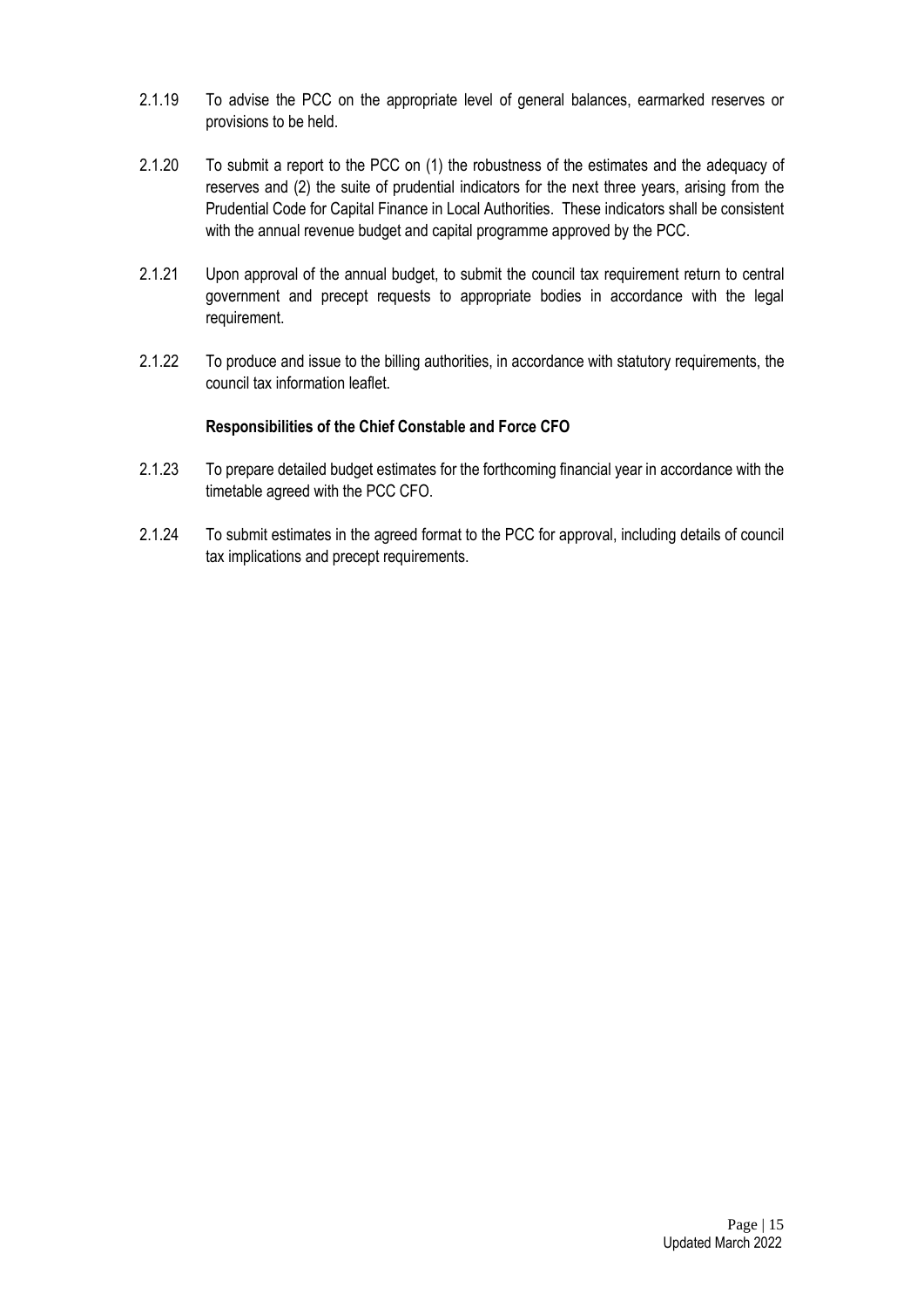# **2.2 BUDGETARY CONTROL**

# **Why is this important?**

- 2.2.1 Budget management ensures that once the PCC has approved the budget, resources allocated are used for their intended purpose and are properly accounted for. Budgetary control is a continuous process, enabling both the Chief Constable and PCC to review and adjust their budget targets during the financial year. It also provides the mechanism that calls to account managers responsible for defined elements of the budget.
- 2.2.2 The key controls for managing and controlling the revenue budget are that:
	- a) there is a nominated budget manager for each cost centre heading who is accountable for the budgets under his direct control; and
	- b) the management of budgets must not be seen in isolation. It should be measured in conjunction with service outputs and performance measures

# **Revenue Monitoring**

# **Why is this important?**

2.2.3 By continuously identifying and explaining variances against budgetary targets. The Kent Police Service can identify changes in trends and resource requirements at the earliest opportunity. The PCC and Chief Constable both operate within an annual cash limit, approved when setting the annual budget. To ensure that the Kent Police Service in total does not overspend, the Chief Constable and PCC CFO are required to manage expenditure within their budget allocations, subject to the rules of virement.

# **Responsibilities of the Chief Constable and Force CFO**

- 2.2.4 To provide appropriate financial information to enable budgets to be monitored effectively.
- 2.2.5 To ensure that each element of income or expenditure has a nominated budget manager to take responsibility for that part of the budget. Budget responsibility should be aligned as closely as possible to the decision-making process that commits expenditure.
- 2.2.6 To ensure that total spending for operational policing remains within the overall allocation of resources and takes corrective action where significant variations from the approved budget are forecast. Where total projected expenditure exceeds the total allocation of resources due to circumstances beyond the control of the Chief Constable, both the PCC CFO and PCC shall be alerted immediately and proposals for remedy should be put forward as part of the regular reporting process to the PCC. The same responsibilities apply to the CEO and the PCC CFO for their budgets.
- 2.2.7 To submit a budget monitoring report to the PCC on a regular basis throughout the year, containing the most recently available financial information. The reports shall be in a format agreed with the PCC and their CFO.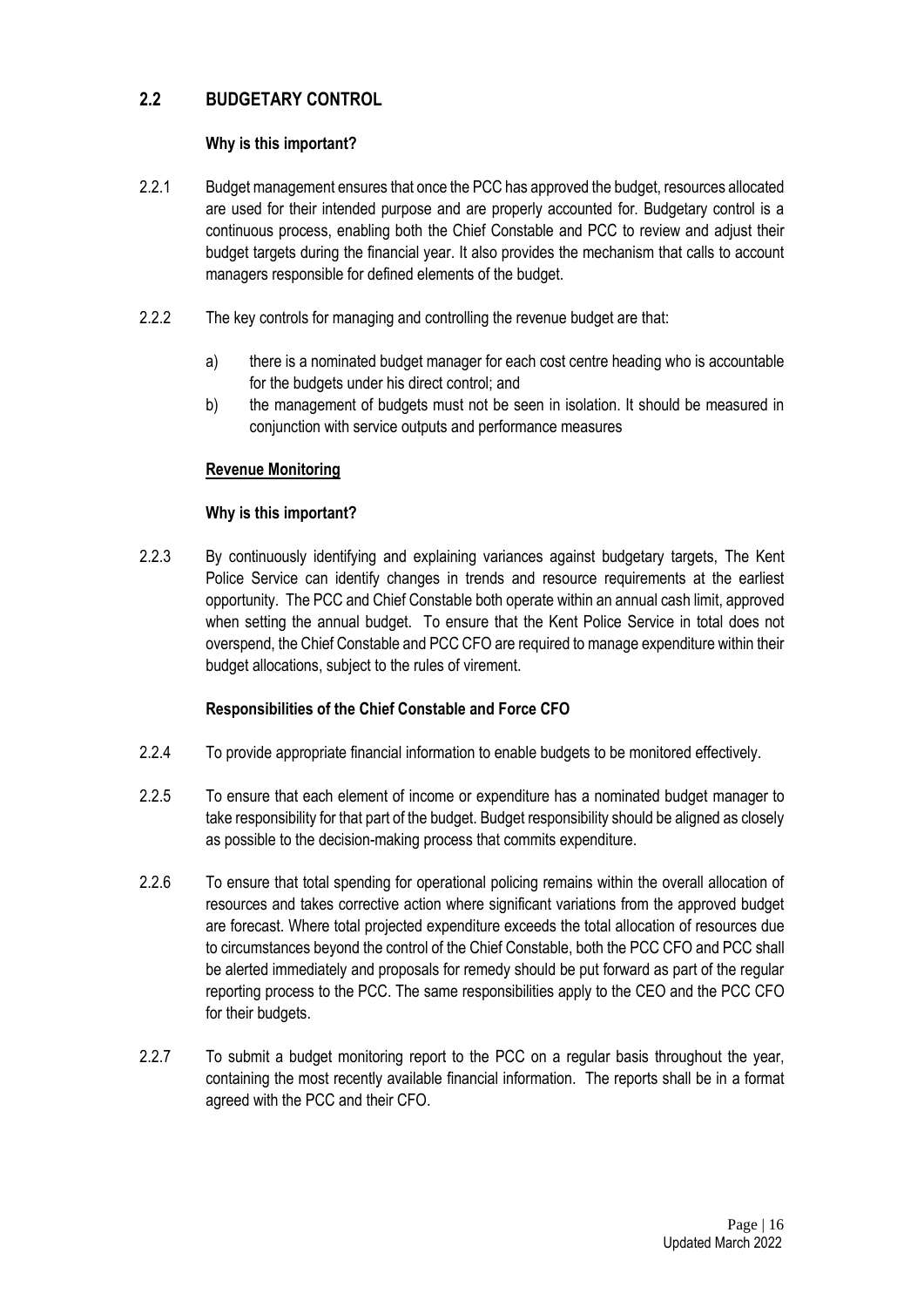# **Virement**

# **Why is this important?**

- 2.2.8 A virement is an approved reallocation of resources between budgets or heads of expenditure. A budget head is a line in the approved budget report. The scheme of virement is intended to enable chief officers to manage their budgets with a degree of flexibility within the overall policy framework determined by the PCC and, therefore, to provide the opportunity to optimise the use of resources to emerging needs.
- 2.2.9 The Chief Constable should only be required to refer back to the PCC:
	- a) Where a virement might create an additional future year or continuing commitment. Revenue expenditure can only be funded from revenue funding;
	- b) Where a change in policy would create an additional financial liability beyond the level of the current budget;
	- c) Where a virement changes a public facing or affects a politically sensitive element of the service.
	- d) Where revenue budgets were originally provided to support capital projects.
- 2.2.10 Key controls for the scheme of virement are:
	- a) It is administered by chief officers within delegated powers given by the PCC. Any variation from this scheme requires the approval of the PCC
	- b) the overall budget is agreed by the PCC. Chief officers and budget managers are therefore authorised to incur expenditure in accordance with the estimates that make up the budget
	- c) virement does not create additional overall budget liability.

#### **Responsibilities**

- 2.2.11 The Chief Constable may use revenue provision to purchase capital items or carry out capital works subject to obtaining PCC approval where the proposed transfer exceeds £500,000.
- 2.2.12 The Force CFO can approve any virement where the additional costs are fully reimbursed by other bodies.
- 2.2.13 For all other budgets each chief officer shall ensure that virement is undertaken as necessary to maintain the accuracy of budget monitoring, subject to the following approval levels
- 2.2.14

**Force Budget** Up to £500,000 Force CFO

Over £500,000 PCC CFO and Force CFO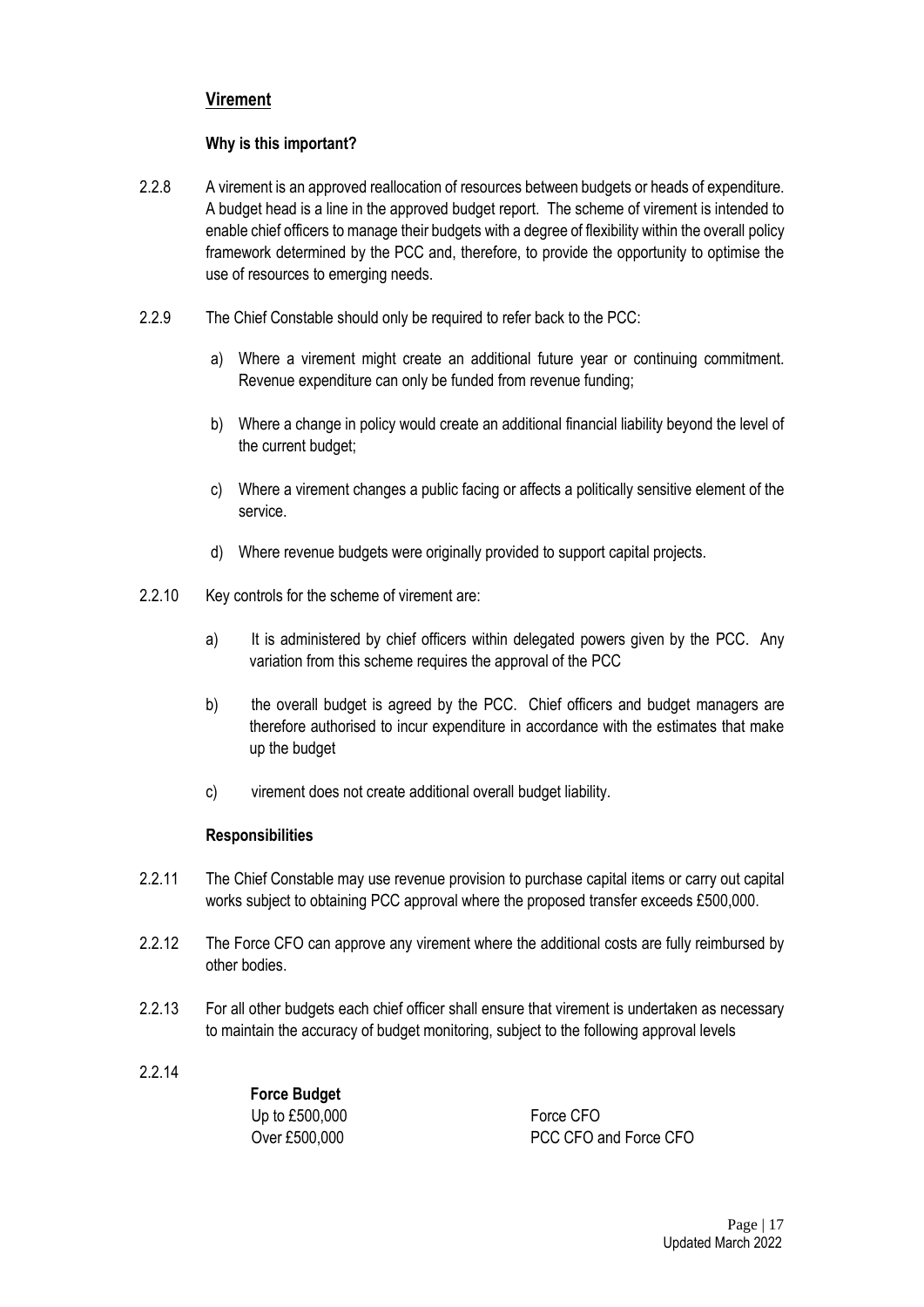**PCC's own budget**

Up to £500,000<br>Over £500,000 PCC CFO Over  $£500,000$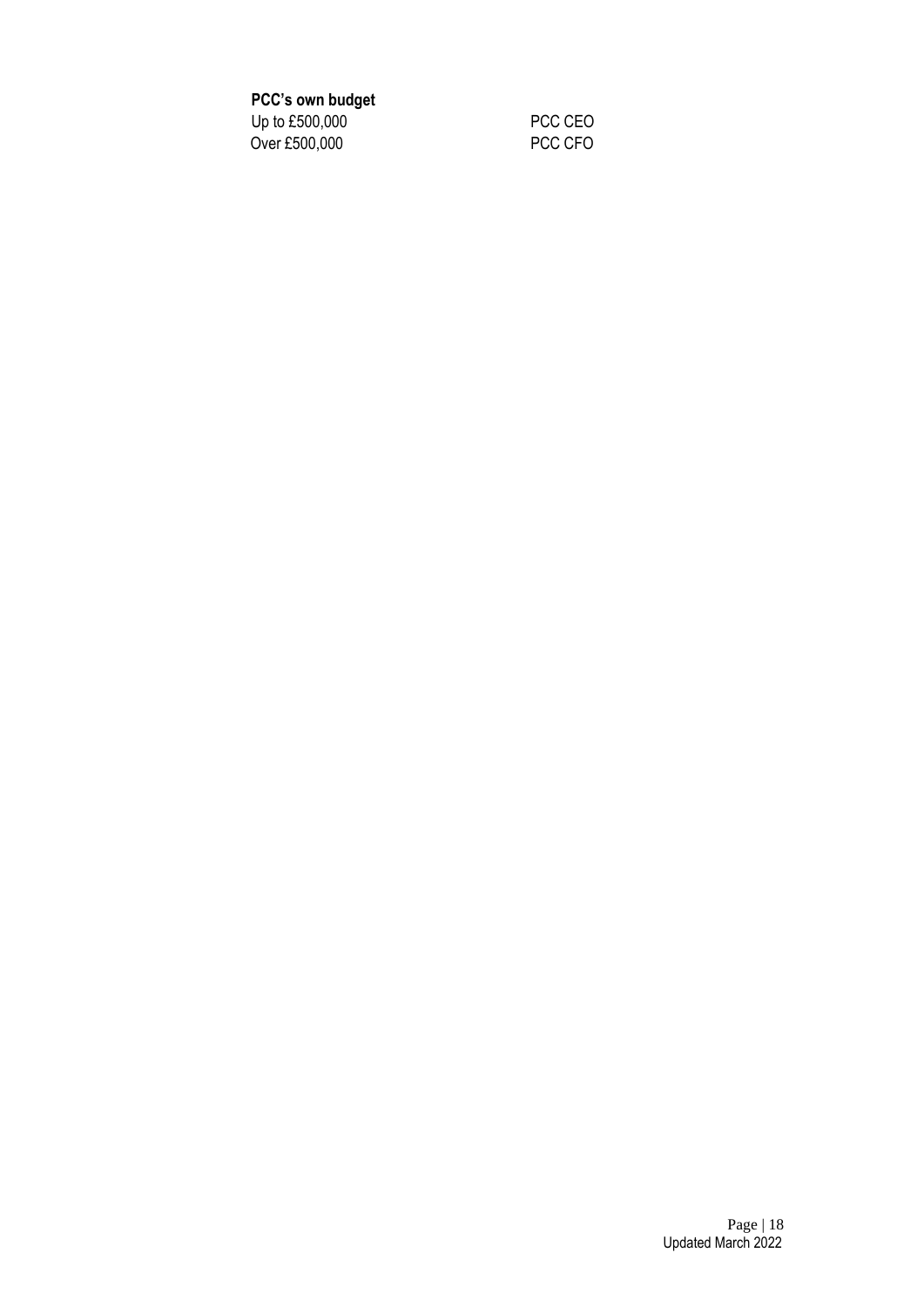# **2.3 CAPITAL PROGRAMME**

# **Why is this important?**

- 2.3.1 Capital expenditure involves acquiring or enhancing fixed assets with a long-term value to the Kent Police Service such as land, buildings, and major items of plant, equipment or vehicles. Capital assets shape the way services are delivered in the long term and may create financial commitments in the form of financing costs and revenue running costs.
- 2.3.2 The Kent Police Service is able to undertake capital investment providing the spending plans are affordable, prudent and sustainable. CIPFA's prudential code sets out the framework under which the PCC will consider his spending plans.
- 2.3.3 The capital programme is linked to the approved financial strategy.

# **Responsibilities of the Chief Constable**

2.3.4 To develop and implement asset management plans

# **Responsibilities of the PCC CFO and Chief Constable**

2.3.5 To prepare a financial strategy for consideration and approval by the PCC

# **Responsibilities of the PCC**

- 2.3.6 To approve the asset management strategy
- 2.3.7 To approve the annual financial strategy

# **Minimum 5 Year Capital Programme**

# **Responsibilities of the Chief Constable & Force CFO**

- 2.3.8 To prepare a rolling programme of proposed capital expenditure for consideration by the PCC with each scheme identifying the total capital cost of the project.
- 2.3.9 To prepare project appraisals for all schemes in the draft 5 Year Capital Programme and shall be submitted to the PCC CFO and PCC for consideration and scheme approval. This will include all additional revenue and capital costs
- 2.3.10 Each capital project shall have a named officer responsible for sponsoring the scheme, monitoring progress and ensuring completion of the scheme.
- 2.3.11 To identify, in consultation with the PCC CFO, available sources of funding for the minimum 5 year capital programme, including the identification of potential capital receipts from disposal of property.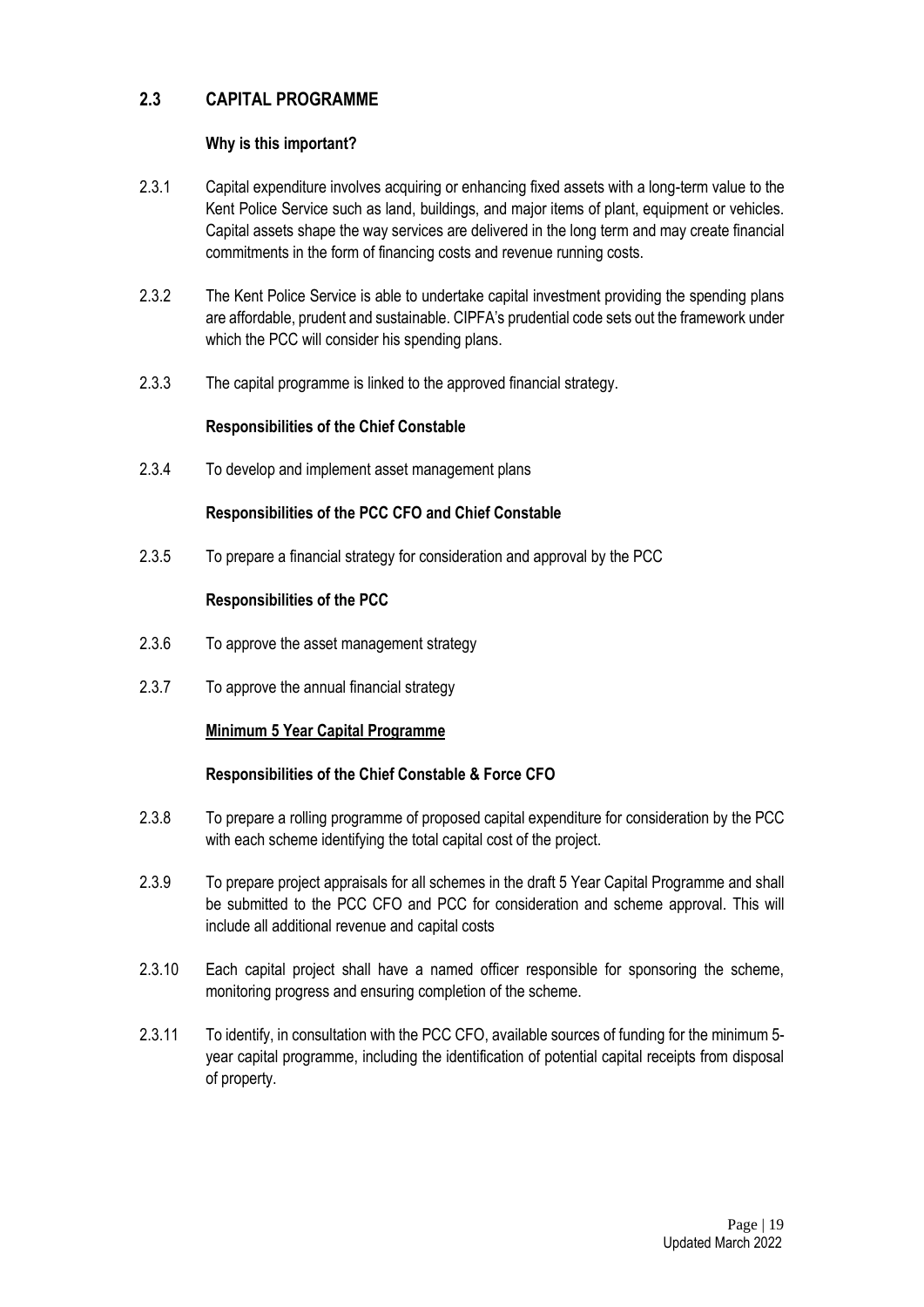- 2.3.12 A gap may be identified between available resources and required capital investment. Requirements should be prioritised by the Chief Constable to enable the PCC to make informed judgements as to which schemes should be included in the capital programme, the minimum level of funding required for each scheme, the potential phasing of capital expenditure and sources of funding the programme including borrowing.
- 2.3.13 Approval of the 5-year capital programme by the PCC in February each year authorises the Chief Constable to seek planning permissions, incur professional fees and preliminary expenses as appropriate.

## **Responsibilities of the PCC CFO**

2.3.14 To make recommendations to the PCC on the most appropriate level of revenue support and funding options, to support the capital programme.

#### **Responsibilities of the PCC**

- 2.3.15 To approve a fully funded medium-term capital programme.
- 2.3.16 To approve a capital strategy in February each year.

# **Monitoring of Capital Expenditure**

#### **Responsibilities of the Chief Constable**

2.3.17 To ensure that adequate records are maintained for all capital contracts

#### **Responsibilities of the Chief Constable and Force CFO**

- 2.3.18 To monitor expenditure throughout the year against the approved programme.
- 2.3.19 To submit capital monitoring reports to the PCC and the PCC CFO on a regular basis throughout the year. These reports are to be based on the most recently available financial information. The monitoring reports will show spending to date and compare projected income and expenditure with the approved programme. The reports shall be in a format agreed with the PCC and PCC CFO.
- 2.3.20 To prepare a business case for all new capital schemes [after the annual programme has been agreed] for submission to the PCC for consultation and approval. Amendments to the programme increasing its overall cost must demonstrate how such changes are to be funded.

#### **Responsibilities of the PCC CFO and Force CFO**

2.3.21 To report on the outturn of capital expenditure as part of the annual report on the statutory accounts.

#### **Responsibilities of Budget Holders and Project Managers**

2.3.22 To report on expenditure and to forecast responsibly the end of year out turn position on a regular basis in line with local Financial Guidelines.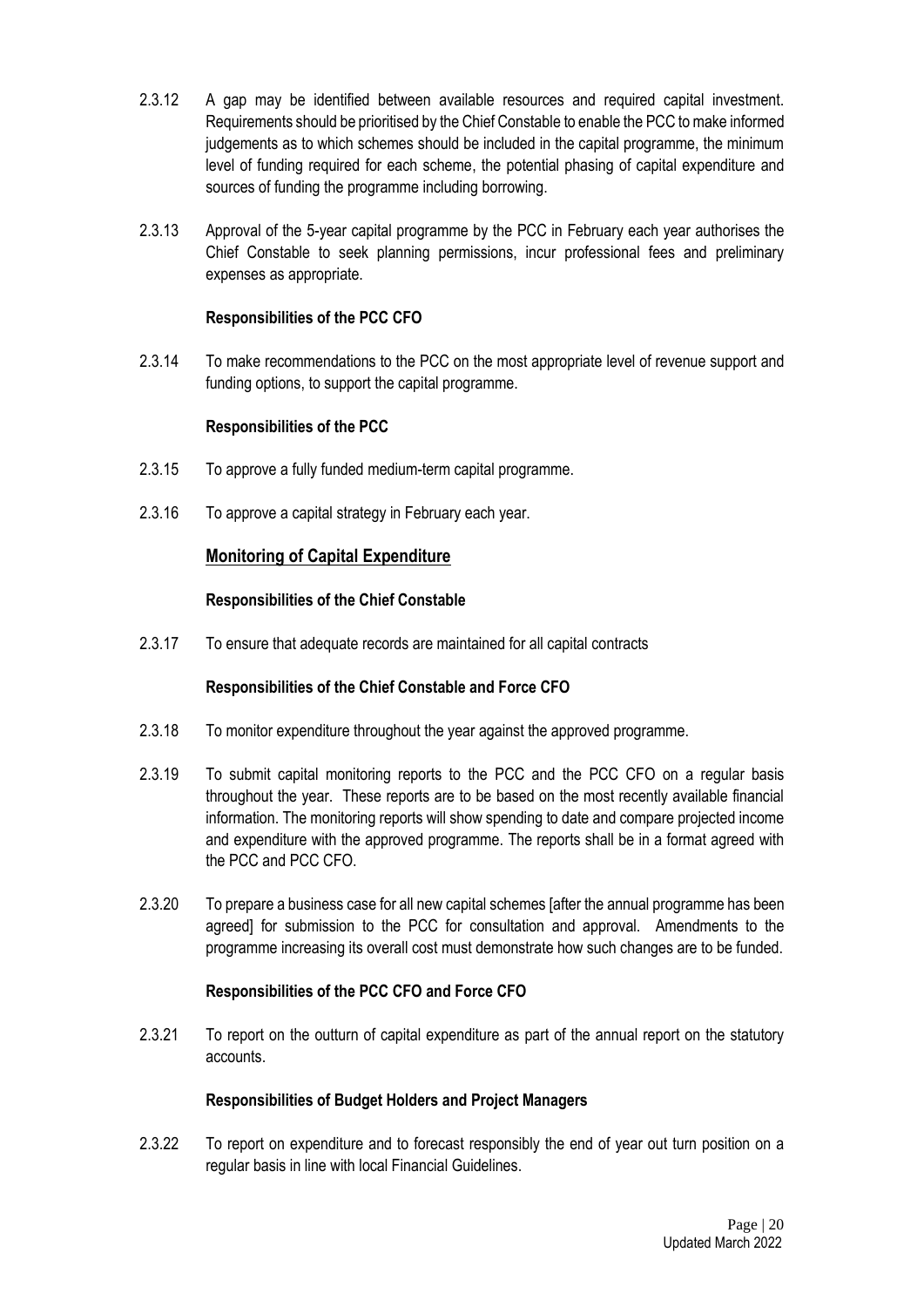# **2.4 MAINTENANCE OF BALANCES AND RESERVES**

# **Why is this important?**

2.4.1 The PCC after consultation with the PCC CFO must decide the level of general reserves to retain before deciding the level of council tax. Reserves are maintained as a matter of prudence. They enable the organisation to provide for cash flow fluctuations and unexpected costly events and thereby help protect it from overspending the annual budget, should such events occur. Reserves for specific purposes may also be maintained where it is likely that a spending requirement will occur in the future.

# **Responsibilities of the PCC CFO**

- 2.4.2 To advise the PCC on reasonable levels of balances and reserves.
- 2.4.3 To report to the PCC on the adequacy of reserves and balances before the approval of the annual budget and council tax; in accordance with statutory requirements.
- 2.4.4 To approve appropriations to and from each earmarked reserve. These will be separately identified in the Annual Statement of Accounts.

# **Responsibilities of the Chief Constable**

- 2.4.5 To ensure that the annual revenue budget is sufficient to finance foreseeable operational needs without having to request additional approval.
- 2.4.6 To present a business case to the PCC CFO and PCC for one-off expenditure items to be funded from earmarked and/or general reserves.

# **Responsibilities of the PCC**

- 2.4.7 To approve a Reserves Strategy in February each year, including a lower parameter for the level of general balances
- 2.4.8 To approve the creation of each earmarked reserve. The purpose, usage and basis of transactions should be clearly identified for each reserve established.
- 2.4.9 To approve the allocation of monies to and from general and earmarked reserves, as part of the annual budget setting process.
- 2.4.10 Use of balances and reserves, uses will be normally determined as part of the preparation and approval of the revenue and capital budget each year. Other requests for use of balances or reserves, will be determined by the PCC but with regard to the advice of the PCC CFO.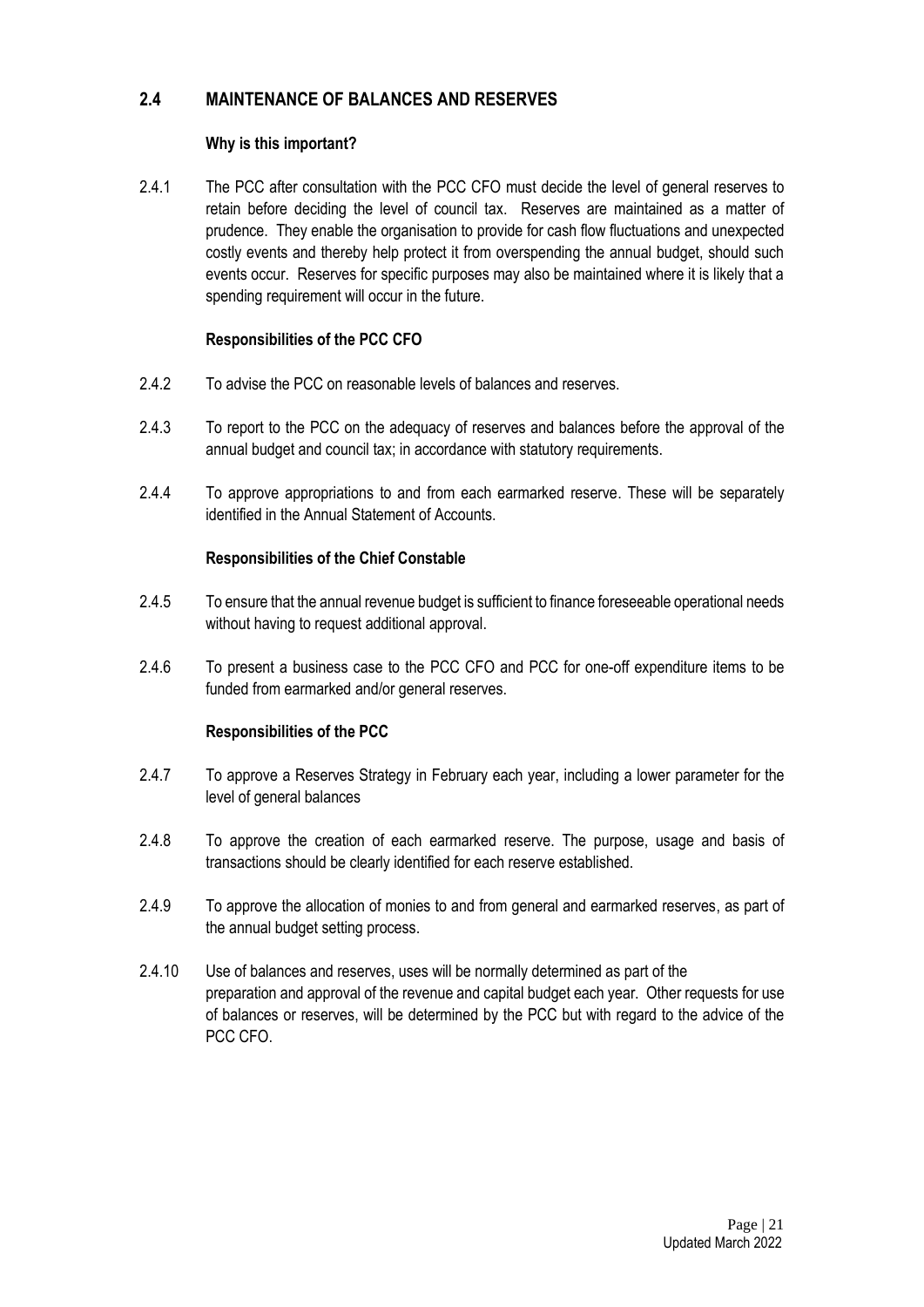# **3.1 RISK MANAGEMENT, BUSINESS CONTINUITY AND INSURANCE**

# **Why is this important?**

- 3.1.1 It is essential that robust, integrated systems are developed and maintained for identifying and evaluating all potential significant corporate and operational risks to the Kent Police Service. This should include the proactive participation of all those associated with planning and delivering services.
- 3.1.2 All organisations, whether private or public sector, face risks to people, property and continued operations. Risk is the chance or possibility of loss, damage, injury or failure to achieve objectives caused by an unwanted or uncertain action or event. Risk cannot be eliminated altogether. However, risk management is the planned and systematic approach to the identification, evaluation and control of risk. Its objectives are to secure the assets of the PCC and to ensure the continued corporate and financial well-being of the Kent Police Service. It is, therefore, an integral part of good business practice.

# **Responsibilities of the PCC and Chief Constable**

3.1.3 The PCC and Chief Constable are jointly responsible for approving the risk management policy statement and strategy within their organisation, and for reviewing the effectiveness of risk management.

# **Responsibilities of Chief Officers**

- 3.1.4 To prepare the Kent Police Service risk management policy statement and for promoting a culture of risk management awareness throughout the Kent Police Service and reviewing risk as an ongoing process.
- 3.1.5 To implement procedures to identify, assess, prevent or contain material known risks, with a monitoring process in place to regularly review the effectiveness of risk reduction strategies and the operation of these controls. The risk management process should be formalised and conducted on a continuing basis
- 3.1.6 To ensure that appropriate business continuity plans are developed, implemented and tested on a regular basis

# **Joint Responsibilities of the PCC CFO and the Force CFO**

- 3.1.7 To advise the PCC on appropriate arrangements for insurance. Acceptable levels of risk should be determined and insured against where appropriate. Activities leading to levels of risk assessed as unacceptable should not be undertaken.
- 3.1.8 To arrange for an actuary to undertake a regular review of the Kent Police Service's own selfinsurance fund and, following that review, to recommend to the PCC a course of action to ensure that, over the medium term, the fund is able to meet all known liabilities.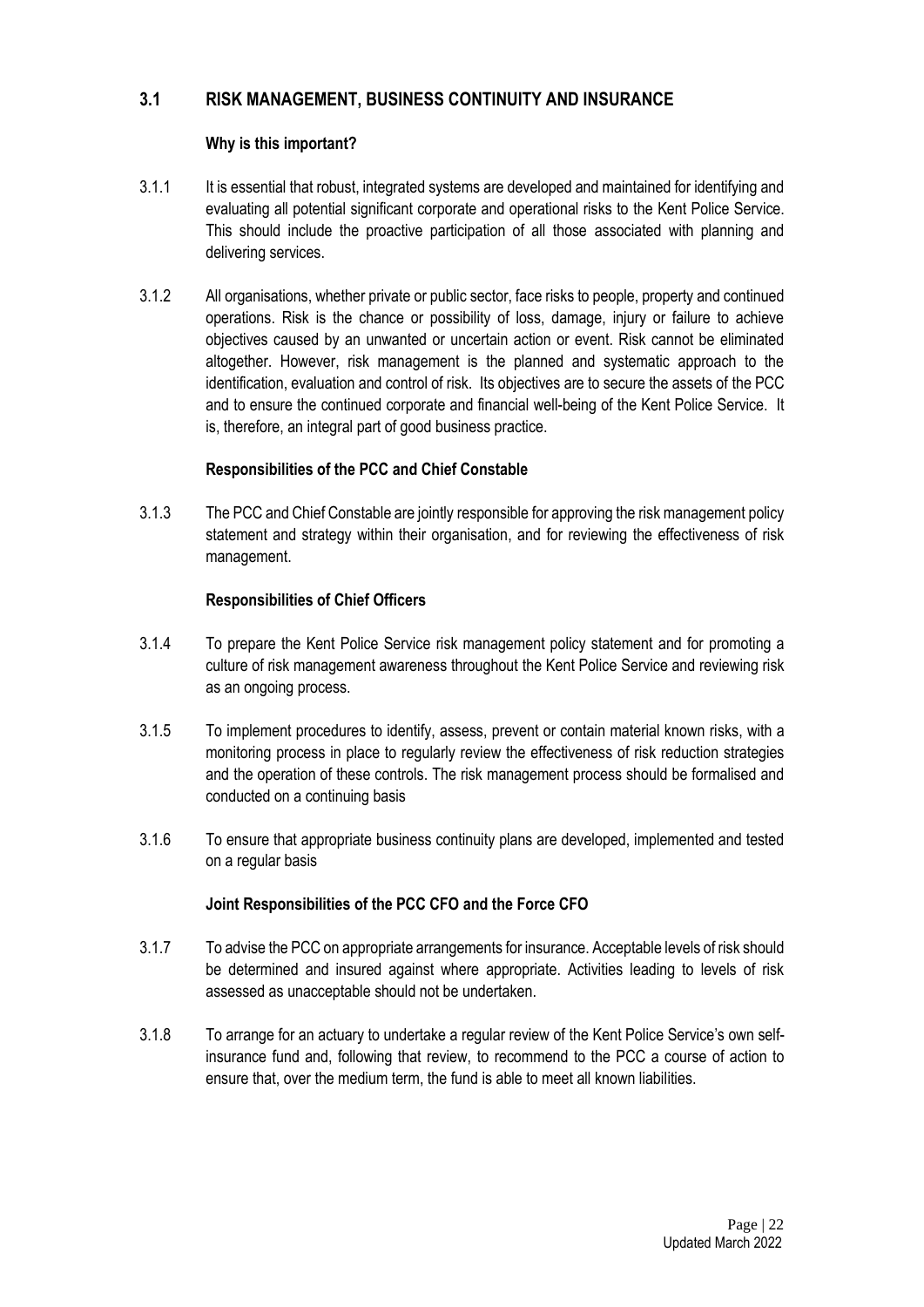# **Responsibilities of the Chief Constable**

- 3.1.9 To ensure, in consultation with the PCC CFO and Force CFO, that appropriate insurance cover is provided.
- 3.1.10 To ensure that claims made by the Kent Police Service against insurance policies are made promptly
- 3.1.11 To make all appropriate employees aware of their responsibilities for managing relevant risks
- 3.1.12 To ensure that employees, or anyone covered by the Kent Police Service insurance, is instructed not to admit liability or make any offer to pay compensation that may prejudice the assessment of liability in respect of any insurance claim
- 3.1.13 To ensure that a comprehensive risk register is produced and updated regularly, and that corrective action is taken at the earliest possible opportunity to either transfer, treat, tolerate or terminate the identified risk

# **Responsibilities of the Chief Executive**

3.1.14 To evaluate and authorise any terms of indemnity that the Kent Police Service is requested to give by external parties.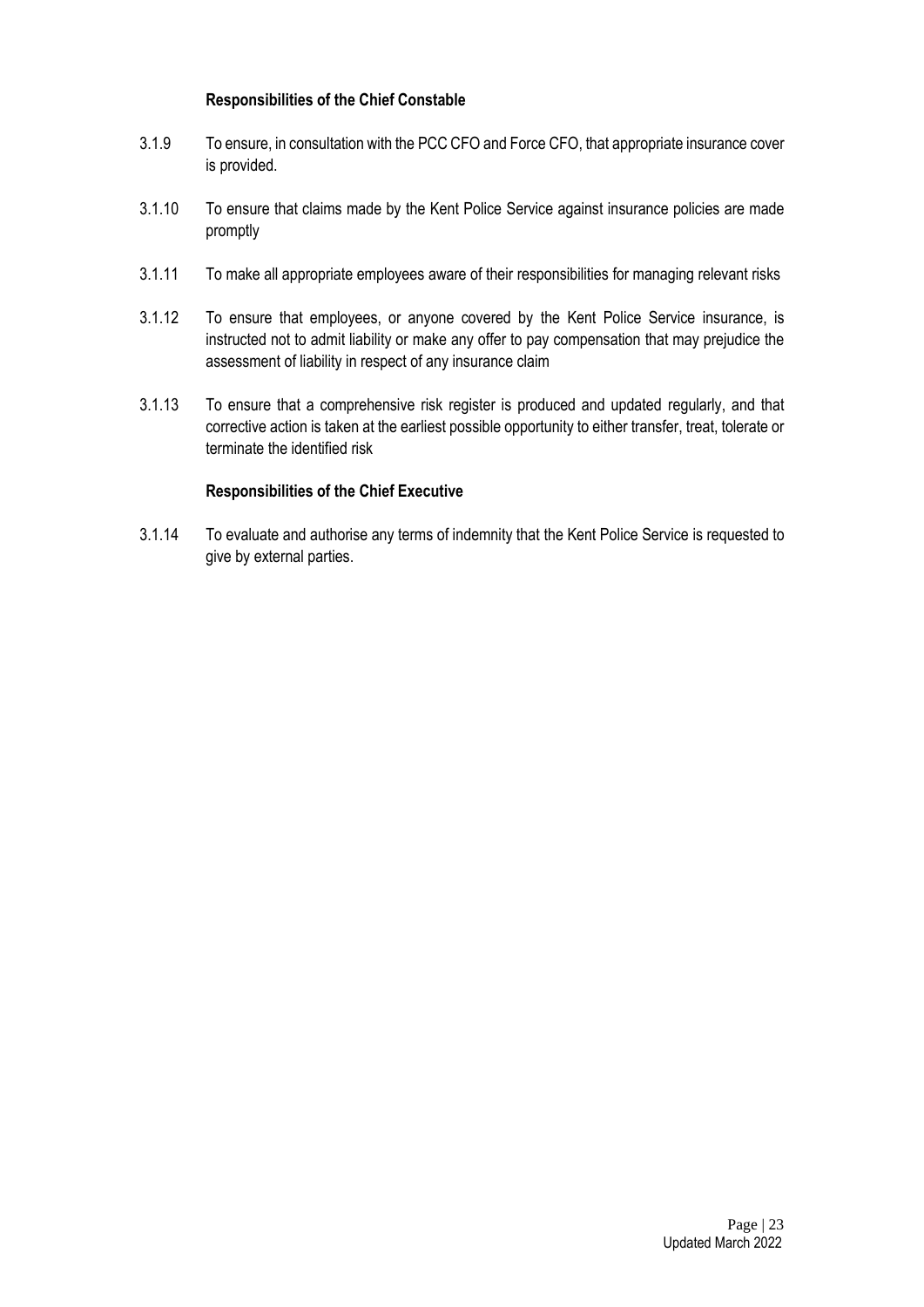# **3.2 INTERNAL CONTROL SYSTEM**

# **Why is this important?**

- 3.2.1 Internal control refers to the systems of control devised by management to help ensure the Kent Police Service objectives are achieved in a manner that promotes economical, efficient and effective use of resources and that the Kent Police Service assets and interests are safeguarded.
- 3.2.2 The Kent Police Service is complex and requires an internal control framework to manage and monitor progress towards strategic objectives. The Kent Police Service has statutory obligations, and, therefore, requires a system of internal control to identify, meet and monitor compliance with these obligations.
- 3.2.3 The Kent Police Service faces a wide range of financial, administrative and commercial risks, both from internal and external factors, which threaten the achievement of its objectives. A system of internal control is necessary to manage these risks. The system of internal control is established in order to provide achievement of:
	- $\triangleright$  efficient and effective operations
	- $\triangleright$  reliable financial information and reporting
	- $\triangleright$  compliance with laws and regulations
	- ➢ risk management

# **Responsibilities of Chief Officers**

- 3.2.4 To implement effective systems of internal control, in accordance with advice from the PCC CFO and Force CFO. These arrangements shall ensure compliance with all applicable statutes and regulations, and other relevant statements of best practice. They shall ensure that public resources are properly safeguarded and used economically, efficiently and effectively.
- 3.2.5 To ensure that effective key controls are operating in managerial control systems, including defining policies, setting objectives and plans, monitoring financial and other performance information and taking appropriate anticipatory and remedial action where necessary. The key objective of these control systems is to define roles and responsibilities.
- 3.2.6 To ensure that effective key controls are operating in financial and operational systems and procedures. This includes physical safeguard of assets, segregation of duties, authorisation and approval procedures and robust information systems.

# **Responsibilities of the Chief Constable and both CFOs**

3.2.7 To produce an Annual Governance Statement (AGS) for consideration and approval by the PCC. Following approval, the AGS should be signed by the Chief Constable and PCC.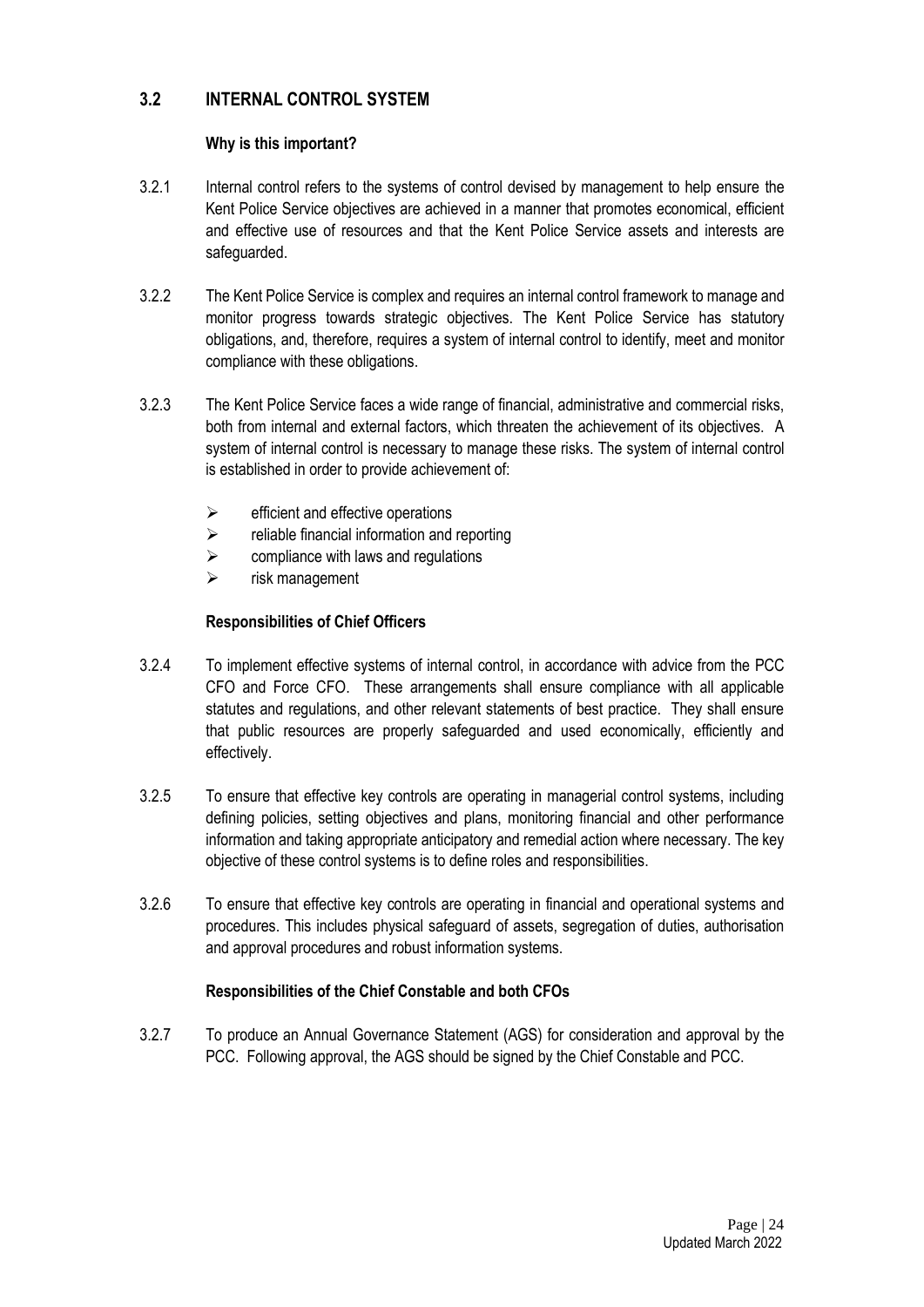# **3.3 AUDIT REQUIREMENTS**

#### **Internal Audit**

#### **Why is this important?**

- 3.3.1 Internal audit is an important assurance function that provides an independent and objective opinion to the organisation on the control environment, by evaluating its effectiveness in achieving the organisation's objectives. It objectively examines, evaluates and reports on the adequacy of the control environment as a contribution to the proper, economic, efficient and effective use of resources.
- 3.3.2 The requirement for an internal audit function for local authorities is either explicit or implied in the relevant local government legislation (section 151 of the Local Government Act 1972), which requires that authorities "make arrangements for the proper administration of their financial affairs". In the Police Service the PCC and Chief Constable are required to maintain an effective audit of their affairs by virtue of the Accounts and Audit Regulations 2011 (as amended) which state that a "relevant body must maintain an adequate and effective system of internal audit of its accounting records and of its system of internal control in accordance with the proper practices in relation to internal control". The guidance accompanying the legislation states that proper internal control practices for internal audit are those contained in the CIPFA Code of Practice.
- 3.3.3 In fulfilling this requirement, the PCC and Chief Constable should have regard to the Code of Practice for Internal Audit in Local Government in the United Kingdom issued by CIPFA. In addition, the Statement on the Role of the Head of Internal Audit in Public Service Organisations issued by CIPFA sets out best practice and should be used to assess arrangements to drive up audit quality and governance arrangements.
- 3.3.4 In addition to enabling the PCC and the Chief Constable to fulfil their requirements in relation to the relevant Accounts and Audit Regulations, internal Audit is needed:
	- $\triangleright$  to satisfy the PCC and the Chief Constable that effective internal control systems are in place; and
	- $\triangleright$  to satisfy the external auditor that financial systems and internal controls are effective and that the Police Fund is managed so as to secure value for money.

#### **Responsibilities of the Independent Joint Audit Committee**

- 3.3.5 To approve the terms of reference (ToR) within which internal audit operates. In terms of internal audit, the ToR will include the following key activities and responsibilities:
	- ➢ Advising the PCC and Chief Constable on the appropriate arrangements for internal audit and approving the Internal Audit Strategy.
	- $\triangleright$  Approving (but not directing) the internal audit annual programme.
	- ➢ Overseeing and giving assurance to the PCC and Chief Constable on the provision of an adequate and effective internal audit service; receiving progress reports on the internal audit work plan and ensuring appropriate action is taken in response to audit findings, particularly in areas of high risk.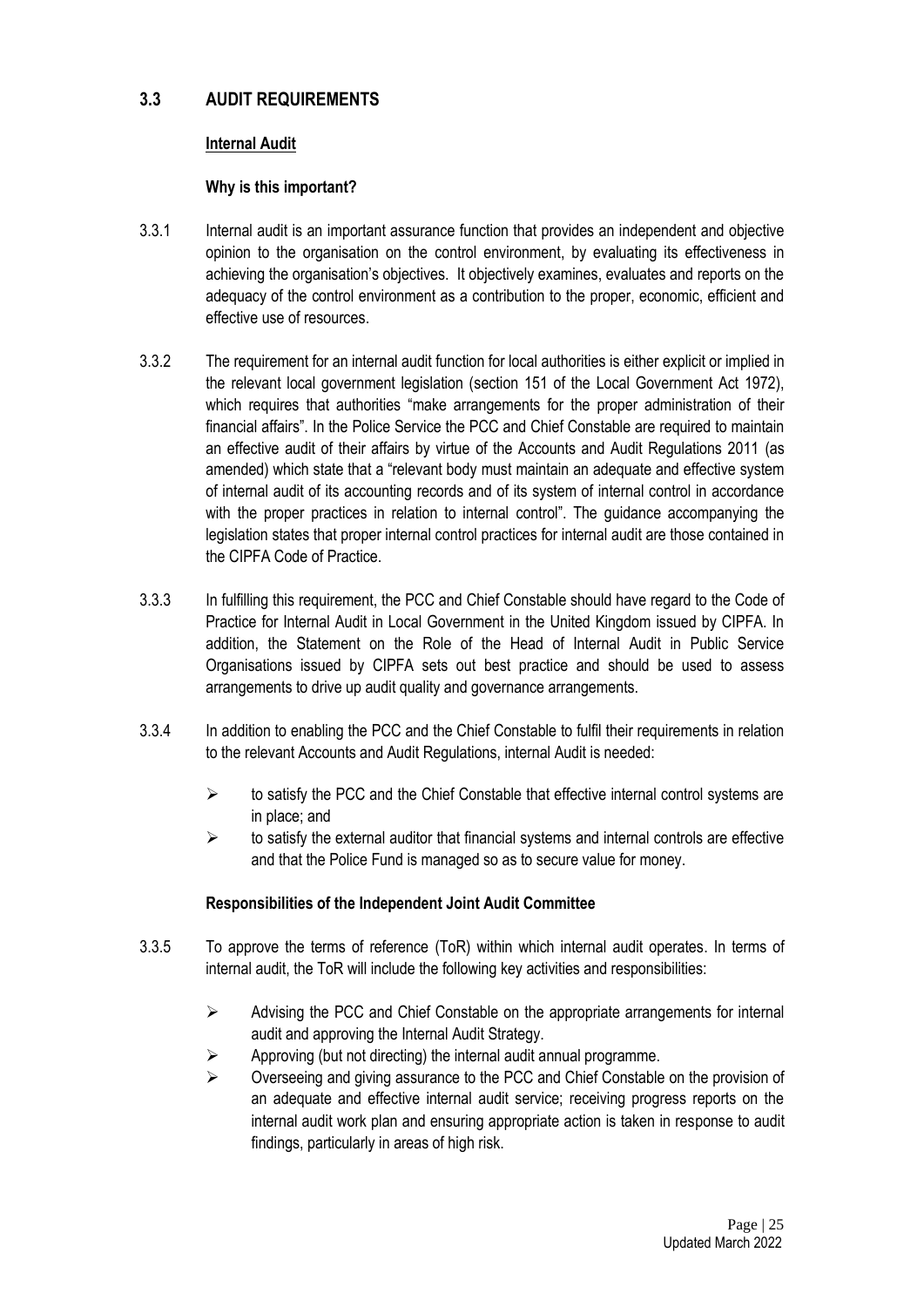- $\triangleright$  Considering the Head of Internal Audit's Annual Report and annual opinion on the internal control environment for the PCC and Force; ensuring appropriate action is taken to address any areas for improvement.
- ➢ Reviewing and monitoring the effectiveness of the Kent Police Service policies on fraud, irregularity and corruption.
- 3.3.6 To approve the internal audit strategy, which sets out:
	- $\triangleright$  Internal Audit objectives and outcomes;
	- ➢ how the Head of Internal Audit will form and evidence his opinion on the control environment to support the Annual Governance Statement;
	- $\triangleright$  how Internal Audit's work will identify and address significant local and national issues and risks;
	- $\triangleright$  how the service will be provided, i.e. internally, externally, or a mix of the two; and what resources and skills are required for the delivery of the strategy; and
	- $\triangleright$  the resources and skills required to deliver the strategy.

# **Responsibilities of the PCC and Chief Constable**

3.3.7 To ensure the provision of an adequate and effective internal audit service.

# **Responsibilities of the PCC, Chief Constable, PCC CFO and Force CFO**

- 3.3.8 To ensure that internal auditors, having been security cleared, have the authority to:
	- ➢ access the Kent Police Service premises at reasonable times
	- ➢ access all assets, records, documents, correspondence, control systems and appropriate personnel, subject to appropriate security clearance
	- $\triangleright$  receive any information and explanation considered necessary concerning any matter under consideration
	- $\triangleright$  require any employee to account for cash, stores or any other Kent Police Service asset under their control
	- $\triangleright$  access records belonging to contractors, when required. This shall be achieved by including an appropriate clause in all contracts.
- 3.3.9 Internal Audit shall have direct access to all Chief Officers and employees, where necessary.

# **Responsibilities of the Head of Internal Audit**

- 3.3.10 To prepare in consultation with the PCC, Chief Constable, PCC CFO and Force CFO an annual audit plan that conforms to the CIPFA Code of Practice, for consideration by the JAC.
- 3.3.11 To attend meetings of the JAC and to present to each meeting a report on the progress in delivering the annual plan, the matters arising from audits, and the extent to which agreed actions in response to issues raised in the audit reports have been delivered.
- 3.3.12 To present an annual report to the JAC, including an opinion on the effectiveness of the internal control environment in the Kent Police Service.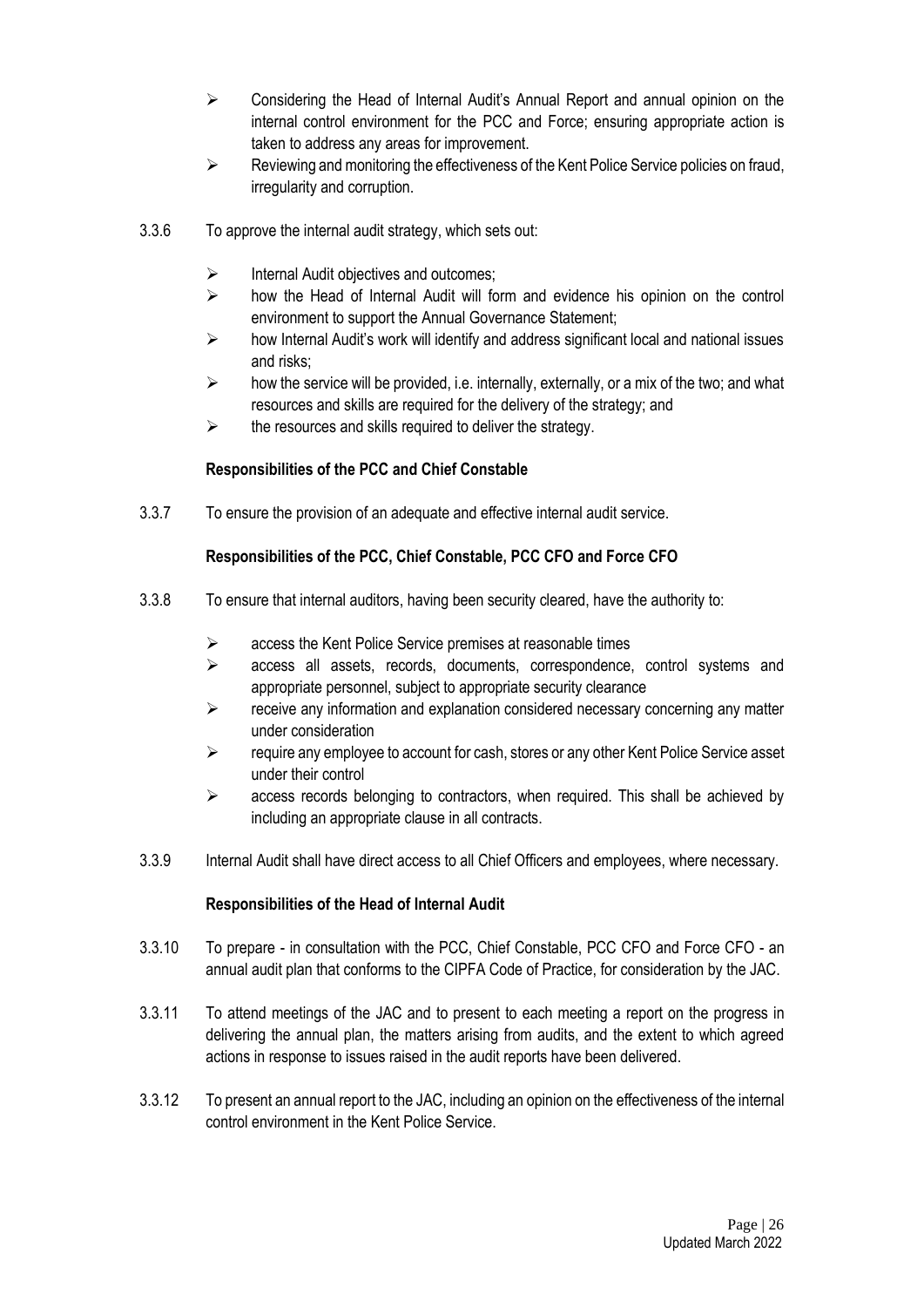# **Responsibilities of Chief Officers**

3.3.13 To consider and respond promptly to control weaknesses, issues and recommendations in audit reports and ensure that all critical or significant agreed actions arising from the audit are carried out in accordance with the agreed action plan included in each report.

# **Responsibilities of the Force CFO**

- 3.3.14 To ensure that new systems for maintaining financial records or records of assets, or significant changes to existing systems, are discussed with and agreed by the PCC CFO and internal audit prior to implementation.
- 3.3.15 To notify the PCC CFO immediately of any suspected fraud, theft, irregularity, improper use or misappropriation of the Kent Police Service property or resources. Pending investigation and reporting, the Chief Constable should take all necessary steps to prevent further loss and to secure records and documentation against removal or alteration. Investigation of internal financial irregularities shall normally be carried out by the Professional Standards Department (PSD), who shall consult with the Head of Internal Audit as appropriate and keep him informed of progress. At the conclusion of the investigation the Head of Internal Audit shall review the case to identify any internal control weaknesses that allowed the financial irregularity to happen and shall make recommendations to ensure that the risk of recurrence is minimised. The operation of this Regulation shall be in accordance with the agreed protocol between the Head of Professional Standards, the Force CFO and the Head of Internal Audit.

# **External Audit**

# **Why is this important?**

- 3.3.16 The Public Sector Audit Appointments Ltd (PSAA) is responsible for appointing external auditors to each local authority, including police. The Code of Audit Practice prescribes the way in which auditors appointed by PSAA carry out their functions. The external auditor has rights of access to all documents and information necessary for audit purposes.
- 3.3.17 The basic duties of the external auditor are derived principally from the Local Audit and Accountability Act 2014 and from the Accounts and Audit Regulations 2015. This requires PSAA to prepare a code of audit practice, which external auditors follow when carrying out their duties. The code of audit practice sets out the auditor's objectives to review and report upon:
	- $\triangleright$  the financial aspects of the audited body's corporate governance arrangements
	- $\triangleright$  the audited body's financial statements
	- ➢ aspects of the audited body's arrangements to secure Value for Money.
- 3.3.18 In auditing the annual accounts, the external auditor must satisfy themselves, in accordance with Section 5 of the 1998 Act, that:
	- $\triangleright$  the accounts are prepared in accordance with the relevant regulations;
	- $\triangleright$  they comply with the requirements of all other statutory provisions applicable to the accounts;
	- $\triangleright$  proper practices have been observed in the compilation of the accounts; and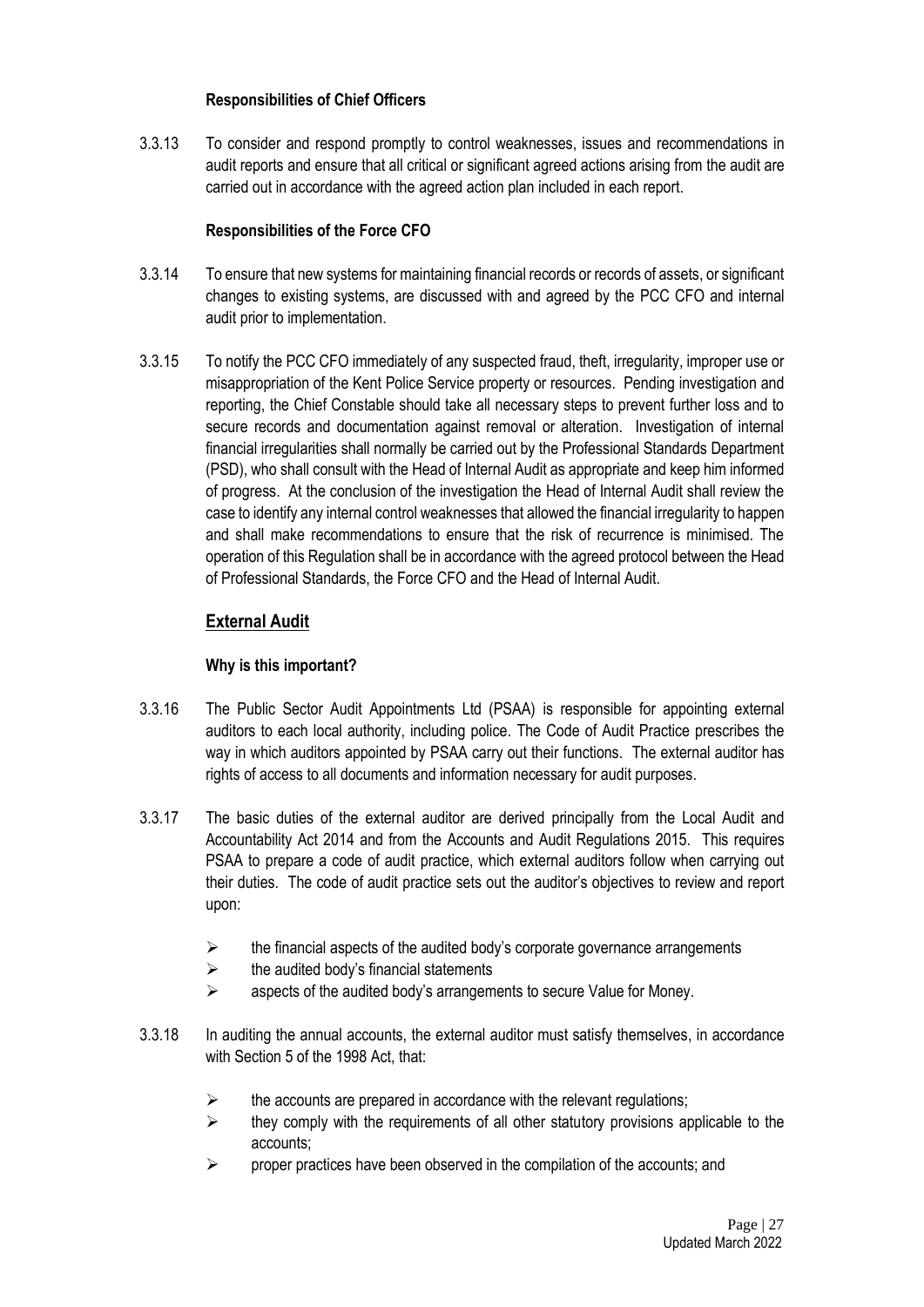- $\triangleright$  the body whose accounts are being audited has made proper arrangements for securing economy, efficiency and effectiveness.
- 3.3.19 The 1998 Act sets out other specific responsibilities of the auditor, for example under section on financial reporting.

#### **Responsibilities of the JAC**

- 3.3.20 To approve the annual work plan and fee
- 3.3.21 To receive and respond to the annual governance statement
- 3.3.22 To receive the annual audit letter

#### **Responsibilities of the PCC CFO and Force CFO**

- 3.3.23 To liaise with the external auditor and advise the PCC and Chief Constable on their responsibilities in relation to external audit and ensure there is effective liaison between external and internal audit.
- 3.3.24 To provide the Home Office with a copy of the annual audit letter

- 3.3.25 To ensure that for the purposes of their work the external auditors are given the access to which they are statutorily entitled in relation to the Kent Police Service premises, assets, records, documents, correspondence, control systems and personnel, subject to appropriate security clearance.
- 3.3.26 To respond to draft action plans and to ensure that agreed recommendations are implemented in a timely manner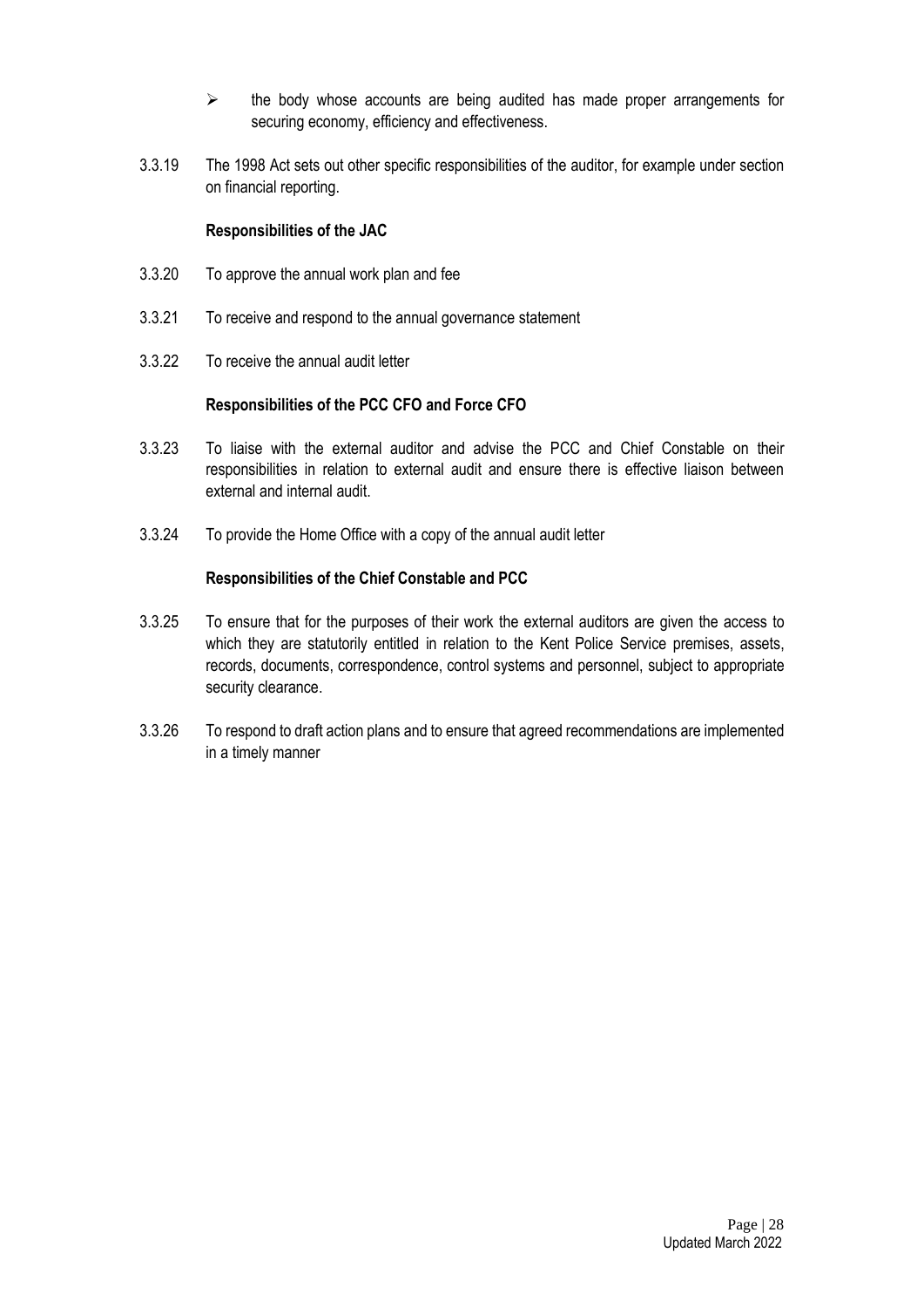# **3.4 PREVENTING FRAUD AND CORRUPTION**

# **Why is this important?**

- 3.4.1 The Kent Police Service will not tolerate fraud or corruption in the administration of its responsibilities, whether from inside or outside the Kent Police Service.
- 3.4.2 The Kent Police Service expectation of propriety and accountability is that the PCC and employees at all levels will lead by example in ensuring adherence to legal requirements, rules, procedures and practices.
- 3.4.3 The Kent Police Service also expects that individuals and organisations (e.g. suppliers, contractors, and service providers) with whom it comes into contact will act with honesty and integrity.

- 3.4.4 To adopt and adhere to the wrong-doing policy and the Code of Ethics.
- 3.4.5 To approve and adopt a policy on registering of interests and the receipt of hospitality and gifts, including awareness of the Bribery Act.
- 3.4.6 To approve, adopt and maintain a whistle blowing policy to provide a facility that enables employees to make allegations of fraud, misuse and corruption in confidence, and without recrimination, to an independent contact. The Chief Constable shall ensure that all employees are aware of any approved whistle blowing policy.
- 3.4.7 To maintain an effective anti-fraud and anti-corruption policy.
- 3.4.8 To ensure that adequate and effective internal control arrangements are in place
- 3.4.9 To maintain a policy for the registering of interests and the receipt of hospitality and gifts covering both the PCC, Chief Constable, Chief Officers and employees. A register of interests and a register of hospitality and gifts shall be maintained for the same.
- 3.4.10 To implement and maintain a clear internal financial control framework setting out the approved financial systems to be followed by all members and employees.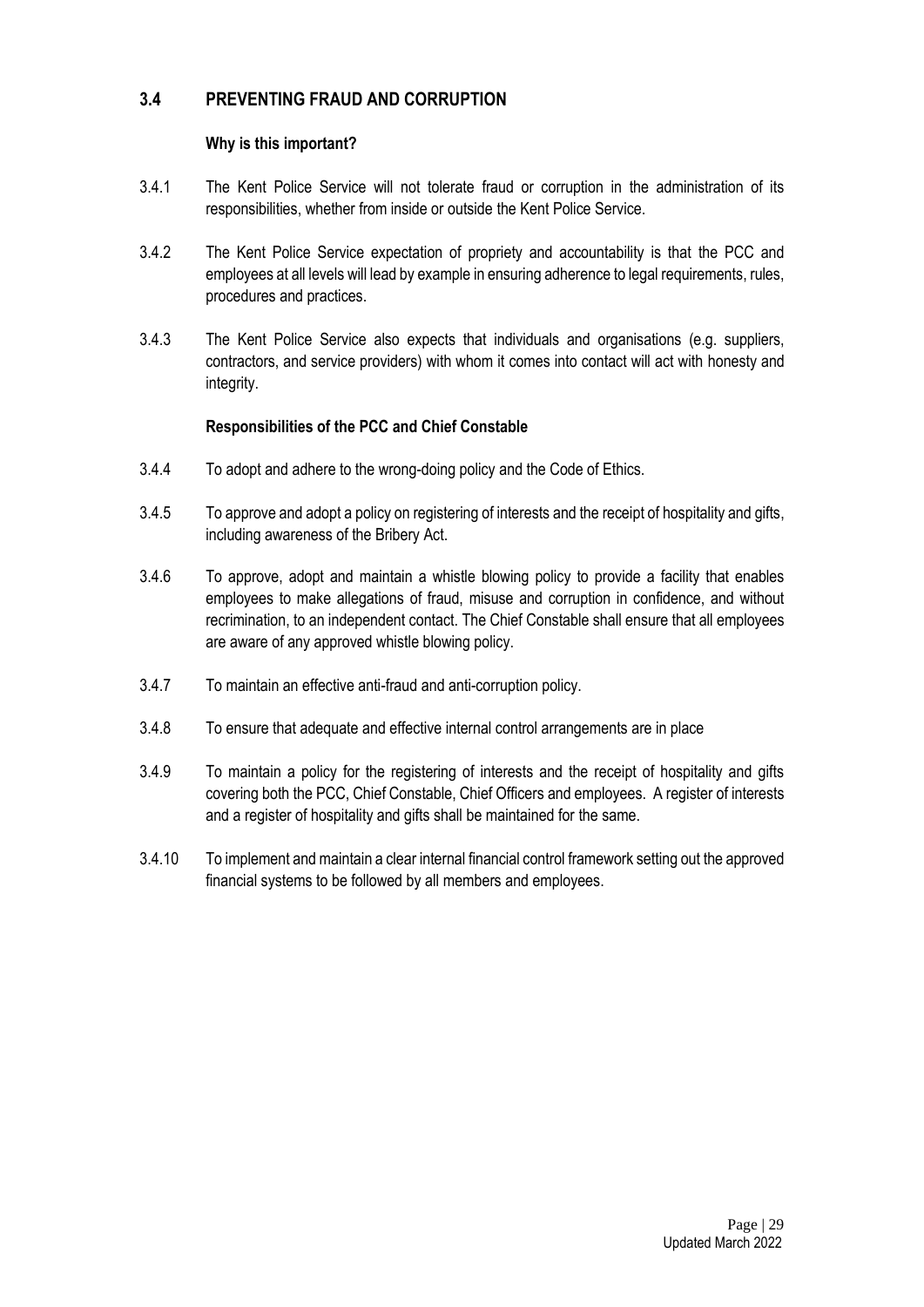# **3.5 ASSETS**

# **Security**

# **Why is this important?**

3.5.1 The Kent Police Service holds assets in the form of land, property, vehicles, equipment, furniture and other items including data, together worth many millions of pounds. It is important that assets are safeguarded and used efficiently in-service delivery, that there are arrangements for the security of both assets and information required for service operations and that proper arrangements exist for the disposal of assets. An up-to-date asset register is a prerequisite for proper fixed asset accounting and sound asset management.

# **Context**

- 3.5.2 The PCC will initially own and fund all assets regardless of whether they are used by the PCC, by the force or by both bodies. However, with consent from the PCC, Chief Constables can acquire property (other than land or buildings) and this should be set out in the scheme of consent.
- 3.5.3 The Chief Constable is responsible for the direction and control of the force and therefore has day-to-day management of all assets used by the force.
- 3.5.4 The PCC should consult the Chief Constable in planning the budget and developing a mediumterm financial strategy. Both these processes should involve a full assessment of the assets required to meet operational requirements, including in terms of human resources, infrastructure, land, property and equipment.

- 3.5.5 To ensure that:
	- a) asset registers are maintained to provide the Kent Police Service with information about assets so that they are safeguarded, used efficiently and effectively, adequately maintained and valued in accordance with statutory and management requirements
	- b) assets and records of assets are properly maintained and securely held and that contingency plans for the security of assets and continuity of service in the event of disaster or system failure are in place
	- c) lessees and other prospective occupiers of the Kent Police Service land are not allowed to take possession or enter the land until a lease or agreement has been established as appropriate
	- d) title deeds to the Kent Police Service property are held securely
	- e) Kent Police Service assets are not subject to personal use by an employee without proper authority. Any individual so authorised must be made aware that such use may incur additional tax liabilities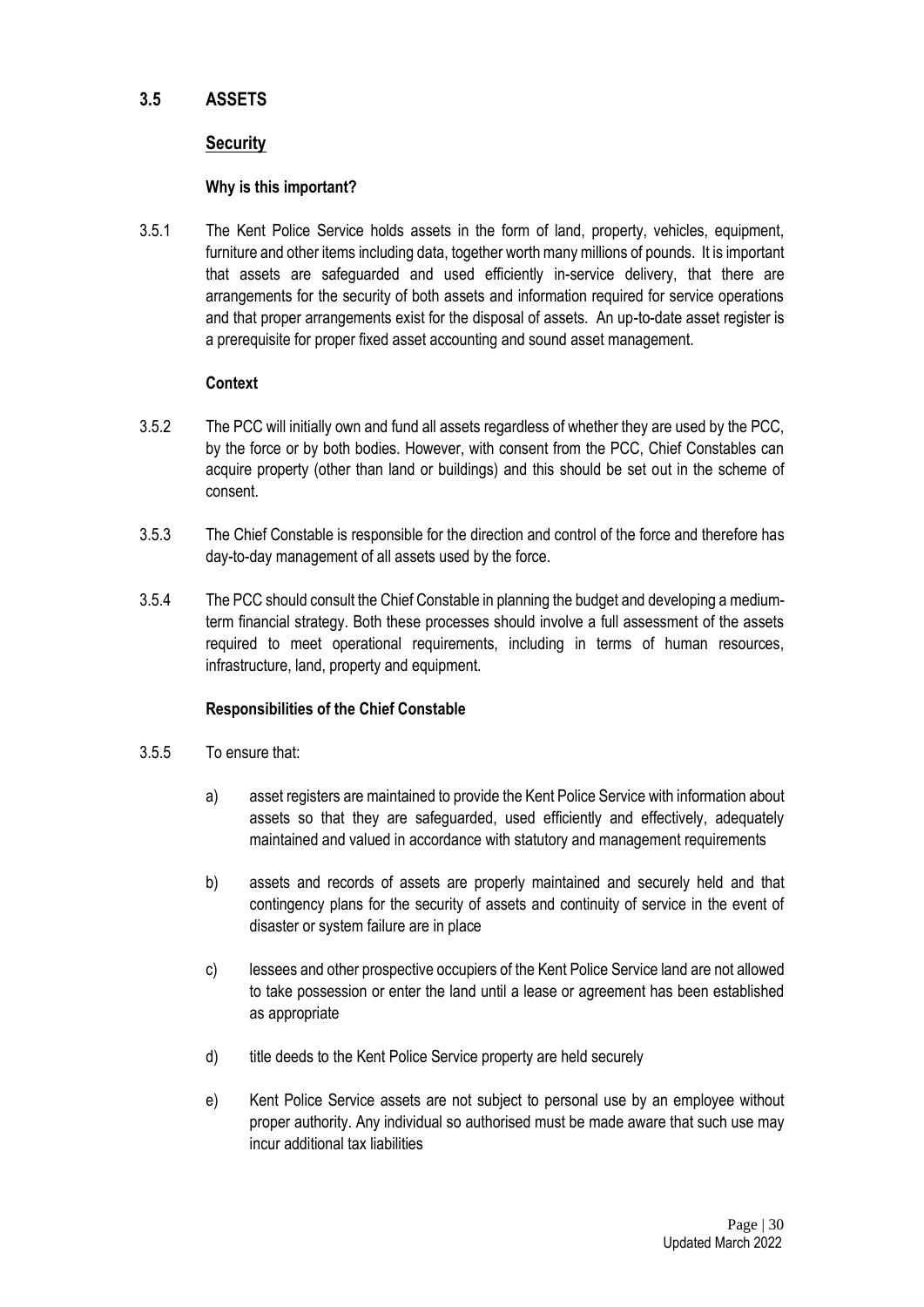- f) valuable and portable items such as computers, cameras and video recorders are identified with security markings as belonging to the Kent Police Service
- g) all employees are aware of their responsibilities with regard to safeguarding the Kent Police Service assets and information, including the requirements of the Data Protection Act and software copyright legislation
- h) assets no longer required are disposed of in accordance with the law and the financial regulations (being mindful of any data integrity issues & policies set by the Kent Police Service)
- i) all employees are aware of their responsibilities with regard to safeguarding the security of Kent Police Service ICT systems, including maintaining restricted access to the information held on them and compliance with the information and security policies
- j) to recommend disposal of surplus property and secure best value subject to consultation with the PCC CFO.

# **Valuation**

# **Responsibilities of the Chief Constable**

3.5.6 To maintain an asset register for all fixed assets, in line with and subject to operative accounting policies, with a value in excess of the limits shown below, in a form approved by the PCC CFO. Assets are to be recorded when they are acquired. Assets shall remain on the asset register until disposal. Assets are to be valued in accordance with the *Code of Practice on Local authority Accounting in the United Kingdom* and the requirements specified by the PCC CFO.

| Land & Buildings             | all values |
|------------------------------|------------|
| Vehicles including bicycles  | all values |
| ICT software and hardware    | £12,000    |
| Plant & Equipment            | £12,000    |
| Desktop and laptop computers | all values |

# **Stocks and Stores**

- 3.5.7 To make arrangements for the care, custody and control of the stocks and stores of the Kent Police Service and to maintain detailed stores accounts in a form approved by the Force CFO in conjunction with the PCC CFO.
- 3.5.8 To undertake a complete stock check at least once per year either by means of continuous or annual stocktake. The stocktake shall be undertaken and certified by an authorised member of staff who is independent of the stock keeping function. This procedure shall be followed, and a complete stock check undertaken whenever stock keeping duties change.
- 3.5.9 Discrepancies between the actual level of stock and the book value of stock should be thoroughly investigated and reported to the Force CFO. They may ultimately be written-off in consultation with the PCC CFO.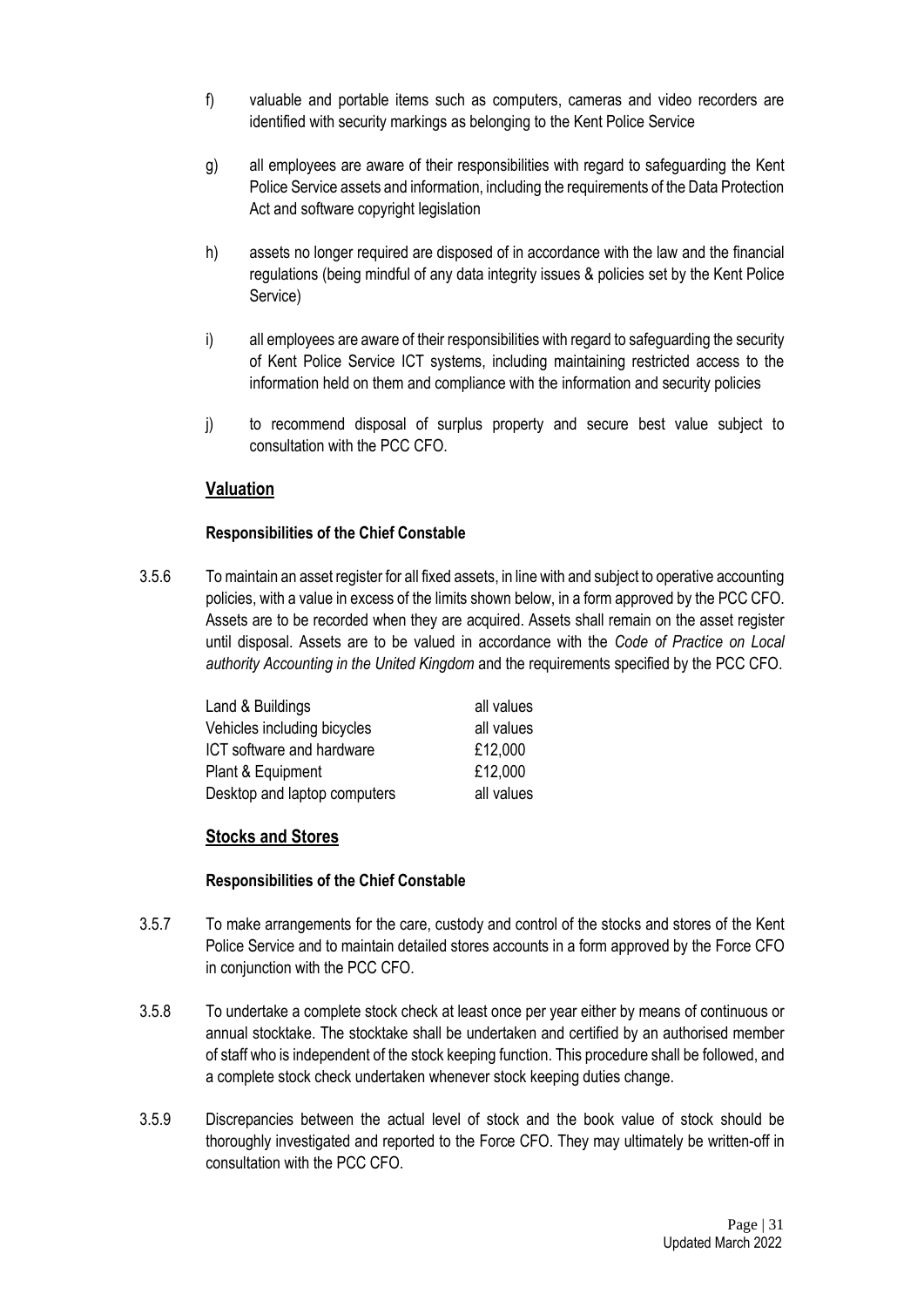3.5.10 To write-off obsolete stock, in consultation with the Force CFO or PCC CFO

# **Intellectual Property**

#### **Why is this important?**

- 3.5.11 Intellectual property is a generic term that includes inventions and writing.
- 3.5.12 It is the Kent Police Service policy that if any Intellectual Policy is created by the employee during the course of employment, then, as a general rule, this will belong to the employer, not the employee. Various acts of Parliament cover different types of intellectual property. Certain activities undertaken within the Kent Police Service may give rise to items that could be patented, for example, software development. These items are collectively known as intellectual property.
- 3.5.13 In the event that the Kent Police Service decides to become involved in the commercial exploitation of inventions, the matter should proceed in accordance with an intellectual property policy. Matters should only proceed after legal and procurement advice.

#### **Responsibilities of the Chief Constable**

- 3.5.14 To ensure that employees are aware of these procedures.
- 3.5.15 To prepare guidance on intellectual property procedures and ensuring that employees are aware of these procedures.

#### **Responsibilities of the Chief Constable and PCC**

3.5.16 To approve the intellectual property policy

# **Asset Disposal**

#### **Why is this important?**

3.5.17 It would be uneconomic and inefficient for the cost of assets to outweigh their benefits. Obsolete, non-repairable or unnecessary resources should be disposed of in accordance with the law and the regulations of the PCC.

- 3.5.18 To dispose of assets at the appropriate time and at the most advantageous price. Where this is not the highest offer, the Chief Constable shall consult with the PCC CFO.
- 3.5.19 All asset disposals shall be recorded in the asset register or inventory as appropriate.
- 3.5.20 To ensure that a full search of the property is made, and all data removed prior to the sale or disposal of the property. A full, signed audit trail of each property must be retained for inspection.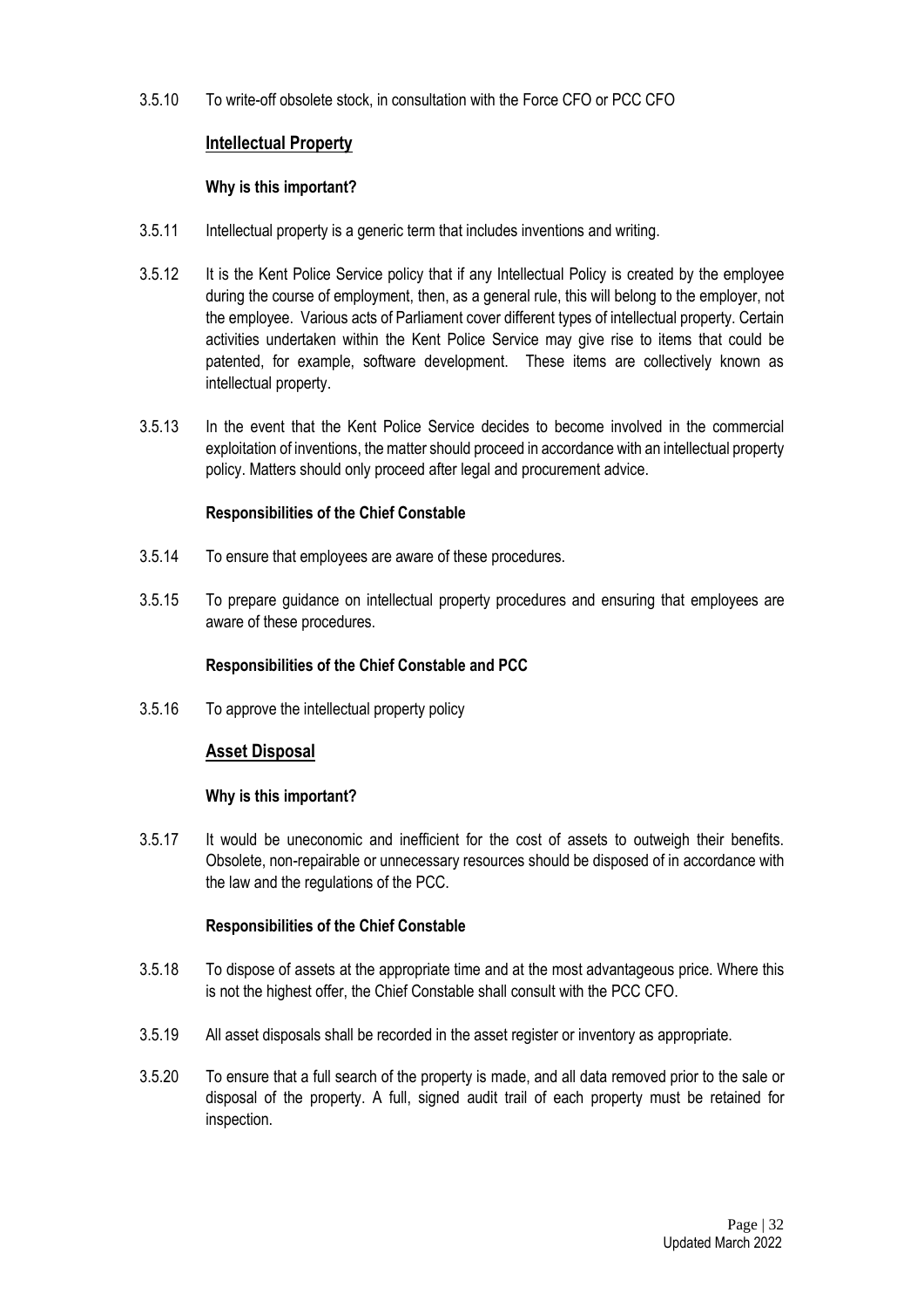# **Responsibilities of the PCC CFO and Force CFO**

- 3.5.21 To ensure that income received for the disposal of an asset is properly banked and accounted for.
- 3.5.22 To ensure that appropriate accounting entries are made to remove the value of disposed assets from the Kent Police Service records and to include the sale proceed if appropriate.
- 3.5.23 To ensure that the search referred to in 3.5.20 has been undertaken and has been verified.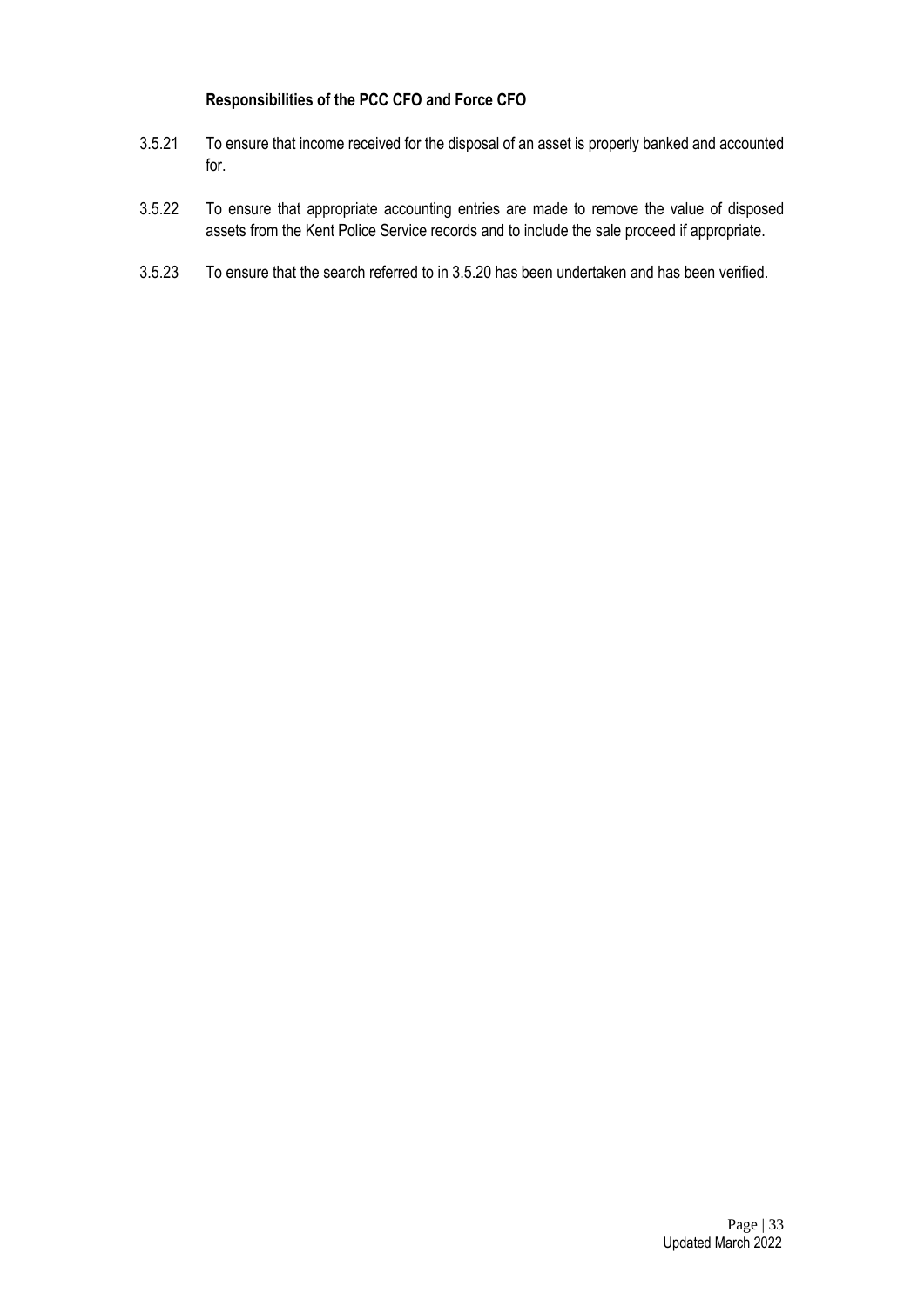# **3.6 TREASURY MANAGEMENT AND BANKING ARRANGEMENTS**

# **Treasury Management**

# **Why is this important?**

- 3.6.1 Kent Police Service is a large organisation that handles hundreds of millions of pounds in each financial year. It is important that Kent Police Service money is managed properly, in a way that balances risk with return, but with the prime consideration being given to the security of the capital sum and ensuring it is available as required to pay staff and suppliers.
- 3.6.2 Treasury Management is a responsibility of the PCC. The PCC will create and maintain, as the cornerstones for effective treasury management:
	- A treasury management strategy, stating the policies, objectives and approach to risk management of its treasury management activities;
	- Suitable Treasury Management Practices (TMPs) setting out the manner in which the organisation will seek to achieve those policies and objectives and prescribing how it will manage and control those activities.

# **Responsibilities of the PCC**

- 3.6.3 To adopt the key recommendations of CIPFA's Treasury Management in the Public Services: Code of Practice (the Code).
- 3.6.4 To approve the annual treasury management strategy
- 3.6.5 To receive and approve regular treasury management performance monitoring reports

# **Responsibilities of the PCC CFO**

- 3.6.6 To implement and monitor treasury management policies and practices in line with the CIPFA Code and other professional guidance
- 3.6.7 To prepare reports on the PCCs treasury management policies, practices and activities, including, as a minimum, an annual strategy, performance monitoring reports and an annual report.
- 3.6.8 To execute and administer treasury management in accordance with the CIPFA Code and the PCC's strategy.
- 3.6.9 To ensure that appropriate arrangements are in place for borrowing and investments, in compliance with the CIPFA Code
- 3.6.10 To ensure that all investments and borrowings are made in the name of the Kent PCC.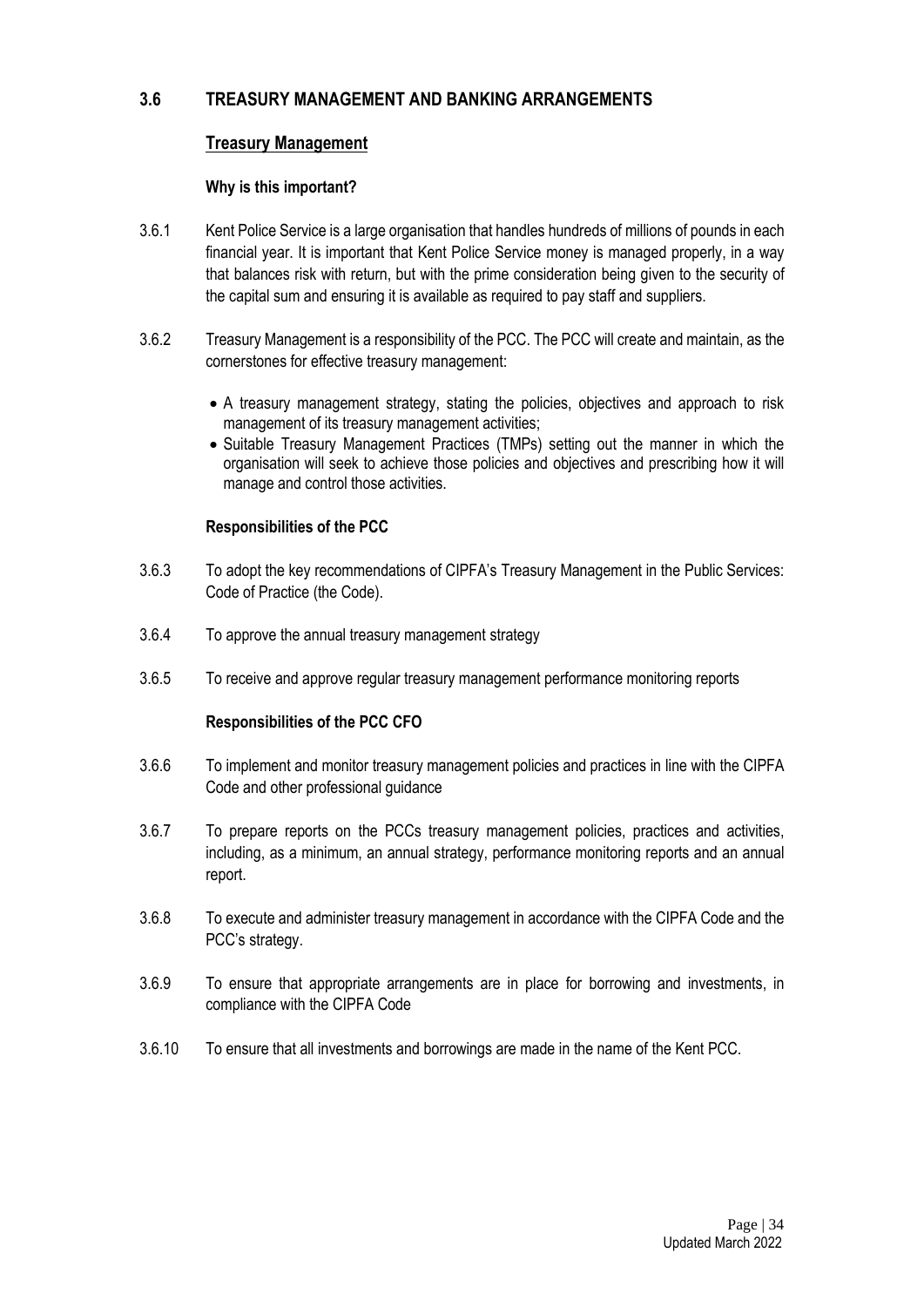# **Banking Arrangements**

# **Why is this important?**

3.6.11 Our banking activities are controlled by a single contract which aims to provide a wide range of complex and specialist banking services to Kent Police Service departments. A consistent and secure approach to banking services is essential in order to achieve optimum performance from Kent Police Service bankers and the best possible value for money.

# **Responsibilities of the PCC CFO**

- 3.6.12 To have overall responsibility for the banking arrangements for Kent Police Service.
- 3.6.13 To produce a policy on the establishment and maintenance of bank accounts, in consultation with the Force CFO.
- 3.6.14 To authorise the opening and closing of all Kent Police Service bank accounts. No other employee shall open a bank account unless they are performing a statutory function (e.g. PCC CFO of a charitable body) in their own right

# **Responsibilities of the Force CFO**

- 3.6.15 To undertake bank reconciliations on a timely and accurate basis.
- 3.6.16 To determine signatories on all Kent Police Service bank accounts and ensure these are up to date.

# **Imprest Accounts / Petty Cash**

# **Why is this important?**

3.6.17 Cash advances may be made to an individual in a department / establishment in order that relatively small incidental payments may be made quickly. A record of disbursements from the account should be maintained to control the account and so that the expenditure may be substantiated, accurately reflected in the Kent Police accounts and correctly reimbursed to the account holder.

- 3.6.18 To provide appropriate employees of Kent Police Service with cash or bank imprest to meet minor expenditure on behalf of Kent Police Service providing there is no suitable more efficient alternative. The Chief Constable shall determine reasonable petty cash limits and maintain a record of all transactions and petty cash advances made, and periodically review the arrangements for the safe custody and control of these advances.
- 3.6.19 To prepare detailed Financial Guidelines for dealing with petty cash, to be agreed with the PCC CFO, and these shall be issued to all appropriate employees.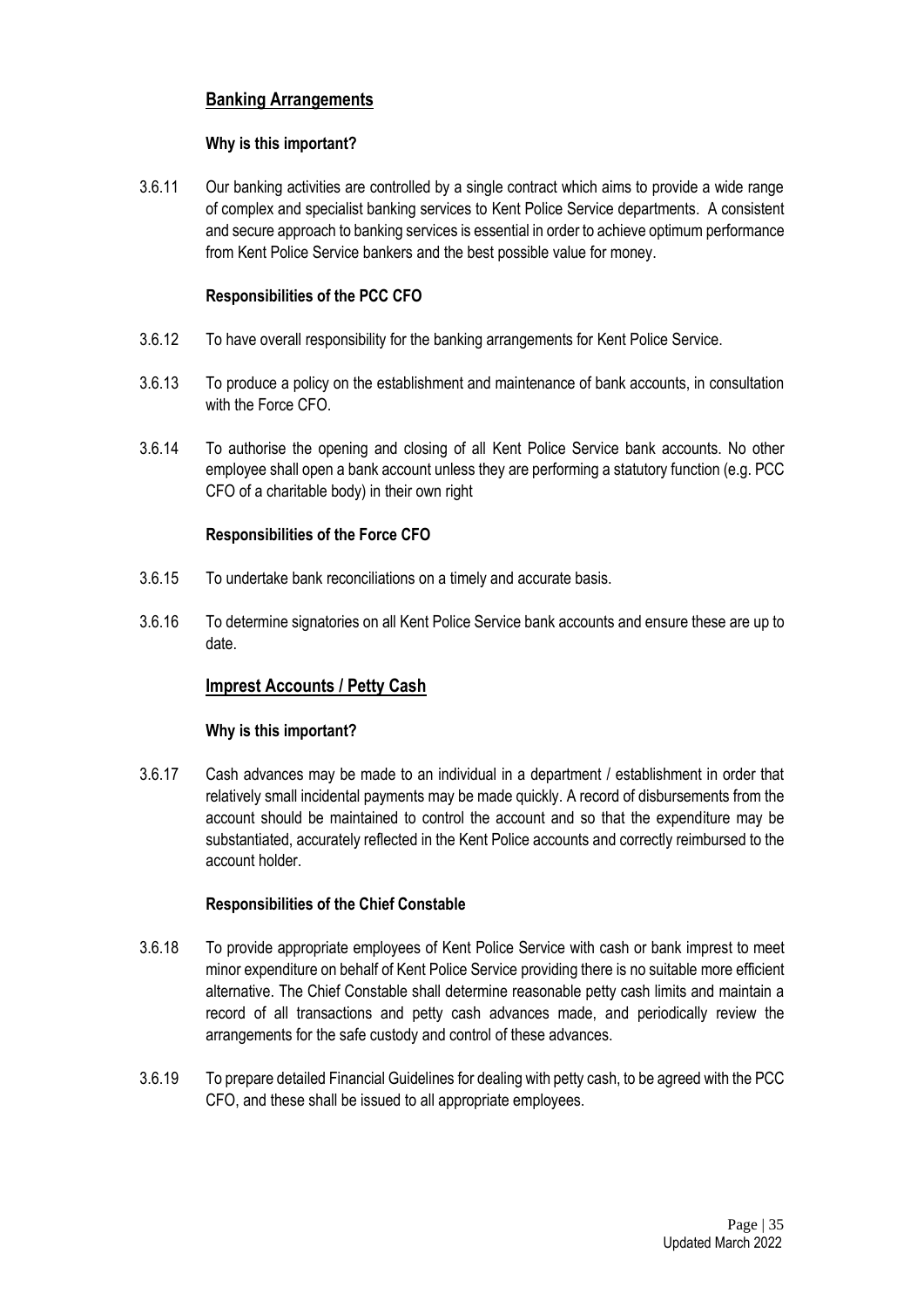#### **Responsibilities of the Force CFO**

- 3.6.20 To ensure reconciliations of these petty cash accounts are properly and regularly undertaken
- 3.6.21 To ensure spot checks are undertaken randomly at least once per year by appropriate staff to verify the propriety of transactions, the reporting of these balances and that the physical balance held is equal to what is recorded and expected.

#### **Money Laundering**

- 3.6.22 Money laundering is defined as:
	- (i) Concealing, disguising, converting, transferring or removing criminal property from the Country.
	- (ii) Being concerned in an arrangement which a person knows of, suspects or facilitates the acquisition, retention, use or control of criminal

#### **Why is this important?**

- 3.6.23 The PCC and the Force is alert to the possibility that it may become the subject of an attempt to involve it in a transaction involving the laundering of money.
- 3.6.24 Suspicious cash deposits in any currency should be reported to the National Crime Agency (NCA) or a successor body.
- 3.6.25 Internal control procedures will be monitored to ensure they are reliable and robust.

#### **Responsibilities of the PCC CFO**

- 3.6.26 To be the nominated Money Laundering Reporting Officer (MLRO).
- 3.6.27 Upon receipt of a disclosure to consider, in the light of all information, whether it gives rise to such knowledge or suspicion.
- 3.6.28 To disclose relevant information to the National Crime Agency (NCA) or a successor body.

#### **Responsibilities of Force CFO**

3.6.29 To undertake appropriate checks to ensure that all new suppliers and counterparties are bona fide

#### **Responsibilities of employees**

- 3.6.30 To notify the PCC CFO as soon as they receive information which may result in them knowing or having reasonable grounds for knowing or suspecting money laundering, fraud or use of the proceeds of crime.
- 3.6.31 Cash bankings from a single source over £10,000 should be reported to the PCC CFO. This instruction does not apply to seizures and subsequent bankings under the Proceeds of Crime Act.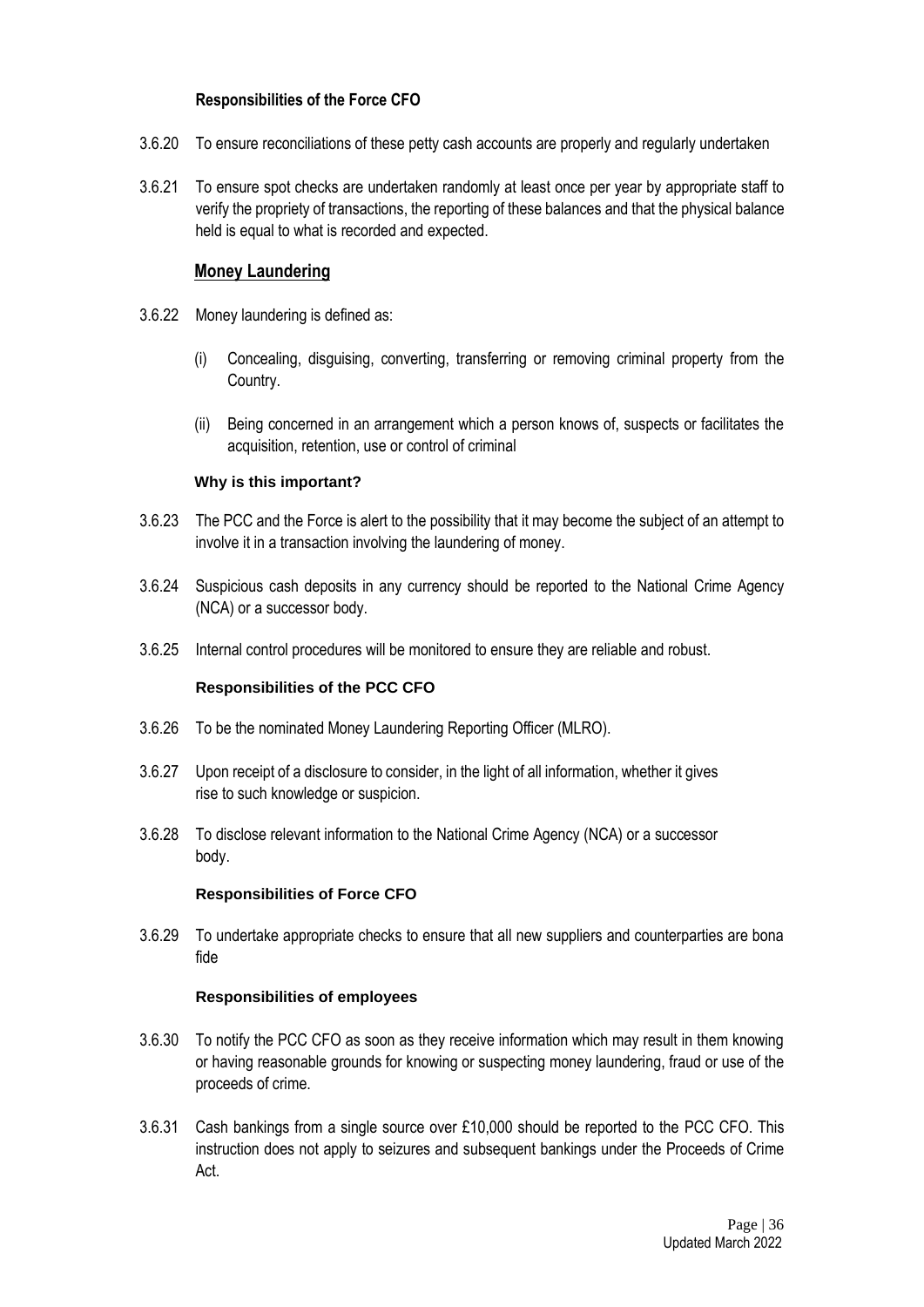# **3.7 STAFFING**

#### **Why is this important?**

3.7.1 Staffing costs form the largest element of the annual policing budget. An appropriate HR strategy should exist, in which staffing requirements and budget allocations are matched. The Chief Constable is responsible for approving the overall HR strategy in consultation with the PCC.

#### **Responsibilities of the Chief Constable**

- 3.7.2 To ensure that employees are appointed, employed and dismissed in accordance with relevant statutory regulations, national agreements and HR policies, budgets and strategies agreed by the PCC.
- 3.7.3 To advise the PCC on the budget necessary in any given year to cover estimated staffing levels
- 3.7.4 To adjust the staffing numbers to meet the approved budget provision, and varying the provision as necessary within policy constraints in order to meet changing operational needs
- 3.7.5 To have systems in place to record all matters affecting payments to staff, including appointments, resignations, dismissals, secondments, suspensions, transfers and all absences from work.
- 3.7.6 To approve, in consultation with the PCC CFO, policy arrangements for premature retirements on grounds of ill-health or efficiency for all staff and redundancy arrangements for support staff.

# **Responsibilities of the Chief Executive**

3.7.7 To have the same responsibilities as above for staff employed directly by the PCC.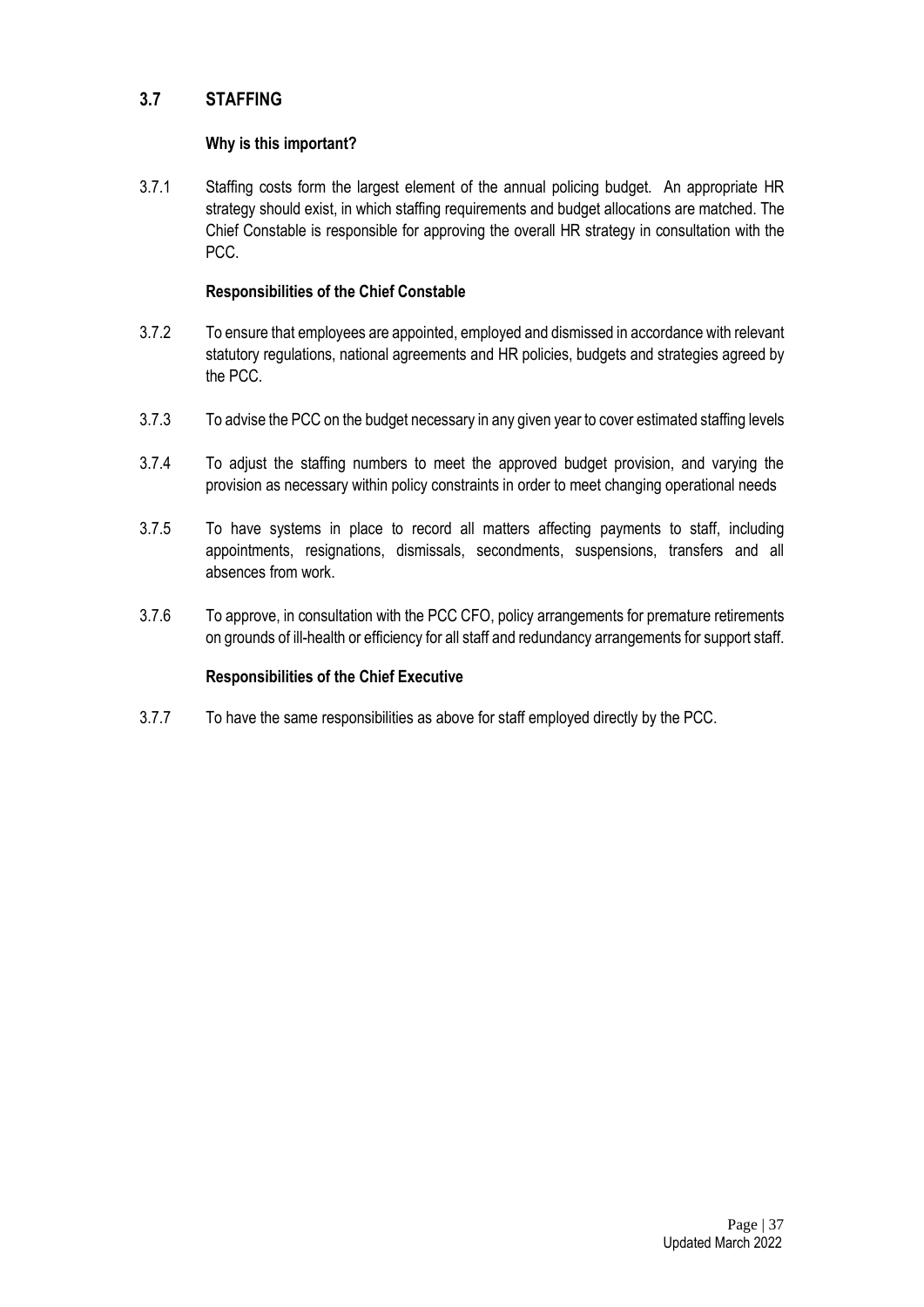# **3.8 TRUST FUNDS**

#### **Why is this important?**

- 3.8.1 Trust Funds have a formal legal status governed by a Deed of Trust. Employees and police officers acting as trustees must ensure that they are conversant with the requirements of the Trust Deed and the law and comply fully with them.
- 3.8.2 The Kent Police Service financial procedures and financial regulations should be viewed as best practice, which ought to be followed whenever practicable.
- 3.8.3 No employee shall open a trust fund without the specific approval of the Chief Constable and PCC CFO

#### **Responsibilities of Trustees**

3.8.4 All employees acting as trustees by virtue of their official position shall ensure that accounts are audited as required by law and submitted annually to the appropriate body, and the PCC CFO and/or Force CFO shall be entitled to verify that this has been done.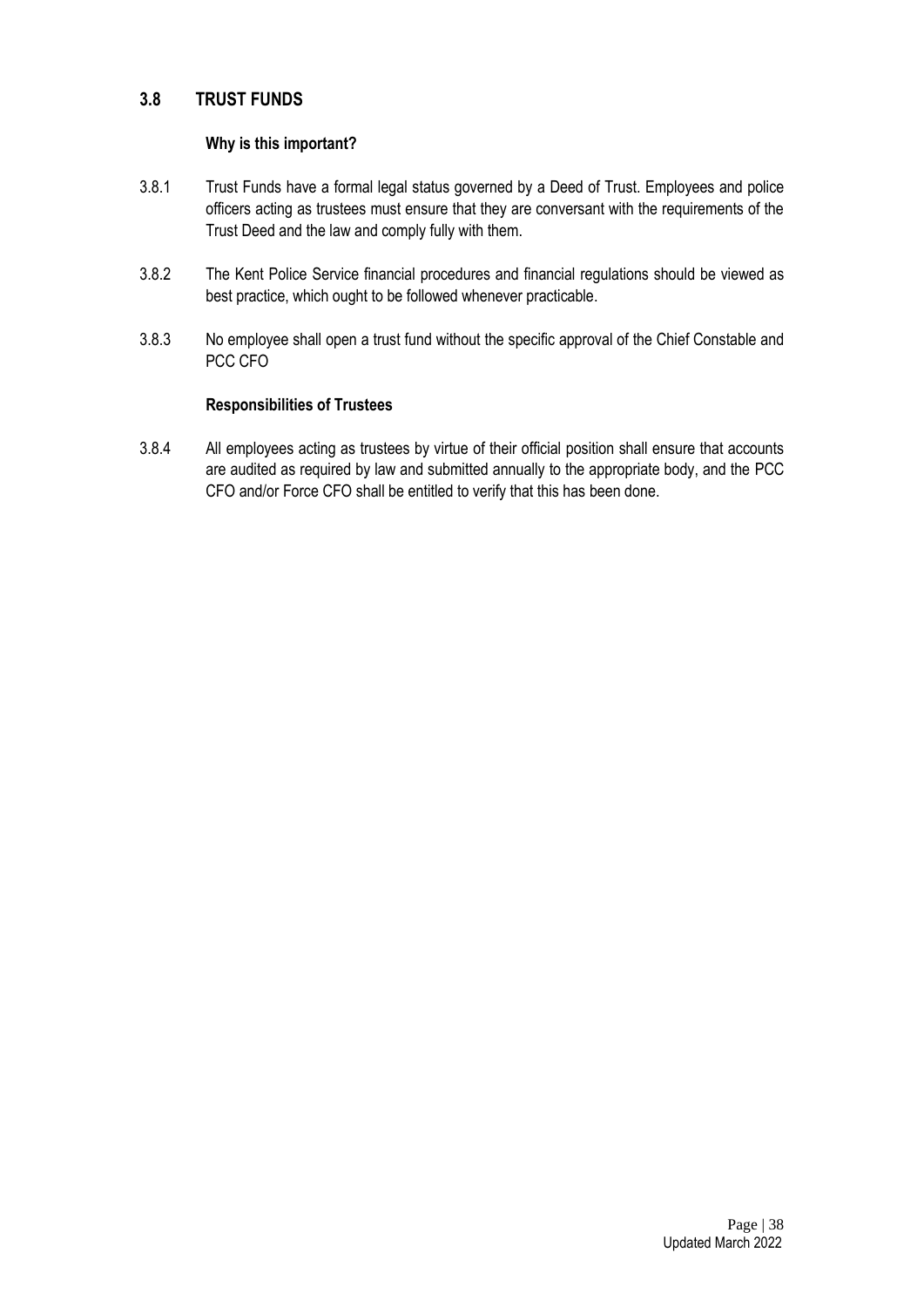# **3.9 ADMINISTRATION OF EVIDENTIAL & NON-EVIDENTIAL PROPERTY**

# **Why is this important?**

3.9.1 The Chief Constable is required to exercise a duty of care and safeguard evidential or nonevidential property pending decisions on its ownership, or private property of an individual e.g. a suspect in custody.

# **Responsibilities of the Chief Constable**

- 3.9.2 To determine procedures for the safekeeping of the private property of a person, other than a member of staff, under his guardianship or supervision. These procedures shall be made available to all appropriate employees. For more detailed information please refer to the Evidential and Non-Evidential Standard Operating Procedure (SOP).
- 3.9.3 To determine procedures for the safekeeping of evidential or non-evidential property. These procedures shall be made available to all appropriate employees and shall make specific reference to the need for insurance of valuable items.
- 3.9.4 To issue separate Financial Guidelines for dealing with cash, including seized cash under the Proceeds of Crime Act

# **Responsibilities of all employees**

3.9.5 To notify the Chief Constable immediately in the case of loss or diminution in value of such private property.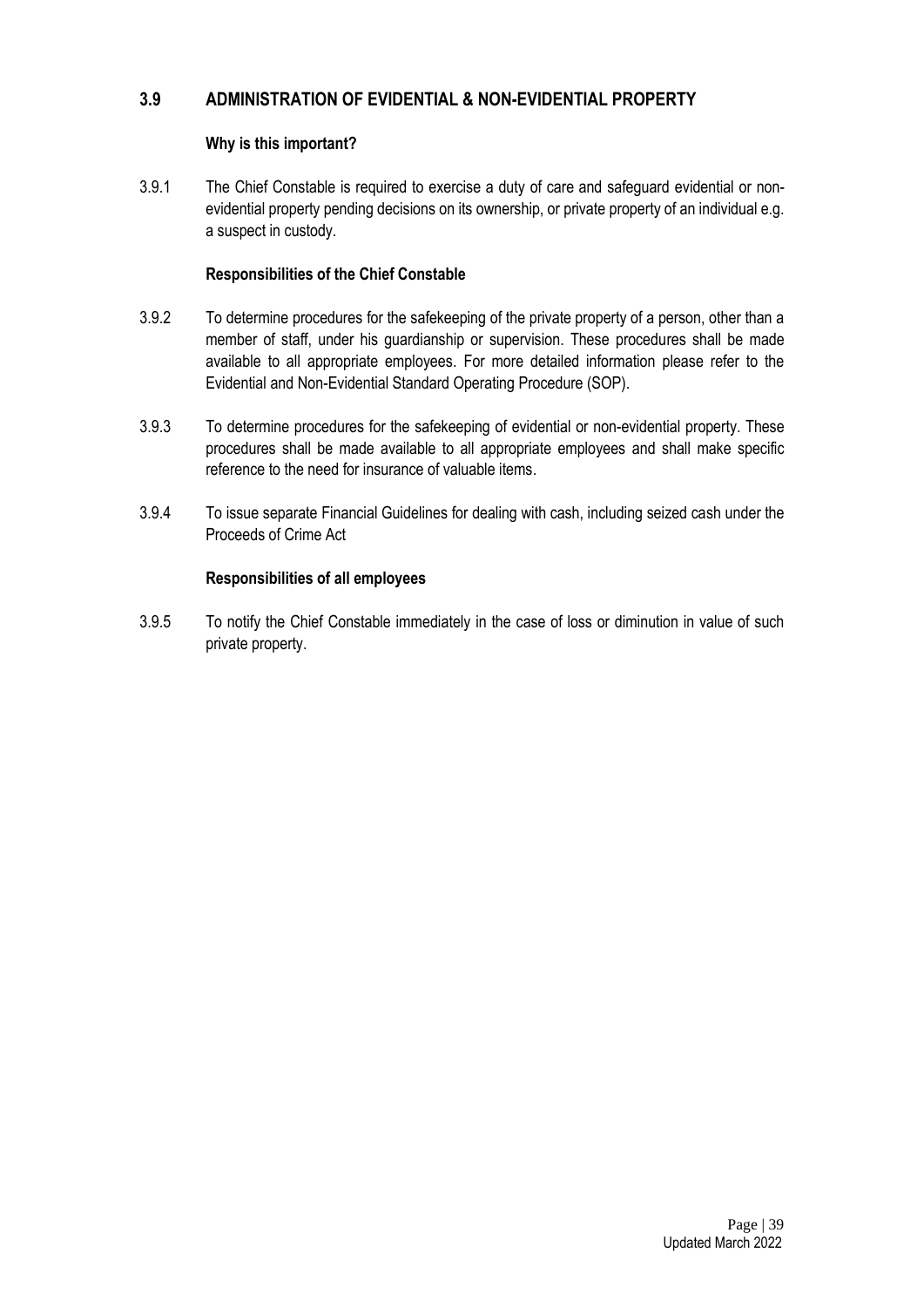# **3.10 GIFTS, LOANS AND SPONSORSHIP**

3.10.1 This does not include the receipt of hospitality and gifts – please see Section 3.4

#### **Why is this important?**

3.10.2 In accordance with the Police Act 1996, the PCC may decide to accept gifts of money and gifts or loans of other property or services (e.g. car parking spaces) if they will enable the police either to enhance or extend the service which they would normally be expected to provide. The terms on which gifts or loans are accepted may allow commercial sponsorship of some police force activities.

#### **Context**

- 3.10.3 Gifts, loans and sponsorship are particularly suitable for multi-agency work such as crime prevention, community relations work, and victim support schemes.
- 3.10.4 Gifts, loans and sponsorship can be accepted from any source which has genuine and wellintentioned reasons for wishing to support specific projects. In return, the provider may expect some publicity or other acknowledgement. It is acceptable to allow the provider to display the organisation's name or logo on publicity material, provided this does not dominate or detract from the purpose of the supported project.
- 3.10.5 The total value of gifts, loans and sponsorship accepted, should not exceed 1% of the Kent Police Service gross expenditure budget annually.

# **Responsibilities of the PCC**

3.10.6 To approve the policy on gifts, loans and sponsorship

# **Responsibilities of the Chief Constable**

- 3.10.7 To accept gifts, loans or sponsorship within agreed policy guidelines.
- 3.10.8 To refer all gifts, loans and sponsorship above £10,000 to the PCC for approval before they are accepted.

# **Responsibilities of the Force CFO**

- 3.10.9 To present an annual report to the PCC listing all gifts, loans and sponsorship.
- 3.10.10 To maintain a central register, in a format agreed by the PCC CFO, of all sponsorship initiatives and agreements including their true market value, and to provide an annual certified statement of all such initiatives and agreements. The register will be made available to the PCC CFO, who shall satisfy himself that it provides a suitable account of the extent to which such additional resources have been received.
- 3.10.11 To bank cash from sponsorship activity in accordance with normal income procedures.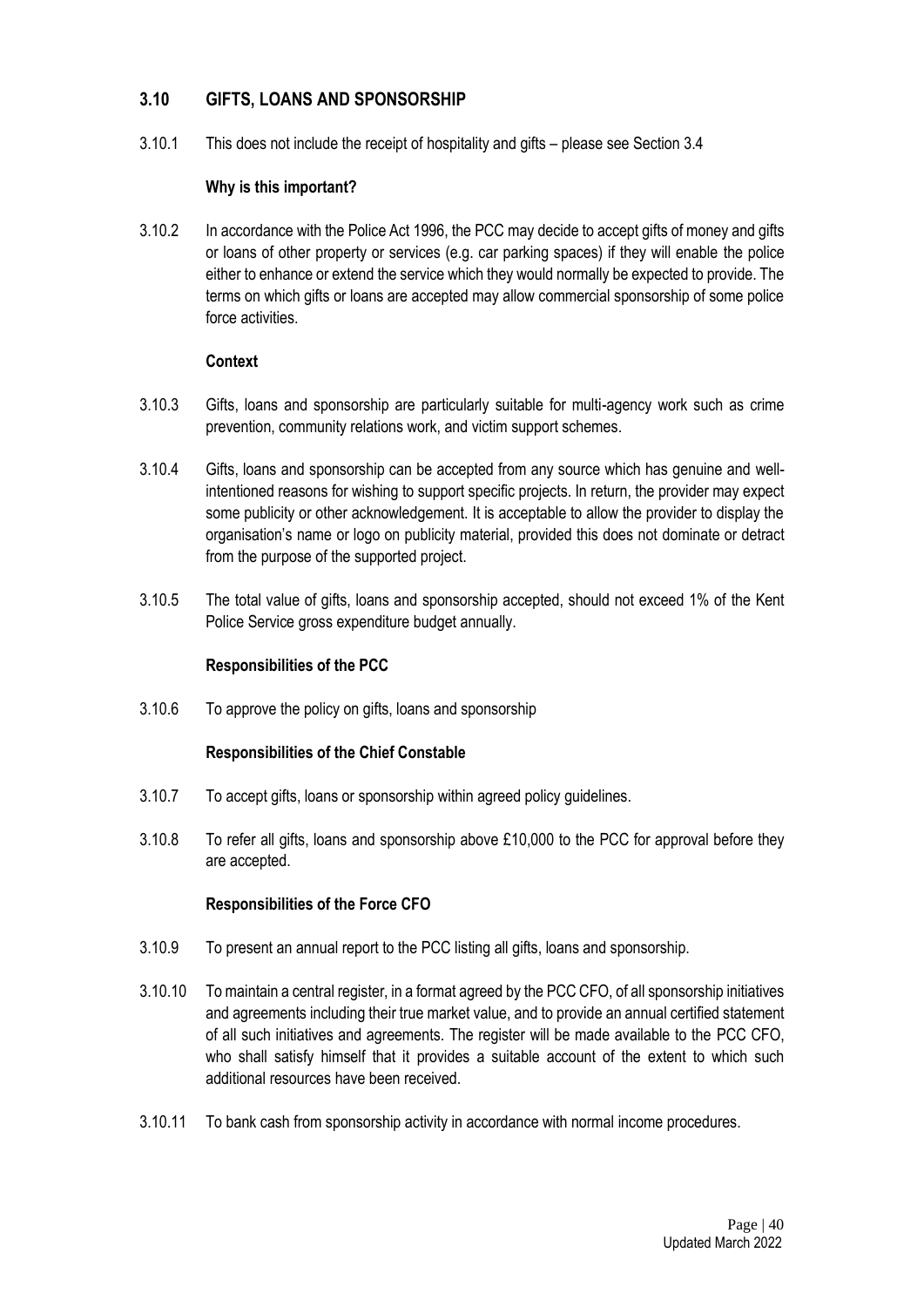# **4.1 SYSTEMS & PROCESSES - INTRODUCTION**

# **Why is this important?**

- 4.1.1 There are many systems and procedures relating to the control of Kent Police Service assets, including purchasing, costing and management systems. Kent Police Service is reliant on computers for financial management information. This information must be accurate and the systems and procedures sound and well administered. They should contain controls to ensure that transactions are properly processed, and errors detected promptly.
- 4.1.2 The PCC CFO and Force CFO both have a statutory responsibility to ensure that Kent Police Service financial systems are sound and should therefore be notified of any proposed new developments or changes.

# **Responsibilities of the PCC CFO and the Force CFO**

- 4.1.3 To decide for the proper administration of Kent Police Service financial affairs, including to:
	- $\geq$  issue advice, guidance and procedures for officers and others acting on behalf of Kent Police Service
	- $\triangleright$  determine the accounting systems, form of accounts and supporting financial records
	- ➢ establish arrangements for the audit of Kent Police Service financial affairs
	- $\triangleright$  approve any new financial systems to be introduced
	- $\triangleright$  approve any changes to existing financial systems.
- 4.1.4 To ensure, in respect of systems and processes, that
	- ➢ systems are secured, adequate internal control exists and accounting records (e.g. invoices, income documentation) are properly maintained and held securely. This is to include an appropriate segregation of duties to minimise the risk of error, fraud or other malpractice.
	- $\geq$  appropriate controls exist to ensure that all systems input, processing and output is genuine, complete, accurate, timely and not processed previously
	- $\triangleright$  a complete audit trail is maintained, allowing financial transactions to be traced from the accounting records to the original document and vice versa
	- ➢ systems are documented and staff trained in operations
- 4.1.5 To ensure that there is a documented and tested business continuity plan to allow key system processing to resume quickly in the event of an interruption. Effective contingency arrangements, including back up procedures, are to be in place in the event of a failure in computer systems
- 4.1.6 To establish a scheme of delegation, identifying staff authorised to act upon the Chief Constable's behalf in respect of income collection, placing orders, making payments and employing staff.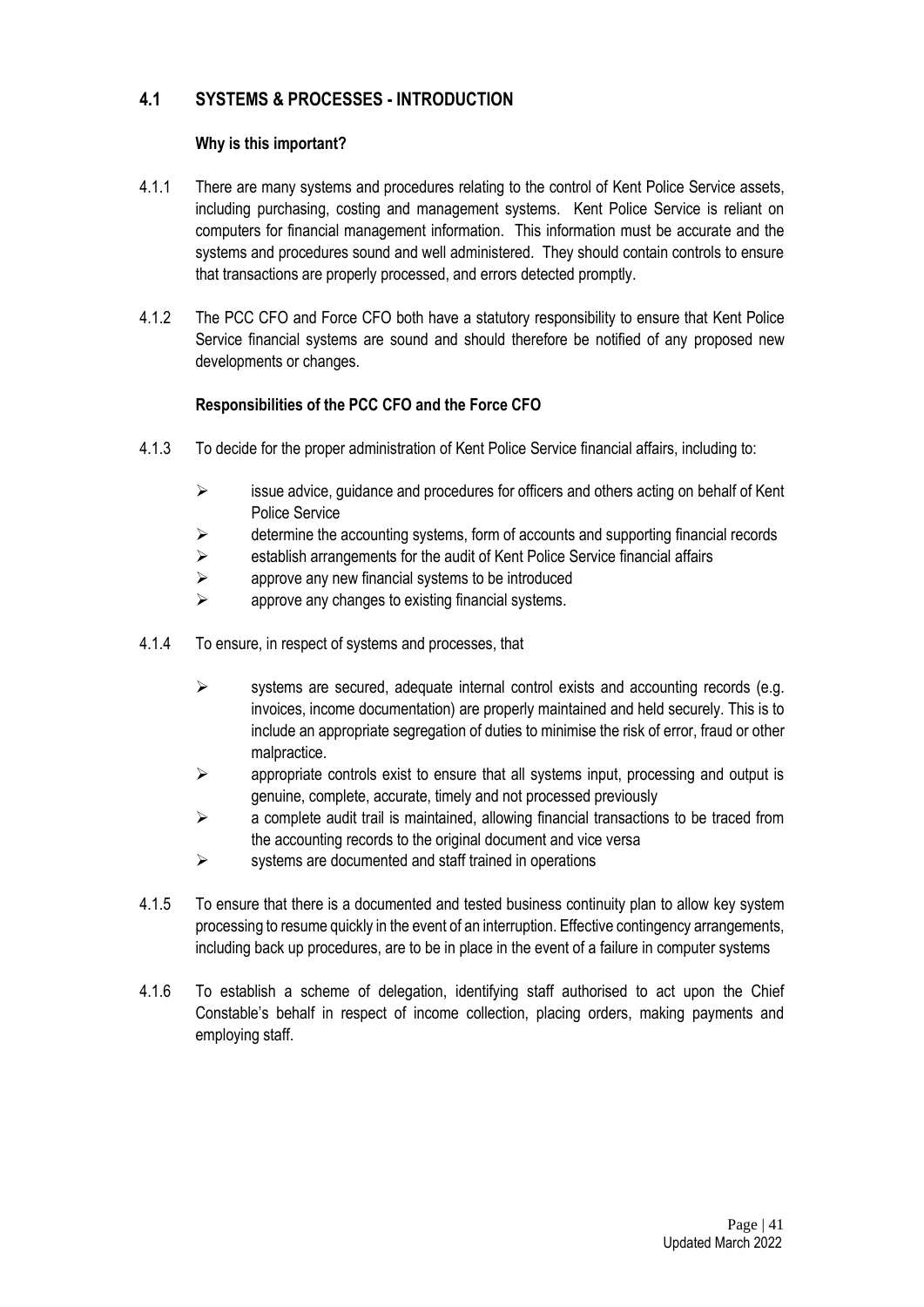# **4.2 INCOME**

#### **Why is this important?**

4.2.1 Income is vital to Kent Police Service and effective systems are necessary to ensure that all income due is identified, collected, receipted and banked promptly.

#### **Context**

- 4.2.2 The PCC and Chief Constable should keep in mind that the purpose of charging for special services is to ensure that, wherever appropriate, those using the services pay for them.
- 4.2.3 The PCC and Chief Constable should ensure that there are arrangements in place to ensure that expected charges are clearly identified in their budgets and that costs are accurately attributed and charged. When considering budget levels the PCC and Chief Constable should ensure that ongoing resource requirements are not dependant on a significant number of uncertain or volatile income sources and should have due regard to sustainable and future year service delivery.
- 4.2.4 When specifying resource requirements, the Chief Constable will identify the expected income from charging. The Chief Constable should adopt NPCC charging policies in respect of mutual aid.

#### **Responsibilities of the Chief Constable and PCC**

4.2.5 To adopt the NPCC national charging policies and national guidance when applying charges under section 25 of the Police Act 1996

# **Responsibilities of the Force CFO and PCC CFO**

- 4.2.6 To make arrangements for the collection of all income due to Kent Police Service and approve the procedures, systems and documentation for its collection, including the correct charging of VAT
- 4.2.7 To agree a charging policy for the supply of goods and services, including the appropriate charging of VAT, and to review it regularly in line with corporate policies. All charges should be at full cost recovery except where regulations require otherwise or with the express approval of the PCC.
- 4.2.8 To ensure that all income is paid fully and promptly into the Kent Police Service Income Bank Account. Appropriate details should be recorded to provide an audit trail.
- 4.2.9 To ensure income is not used to cash personal cheques or make other payments.

# **Responsibilities of the Force CFO**

4.2.10 To order and supply to appropriate employees all receipt forms, books or tickets and similar items and be satisfied as to the arrangements for their control. Official receipts or other suitable documentation shall be issued for all income received.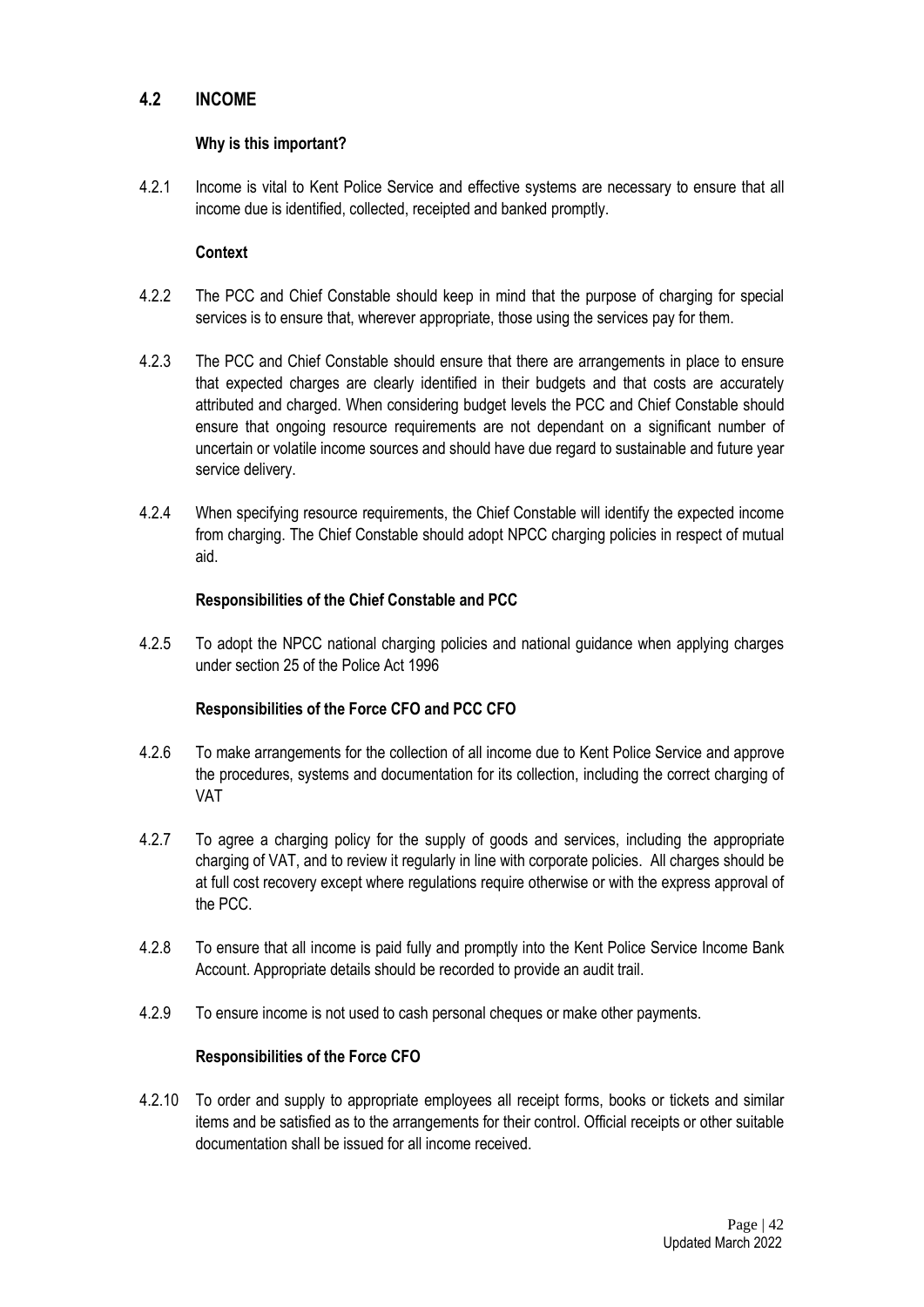- 4.2.11 To operate effective debt collection procedures.
- 4.2.12 To initiate appropriate debt recovery procedures, including legal action where necessary.
- 4.2.13 To approve the write-off of bad debts, in consultation with the CEO or the PCC CFO, up to the level shown below. Amounts for write-off above this value must be referred to the PCC for approval, supported by a written report explaining the reason(s) for the write-off.

| Up to £25,000 | by the Force CFO                         |
|---------------|------------------------------------------|
| Over £25,000  | by the PCC-CFO notified by the Force CFO |

4.2.14 To prepare detailed Financial Guidelines for dealing with income, to be agreed with the PCC CFO, and to issue them to all appropriate employees.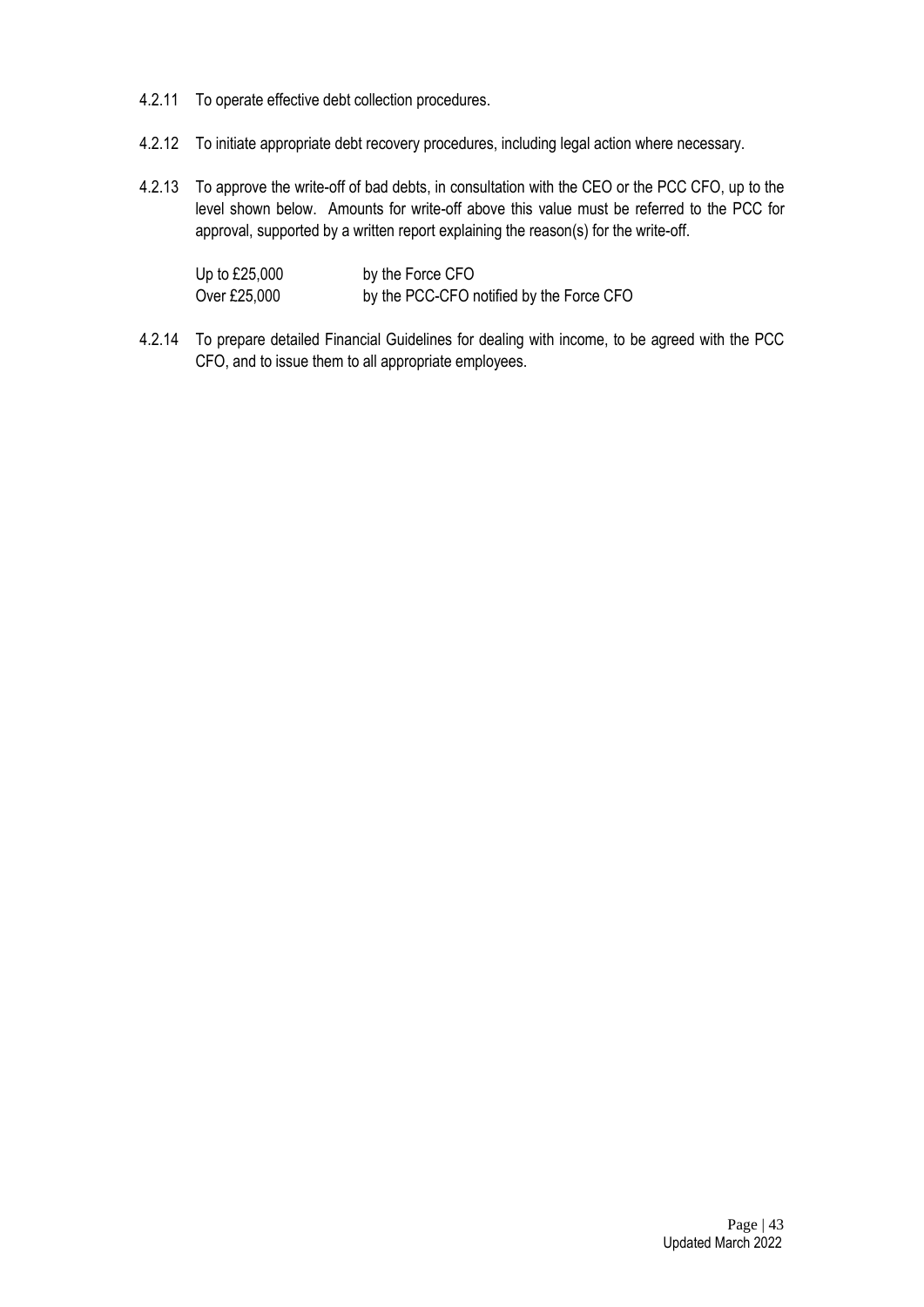# **4.3 ORDERING AND PAYING FOR WORK, GOODS AND SERVICES**

# **Why is this required?**

4.3.1 Public money should be spent in accordance with the Force's policies. Kent Police Service has a statutory duty to ensure financial probity and best value. The Kent Police Service financial regulations and purchasing procedures help to ensure that the public can receive value for money. These procedures should be read in conjunction with the contract regulations in Section 5.

# **Responsibilities of the Deputy Chief Officer**

- 4.3.2 To maintain a procurement policy covering the principles to be followed for the purchase of goods and services.
- 4.3.3 To issue official orders for all work, goods or services to be supplied to Kent Police Service, except for supplies of utilities, periodic payments such as rent or rates, petty cash purchases or other exceptions approved by the PCC CFO. Orders must be in a form approved by the Force CFO in consultation with the PCC CFO.
- 4.3.4 Official orders must not be raised for any personal or private purchases, nor must personal or private use be made of Kent Police Service contracts.
- 4.3.5 Goods and services ordered must be appropriate and there must be adequate budgetary provision. Quotations or tenders must be obtained where necessary, in accordance with these regulations.
- 4.3.6 Payments are not to be made unless goods and services have been received by Kent Police Service at the correct price, quantity and quality in accordance with any official order.
- 4.3.7 To ensure that payments are made to the correct person, for the correct amount, on time (i.e. with the payment terms) and are recorded properly, regardless of the method of payment.
- 4.3.8 To ensure that VAT is recovered where appropriate.
- 4.3.9 To ensure that all expenditure, including VAT, is accurately recorded against the right cost centre and GL Account combination and any exceptions are corrected.
- 4.3.10 To ensure that all purchases made through e-procurement follow the relevant rules, regulations and procedures.
- 4.3.11 To prepare, in consultation with the PCC CFO, detailed Financial Guidelines for dealing with the ordering and payment of goods and services, and to issue these to all appropriate employees.

# **Responsibilities of the Force CFO**

4.3.12 To ensure that every member and employee declares any links or personal interests that they may have with purchasers, suppliers and contractors if they are engaged in contractual or purchasing decisions on behalf of Kent Police Service and that such persons take no part in the selection of a supplier or contract with which they are connected.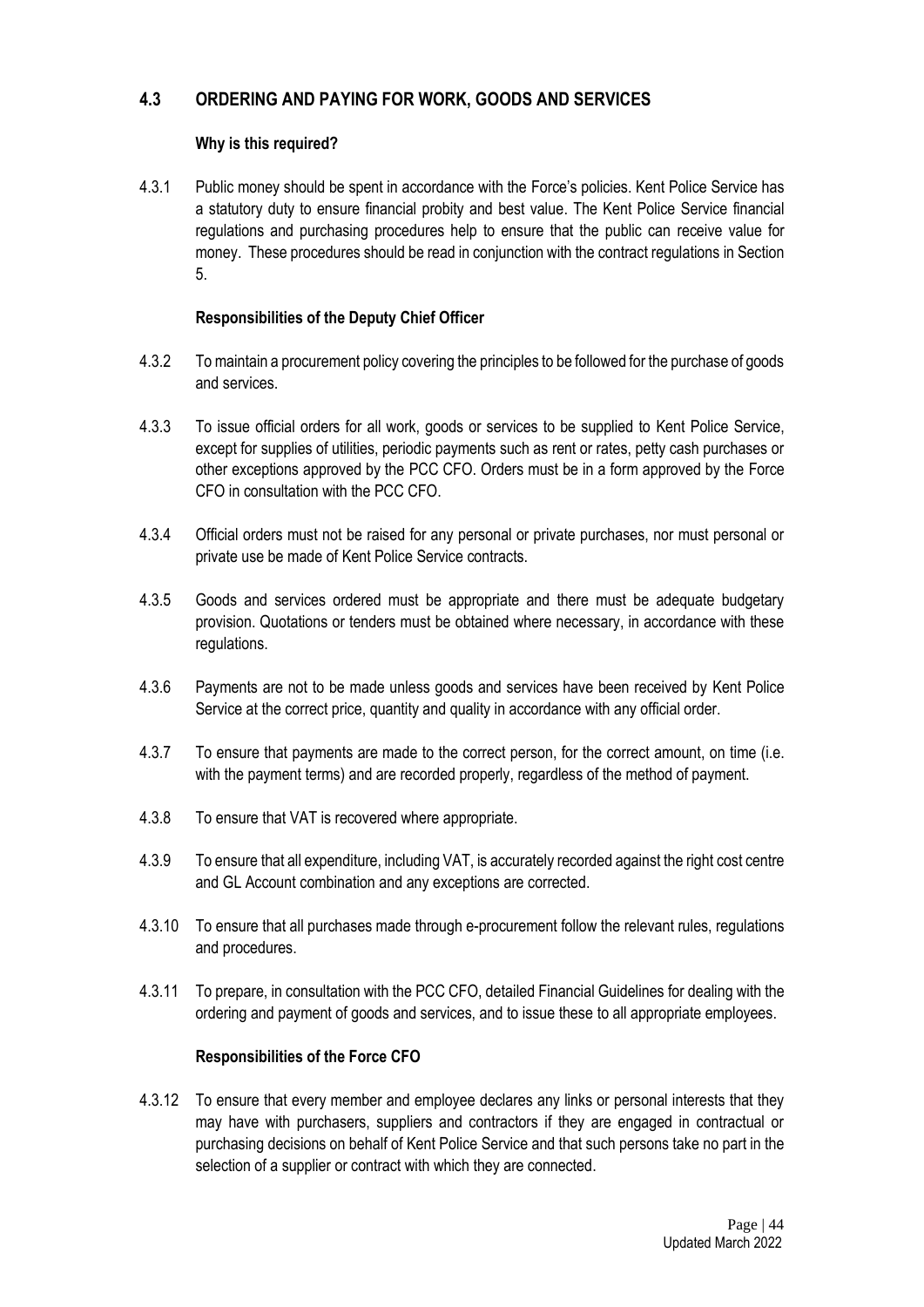# **4.4 PAYMENTS TO EMPLOYEES**

## **Why is this required?**

4.4.1 Employee costs are the largest item of expenditure for most police forces. It is therefore important that there are controls in place to ensure accurate, timely and valid payments are made in accordance with individuals' conditions of employment.

- 4.4.2 To ensure, in consultation with the PCC CFO, the secure and reliable payment of salaries, overtime, pensions, compensation and other emoluments to existing and former employees.
- 4.4.3 To ensure that tax, superannuation and other deductions are made correctly and paid over at the right time to the relevant body.
- 4.4.4 To pay all valid travel and subsistence claims or financial loss allowance.
- 4.4.5 To pay salaries, wages, pensions and reimbursements by the most economical means.
- 4.4.6 To ensure that payroll transactions are processed only through the payroll system. Payments to individuals employed on a self-employed consultant or subcontract basis shall only be made in accordance with HM Revenue & Customs (HMRC) requirements. The HMRC applies a tight definition of employee status, and in cases of doubt, advice should be sought from them.
- 4.4.7 To ensure that full records are maintained of payments in kind and properly accounted for in any returns to the HMRC.
- 4.4.8 To prepare detailed Financial Guidelines for dealing with payments to employees, to be agreed with the PCC CFO, and these shall be issued to all appropriate employees.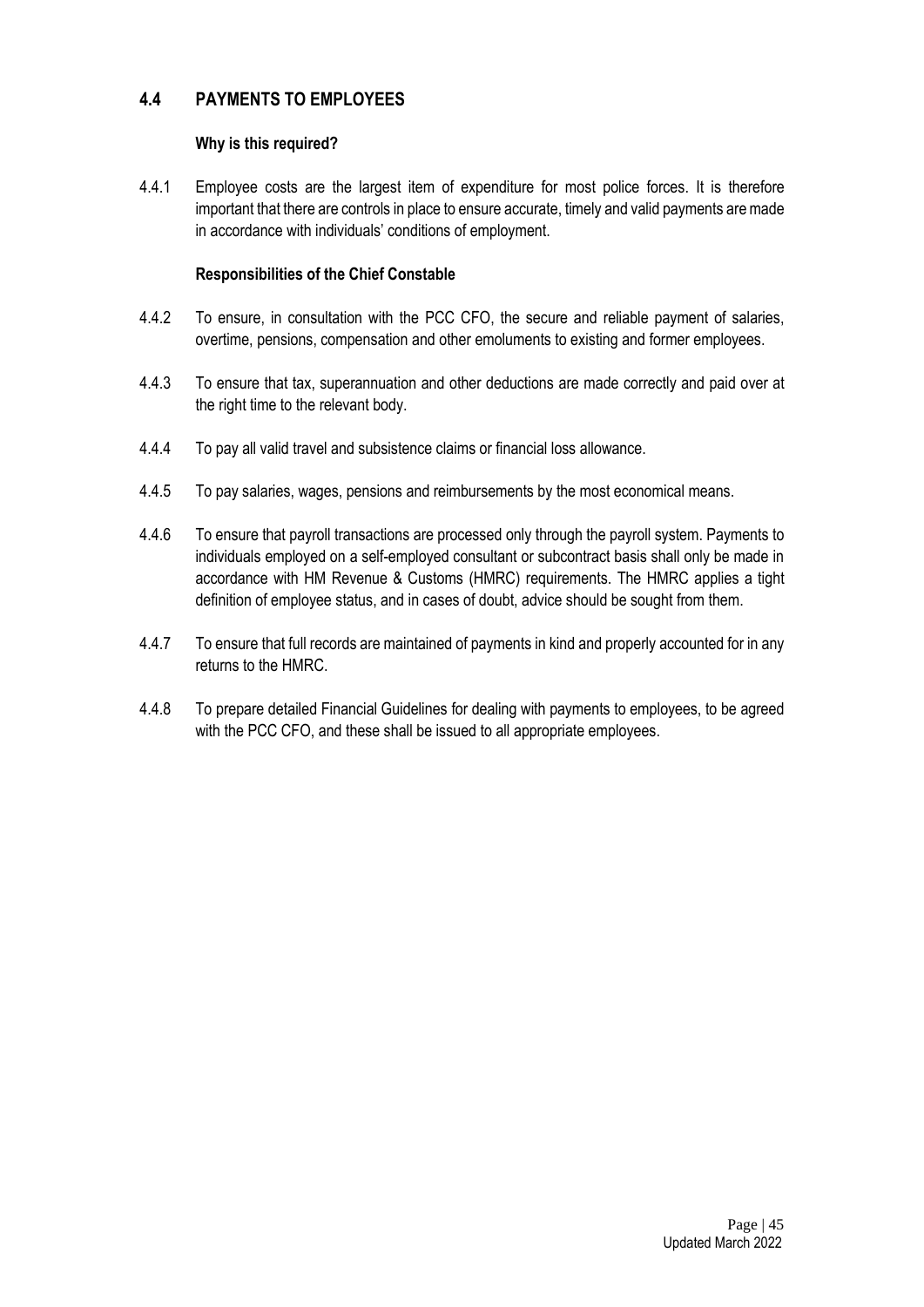# **4.5 TAXATION**

# **Why is this important?**

4.5.1 Tax issues are often very complex and the penalties for incorrectly accounting for tax are severe.

# **Responsibilities of the PCC CFO and the Force CFO**

- 4.5.2 To ensure the timely completion and submission of all HM Revenue & Customs (HMRC) returns regarding PAYE and that due payments are made in accordance with statutory requirements
- 4.5.3 To ensure the timely completion and submission of VAT claims, inputs and outputs to HMRC
- 4.5.4 To ensure that the correct VAT liability is attached to all income due and that all VAT receivable on purchases complies with HMRC regulations
- 4.5.5 To provide details to the HMRC regarding the construction industry tax deduction scheme.
- 4.5.6 To ensure that appropriate technical staff has access to up to date guidance notes and professional advice.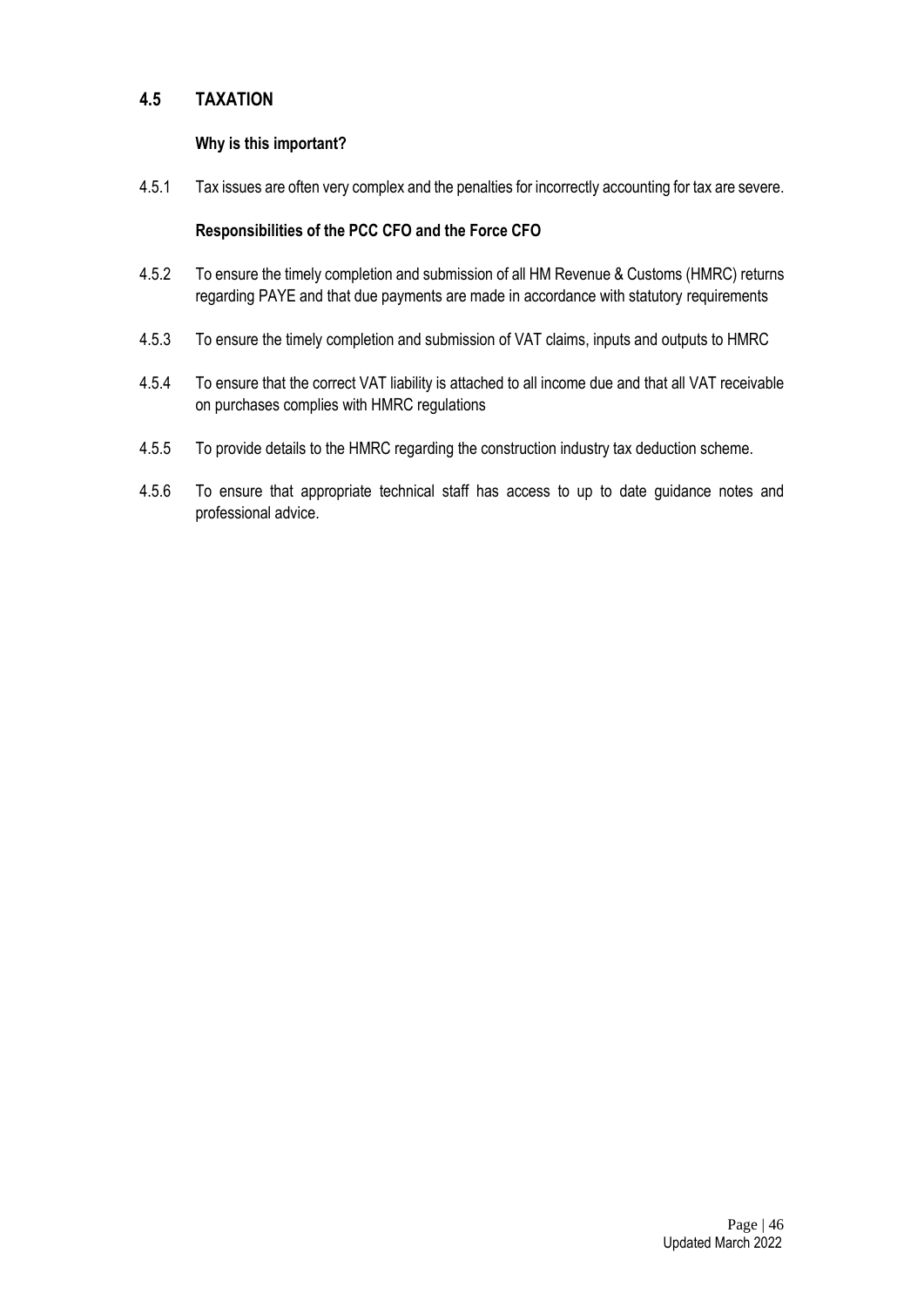# **4.6 CORPORATE CREDIT CARDS**

# **Why is this important?**

4.6.1 Credit cards provide an effective method for payment for designated officers or staff in approved roles who, in the course of their official business, have an immediate requirement for expenditure which is relevant to the discharge of their duties.

# **Responsibilities of the Chief Constable**

4.6.2 In conjunction with the Force CFO to provide Financial Guidelines and the relevant finance policies to all cardholders.

# **Responsibilities of the Force CFO**

- 4.6.3 To authorise and maintain control over the issue of cards.
- 4.6.4 To publish all expenditure on the Force's website in accordance with the Transparency Agenda.

# **Responsibilities of the PCC CFO**

4.6.5 To ensure proper management of all credit card expenditure of the PCC and office staff; including compliance with any transparency agenda requirements.

# **Responsibilities of credit card holders**

- 4.6.6 To ensure that purchases are in accordance with approved Force or OPCC policies if they differ and the Code of Ethics.
- 4.6.7 To provide receipted details of all payments made by corporate credit card each month, including nil returns, to ensure that all expenditure is correctly reflected in the accounts and that VAT is recovered.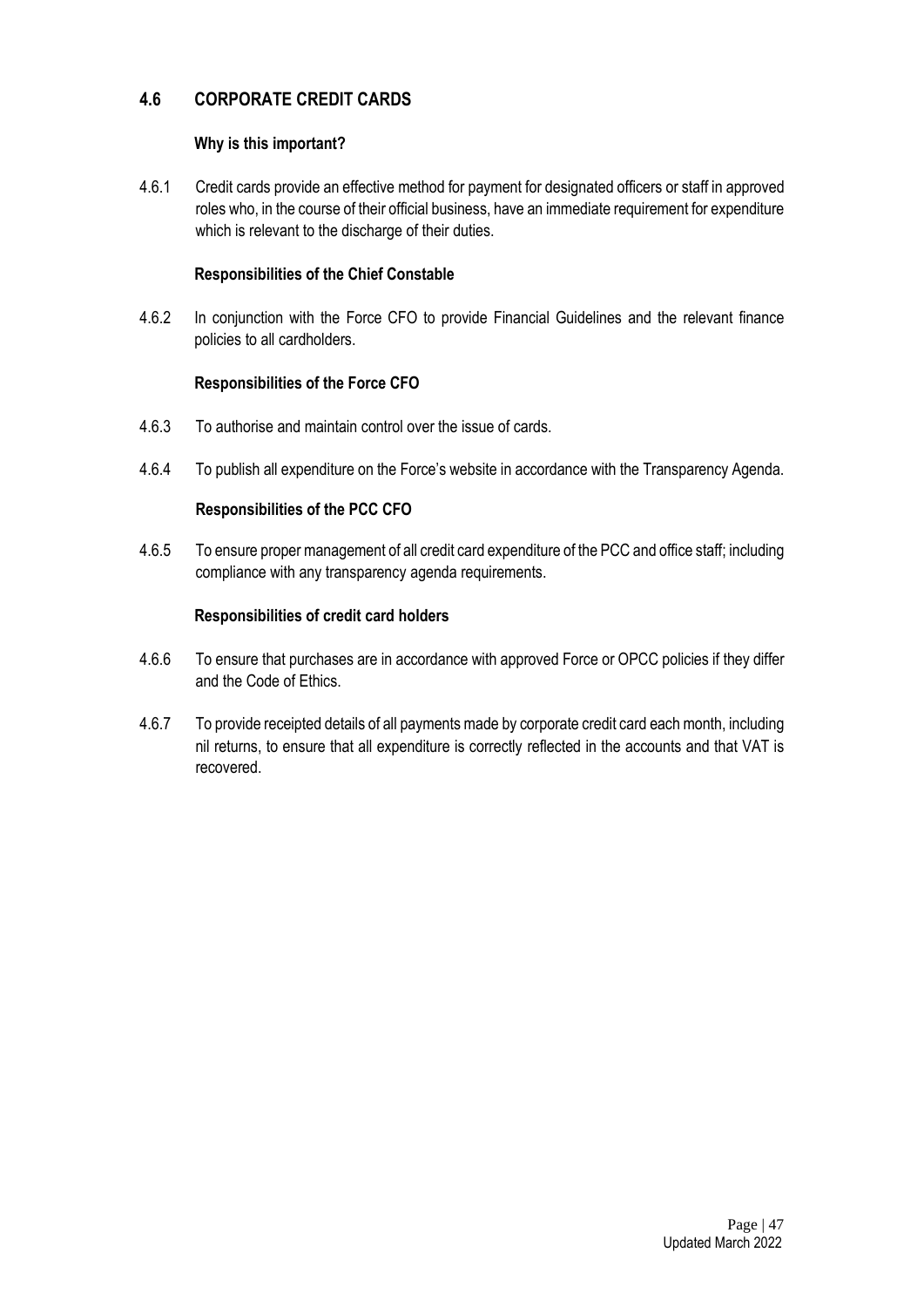# **4.7 EX GRATIA PAYMENTS**

# **Why is this important?**

4.7.1 An ex gratia payment is a payment made by Kent Police Service where no legal obligation has been established. An example may be recompense to a police officer for damage to personal property in the execution of duty or to a member of the public for providing assistance to a police officer in the execution of duty.

# **Responsibilities of the Chief Constable**

4.7.2 To make ex gratia payments, on a timely basis, to members of the public up to the level shown below in any individual instance, for damage or loss to property or for personal injury or costs incurred as a result of police action where such a payment is likely to facilitate or is conducive or incidental to the discharge of any of the functions of Kent Police Service

| Up to £500      | <b>Budget holder</b> |
|-----------------|----------------------|
| £500 - £2,500   | Force CFO            |
| £2,500 - £5,000 | Notify PCC-CFO       |
| Over £5,000     | PCC.                 |

- 4.7.3 To ensure all employees are instructed not to admit liability or make any offer to pay compensation that may prejudice the assessment of liability in any insurance claim.
- 4.7.4 To maintain details of ex gratia payments in a register:
- 4.7.5 To make ex gratia payments, on a timely basis, up to the level shown below in any individual instance, for damage or loss of property or for personal injury to a police officer, police staff or any member of the extended police family, in the execution of duty.

| Up to $£500$    | <b>Budget holder</b> |
|-----------------|----------------------|
| £500 - £2,500   | Notify PCC-CFO       |
| £2,500 - £5,000 | Notify PCC-CFO       |
| Over £5,000     | <b>PCC</b>           |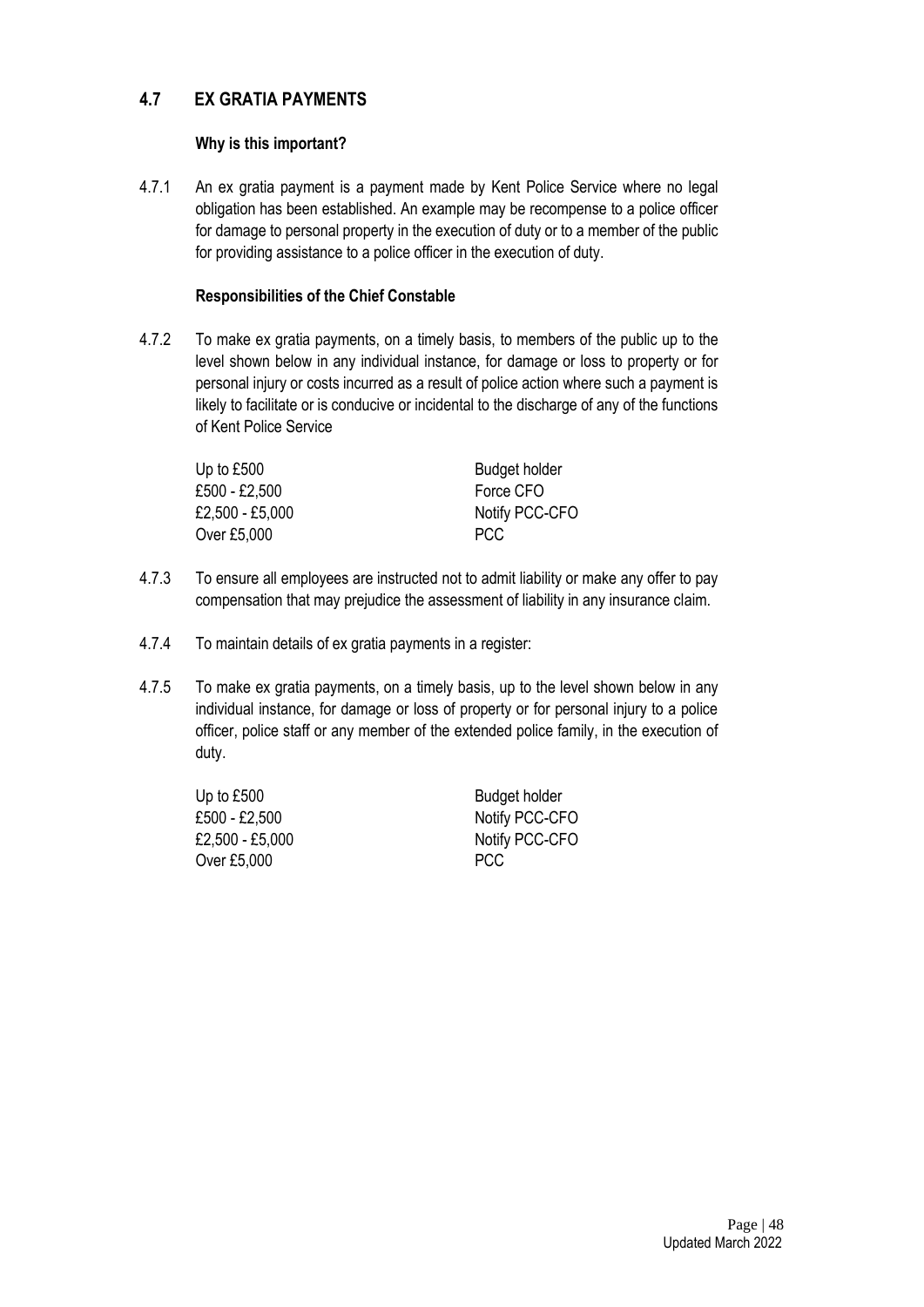# **5.1 CONTRACT REGULATIONS**

# **What is a contract?**

- 5.1.1 A contract is an agreement between two parties which is intended to be enforceable by the law for the supply of goods works and/or services. Employees should avoid giving verbal commitments to suppliers as this can constitute a contract.
- 5.1.2 The terms and conditions to be applied to the contract provide clarity and protection to the participants, and the specification of the requirement should be clearly understood by both parties. Their length and complexity are likely to depend on the extent of cost and complexity of the goods or services to be supplied.

# **Why are these important?**

- 5.1.3 All employees engaged in the following activities, shall make every effort to ensure that the best value for money is achieved for the acquisition and delivery of:
	- a) goods or materials:
	- b) services and consultancy;
	- c) building works;
	- d) the supply of goods or services to third parties which provide Kent Police Service with an income.
- 5.1.4 Such efforts shall also continue throughout the lifetime of any contract to ensure that best value for money is maintained in the quality and standard of all goods, services and works supplied and in the review of proposals to change or vary any feature of any contract during its lifetime.

# **7F Commercial Services**

5.1.5 Kent Police Group is part of 7F Commercial Services a collaboration between six other Forces in the Eastern region. Contract Regulations for 7F Commercial Services form part of the Kent Police Group Financial Regulations and are included as Appendix A to this document.

# **National Policing Commercial Organisations**

5.1.6 Kent Police are members of a number of national policing organisations that enter into contract on behalf of Kent Police Group. National policing commercial organisations include Bluelight Commercial and Police Digital.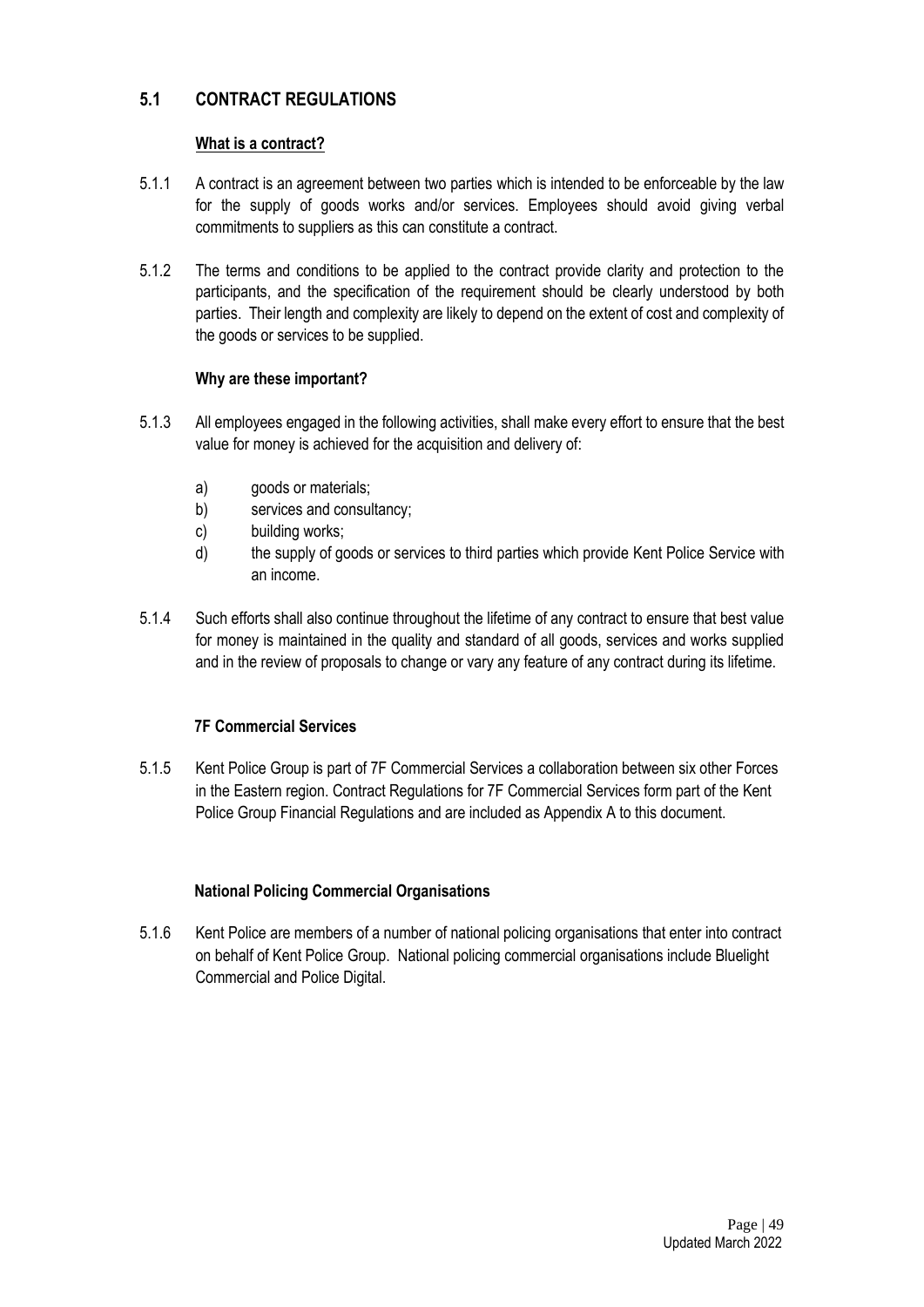# **6.1 EXTERNAL ARRANGEMENTS - JOINT WORKING ARRANGEMENTS**

# **Why is this important?**

- 6.1.1 Public bodies are increasingly encouraged to provide seamless service delivery through working closely with other public bodies, local authorities, agencies and private service providers.
- 6.1.2 Joint working arrangements can take a number of different forms, each with its own governance arrangements. In Kent Police Service these are grouped under the following headings:
	- ➢ Partnerships
	- ➢ Consortia
	- ➢ Collaboration
- 6.1.3 Partners engaged in joint working arrangements have common responsibilities:
	- $\triangleright$  to act in good faith at all times and in the best interests of the partnership's aims and objectives
	- $\triangleright$  to be willing to take on a role in the broader programme, appropriate to the skills and resources of the contributing organisation
	- $\triangleright$  to be open about any conflicts that might arise
	- $\triangleright$  to encourage joint working and promote the sharing of information, resources and skills
	- $\triangleright$  to keep secure any information received as a result of partnership activities or duties that is of a confidential or commercially sensitive nature
	- $\triangleright$  to promote the project
- 6.1.4 In all joint working arrangements, the following key principles must apply:
	- $\triangleright$  before entering into the agreement, a risk assessment has been prepared
	- $\triangleright$  such agreements do not impact adversely upon the services provided by Kent Police Service
	- $\triangleright$  project appraisal is in place to assess the viability of the project in terms of resources, staffing and expertise
	- ➢ all arrangements are properly documented
	- $\triangleright$  regular communication is held with other partners throughout the project in order to achieve the most successful outcome
	- $\triangleright$  audit and control requirements are satisfied
	- ➢ accounting and taxation requirements, particularly VAT, are understood fully and complied with
	- ➢ an appropriate exit strategy has been produced
- 6.1.5 The Kent Police Service element of all joint working arrangements must comply with these Financial Regulations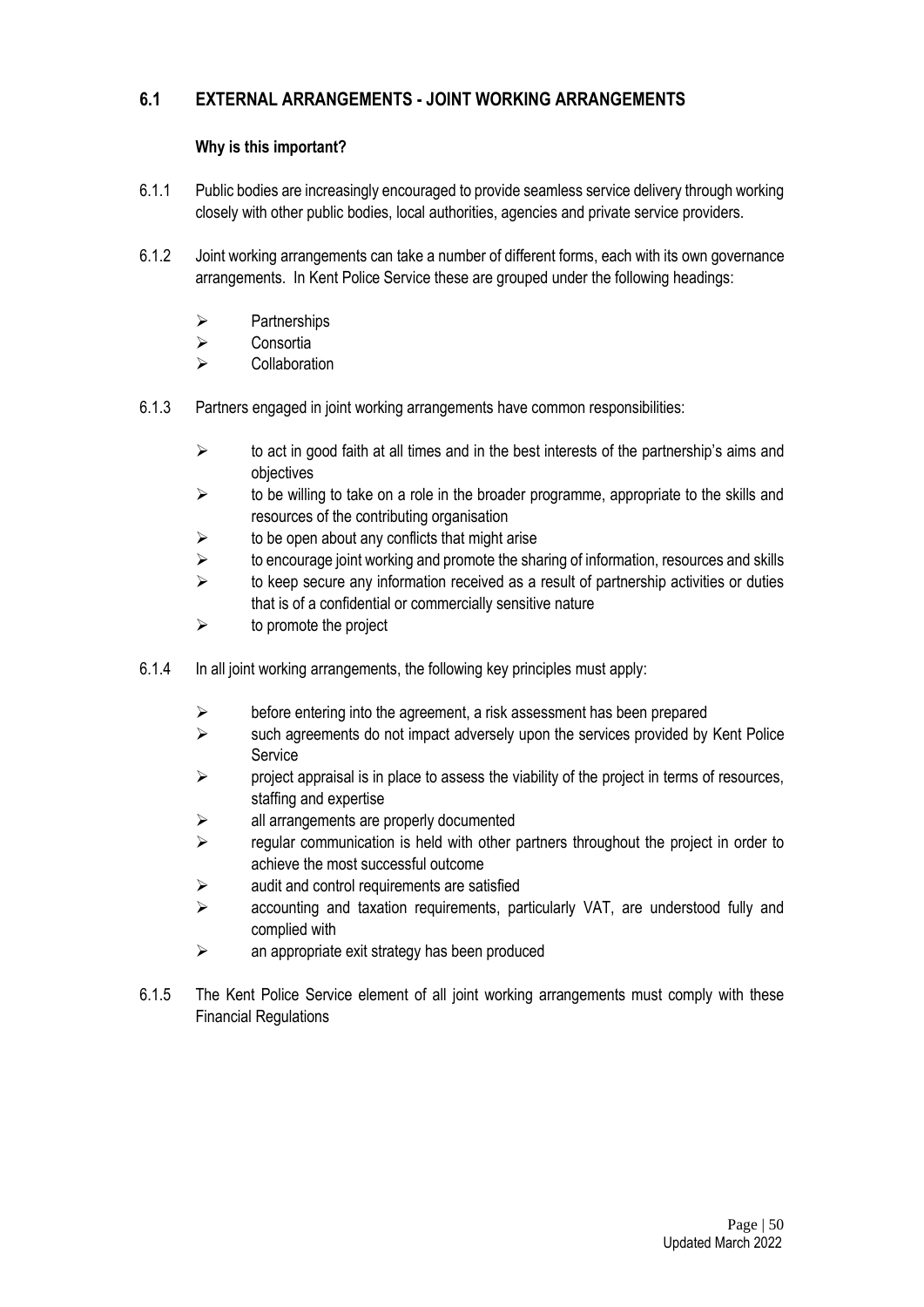# **PARTNERSHIPS**

- 6.1.6 The term partnership refers to groups where members work together as equal partners with a shared vision for a geographic or themed policy area and agree a strategy in which each partner contributes towards its delivery. A useful working definition of such a partnership is where the partners:
	- $\triangleright$  are otherwise independent bodies:
	- $\triangleright$  agree to co-operate to achieve a common goal; and
	- ➢ achieve it to create an organisational structure or process and agreed programme, and share information, risks and rewards
- 6.1.7 The number of partnerships, both locally and nationally, is expanding in response to central government requirements and local initiatives. This is in recognition of the fact that partnership working has the potential to:
	- $\triangleright$  deliver strategic objectives;
	- ➢ improve service quality and cost effectiveness;
	- ➢ ensure the best use of scarce resources; and
	- $\triangleright$  deal with issues which cut across agency and geographic boundaries, and where mainstream programmes alone cannot address the need.
- 6.1.8 Partnerships typically fall into three main categories i.e. statutory based, strategic, and ad-hoc.

#### Statutory based

6.1.9 These are partnerships that are governed by statute. They include, for example, Crime and Disorder Reduction Partnerships (CDRPs) and Local Strategic Partnerships (LSPs)

#### **Strategic**

6.1.10 These are partnerships set up to deliver core policing objectives. They can either be force-wide or local.

#### Ad-hoc

6.1.11 These are typically locally based informal arrangements agreed by the local police commander.

#### **Statutory based partnerships**

6.1.12 As set out in section 10 of the Police Reform and Social Responsibility Act 2011, the PCC, in exercising their functions, must have regard to the relevant priorities of each responsible authority. Subject to the constraints that may be placed on individual funding streams, PCCs are free to pool funding as they and their local partners see fit. PCCs can enter into any local contract for services, individually or collectively with other local partners, including non-police bodies.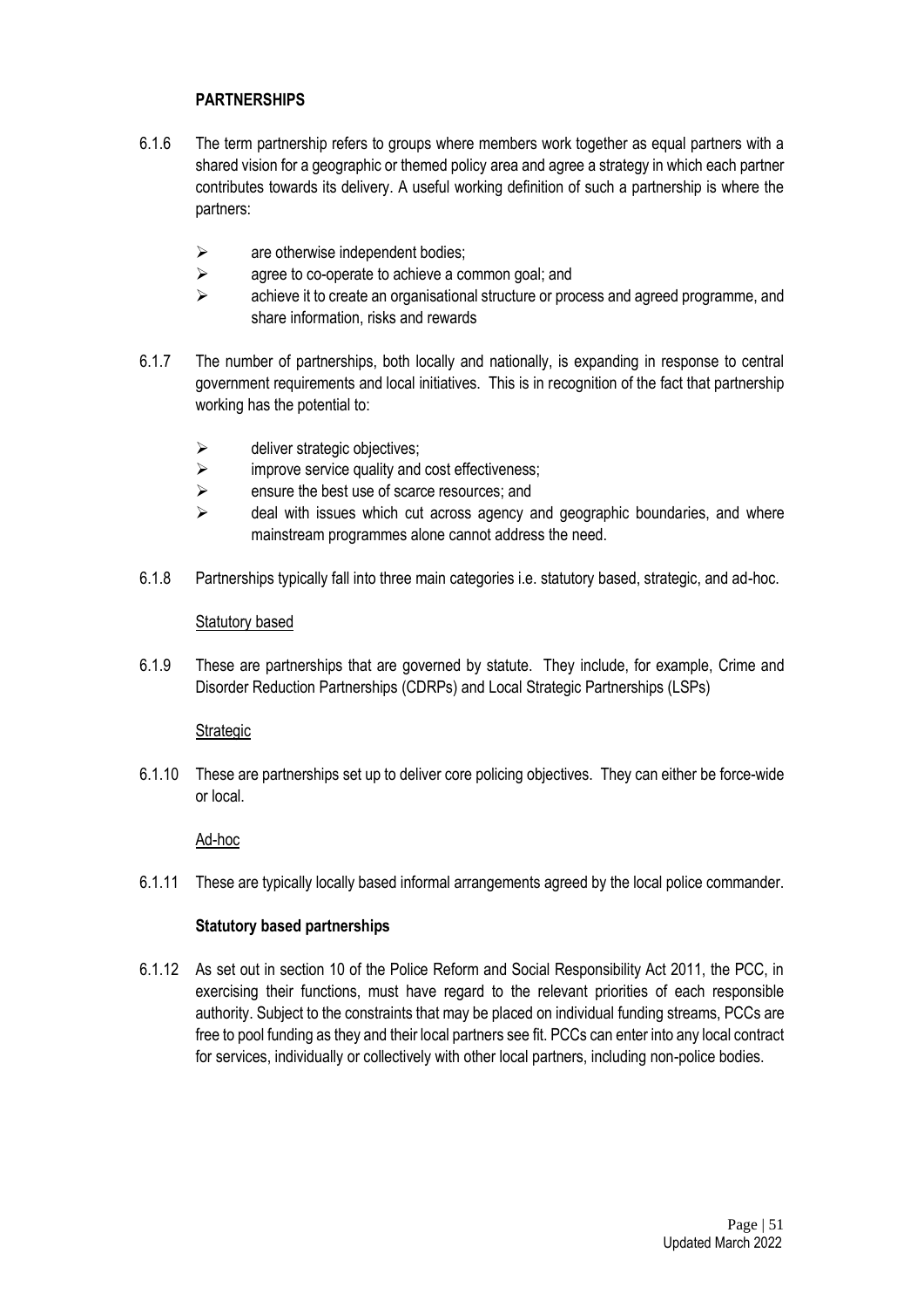6.1.13 When the PCC acts as a commissioner of services, they will need to agree the shared priorities and outcomes expected to be delivered through the contract or grant agreement with each provider. The PCC is able to make crime and disorder grants in support of local priorities. The inclusion of detailed grant conditions directing local authorities how to spend funding need not be the default option. The power to make crime and disorder grants with conditions is contained in section 9 of the Police Reform and Social Responsibility Act 2011. The power to contract for services is set out in paragraph 14 of Schedule 1 and paragraph 7 of Schedule 3 to the Police Reform and Social Responsibility Act 2011.

#### **Responsibilities of the PCC**

- 6.1.14 To have regard to relevant priorities of local partners when considering and setting the 5-year Police and Crime Plan and the annual delivery plan.
- 6.1.15 To publish an annual Commissioning Strategy
- 6.1.16 To make appropriate arrangements to commission services from either the force or external providers

#### **Strategic and ad-hoc partnerships**

6.1.17 Strategic and ad-hoc partnerships are generally set up to deliver core policing objectives and can be force-wide or locally agreed partnerships.

#### **Responsibilities of Chief Officers**

- 6.1.18 To follow all relevant guidance.
- 6.1.19 To consult, as early as possible, the Force CFO and the PCC CFO to ensure the correct treatment of taxation and other accounting arrangements
- 6.1.20 To produce a Memorandum of Understanding (MOU) setting out the appropriate governance arrangements for the project. This document should be signed by the Chief Executive.

# **CONSORTIUM ARRANGEMENTS**

6.1.21 A consortium is a long-term joint working arrangement with other bodies, operating with a formal legal structure approved by the PCC.

#### **Responsibilities of Chief Officers**

- 6.1.22 To contact the Chief Executive before entering into a formal consortium agreement, to establish the correct legal framework.
- 6.1.23 To consult, as early as possible, the Force CFO and the PCC CFO to ensure the correct treatment of taxation and other accounting arrangements
- 6.1.24 To produce a business case to show the full economic benefits to be obtained from participation in the consortium.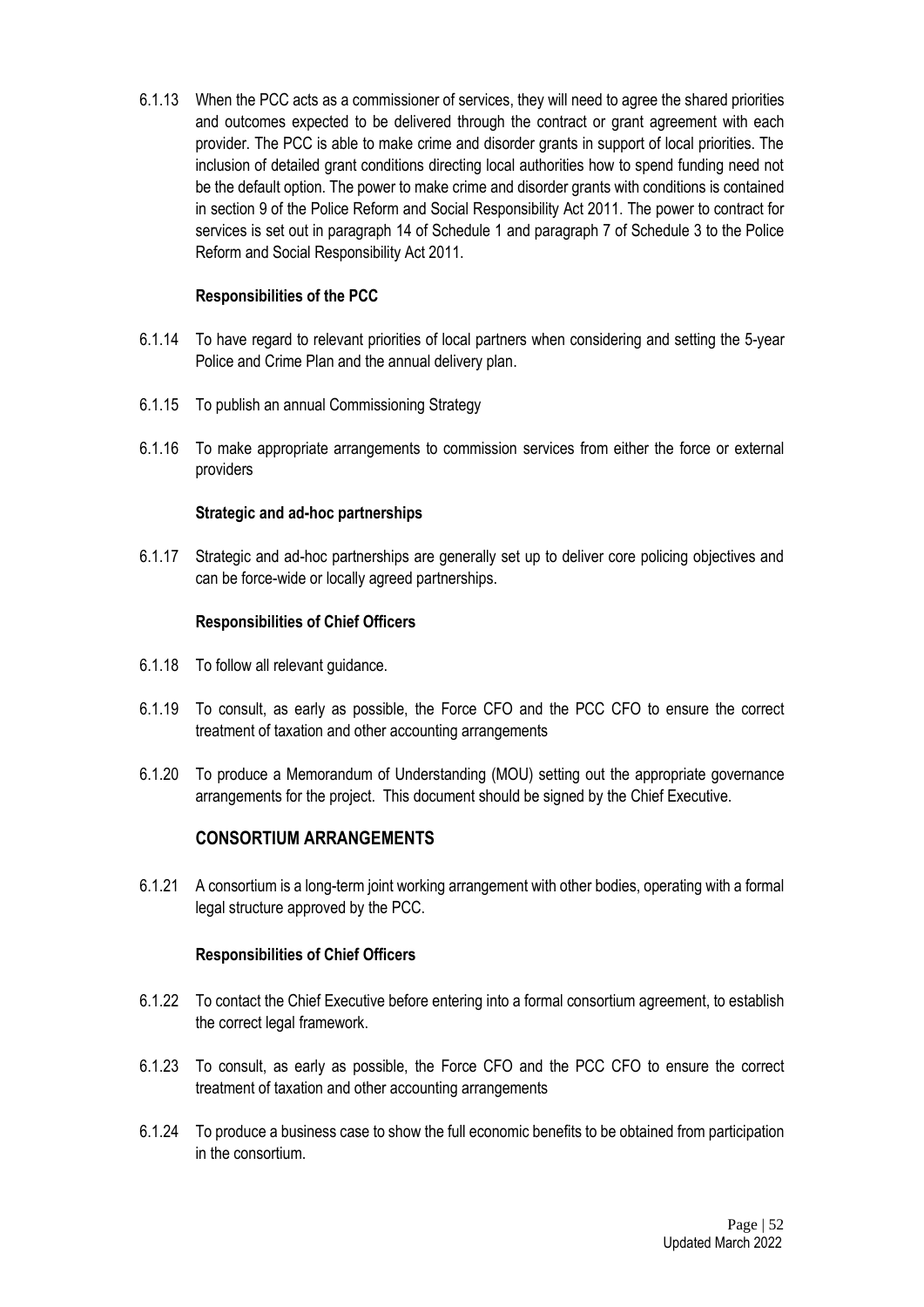6.1.25 To produce a Memorandum of Understanding (MOU) setting out the appropriate governance arrangements for the project. This document should be signed by the Chief Executive

# **Responsibilities of the PCC**

6.1.26 To approve Kent Police Service participation in the consortium arrangement including signing if satisfied any relevant section 22 or equivalent agreements.

# **COLLABORATION**

- 6.1.27 Under sections 22A to 22C of the Police Act 1996 as inserted by section 89 of the Police Reform and Social Responsibility Act 2011, Chief Constables and PCCs have the legal power and duty to enter into collaboration agreements to improve the efficiency or effectiveness of one or more police force or PCCs. Any collaboration which relates to the functions of a police force must first be agreed with the Chief Constable.
- 6.1.28 The PCC shall hold the Chief Constables to account for any collaboration in which the force is involved
- 6.1.29 Any such proposal must be discussed with the PCC CFO and Force CFO in the first instance.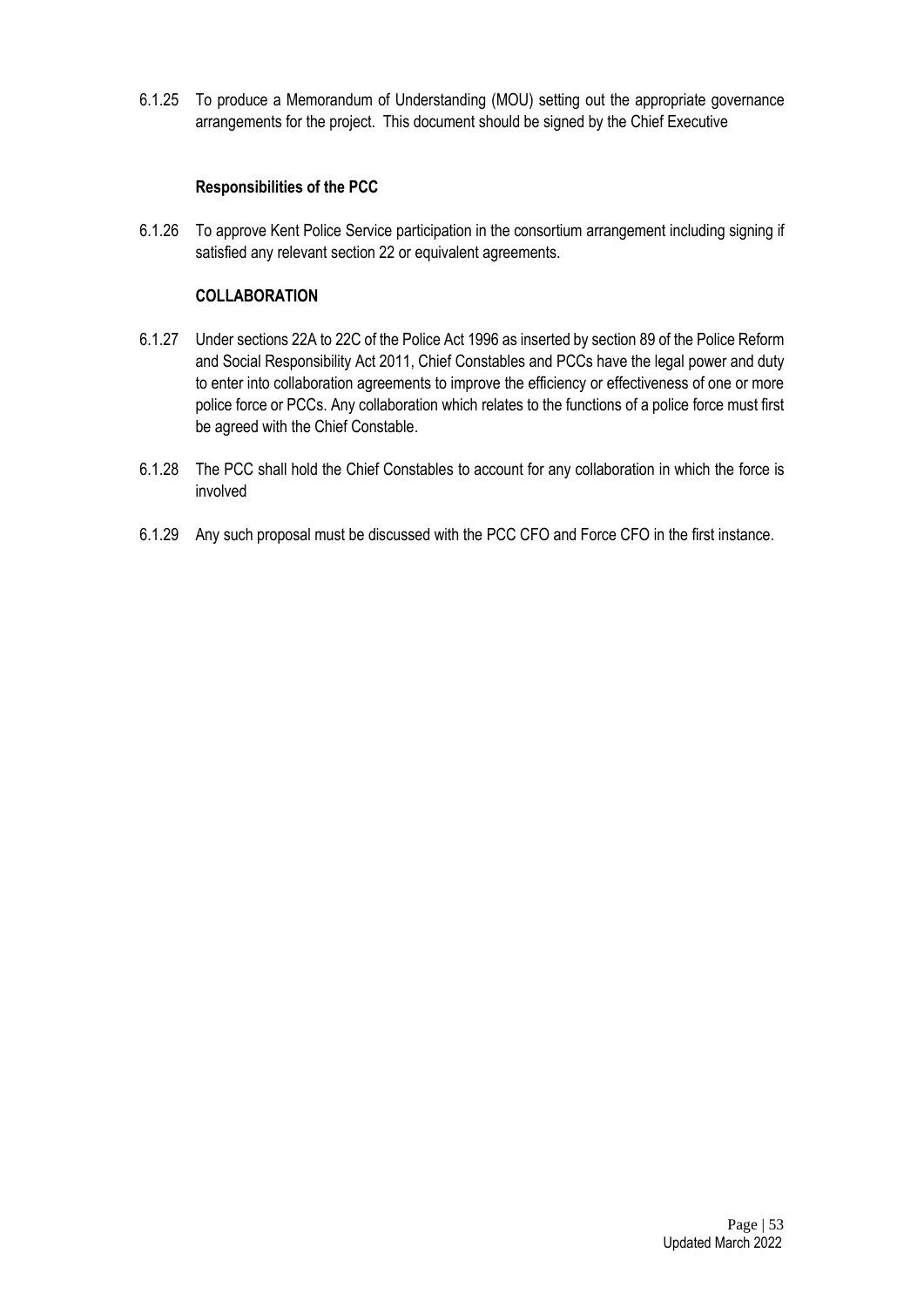# **6.2 EXTERNAL FUNDING**

#### **Why is this important?**

- 6.2.1 External funding can be a very important source of income, but funding conditions need to be carefully considered to ensure that they are compatible with the aims and objectives of Kent Police Service. Funds from external agencies provide additional resources to enable Kent Police Service to deliver its objectives. However, in some instances, although the scope for external funding has increased, such funding is linked to tight specifications and may not be flexible enough to link to the Police and Crime Plan.
- 6.2.2 The main source of such funding for Kent Police Service will tend to be specific government grants, additional contributions from local authorities (e.g. for ANPR, CCTV and PCSOs) and donations from third parties (e.g. towards capital expenditure)

#### **Responsibilities of Chief Officers**

6.2.3 To pursue actively any opportunities for additional funding where this is considered to be in the interests of Kent Police Service.

#### **Responsibilities of the Chief Constable and the PCC**

6.2.4 To ensure that the match-funding requirements and exit strategies are considered prior to entering into the agreements and that future medium-term financial forecasts reflect these requirements.

# **Responsibilities of the PCC CFO and Force CFO**

6.2.5 To ensure that all funding notified by external bodies is received and properly accounted for, and that all claims for funds are made by the due date and that any audit requirements specified in the funding agreement are met.

- 6.2.6 To ensure that funds are acquired only to meet policing needs and objectives
- 6.2.7 To ensure that key conditions of funding and any statutory requirements are complied with and that the responsibilities of the accountable body are clearly understood
- 6.2.8 To ensure that any conditions placed on Kent Police Service in relation to external funding are in accordance with the approved policies of the PCC. If there is a conflict, this needs to be taken to the PCC for resolution.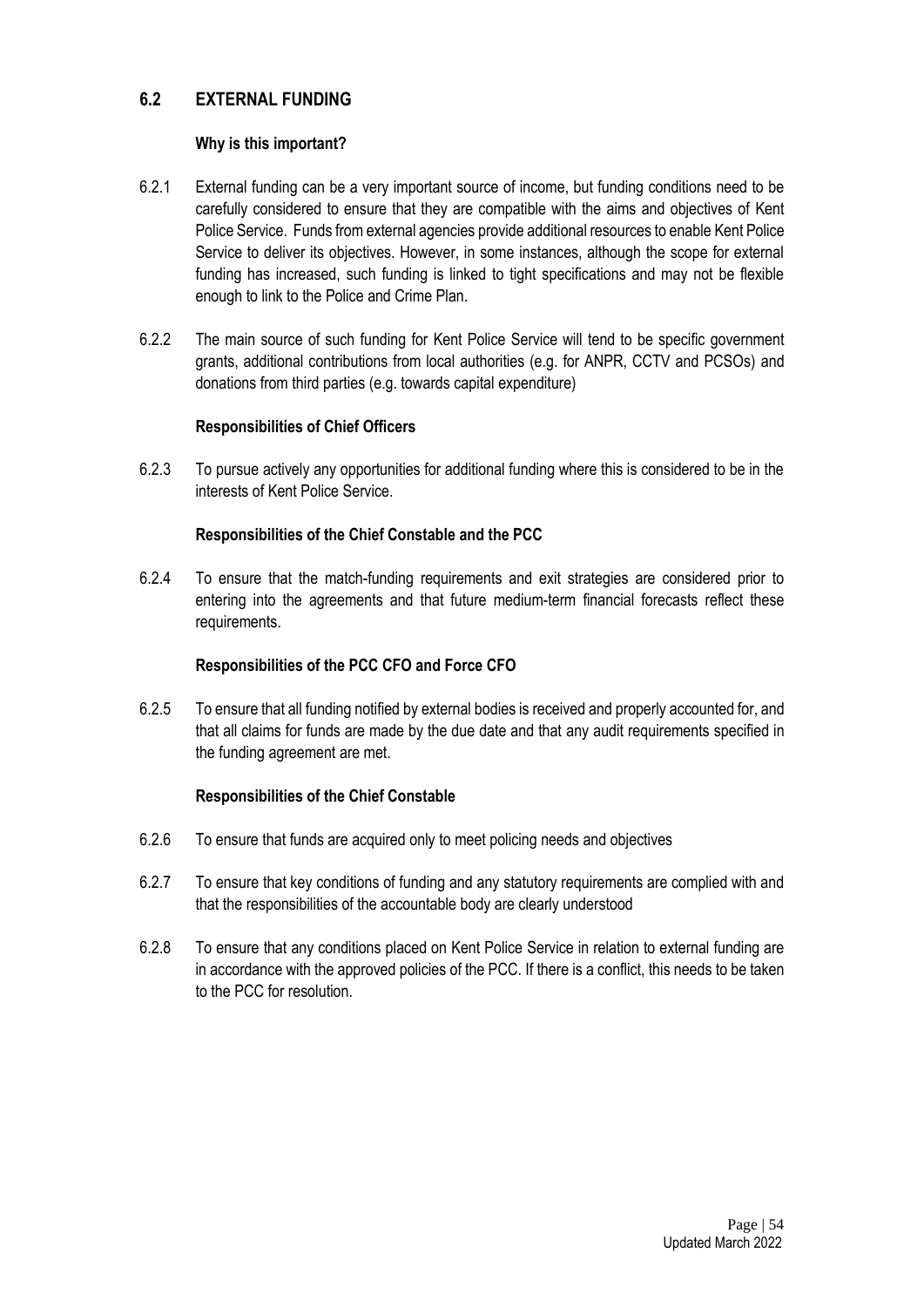# **6.3 WORKS FOR EXTERNAL BODIES**

# **Why is this required?**

6.3.1 Kent Police Service provides services to other bodies outside of its normal obligations, for which charges are made e.g. training, special services. Arrangements should be in place to ensure that any risks associated with this work are minimised and that such work is not ultra vires.

- 6.3.2 To ensure that proposals for assistance are costed, that no contract is subsidised by Kent Police Service and that, where possible, payment is received in advance of the delivery of the service so that Kent Police service is not put at risk from any liabilities such as bad debts.
- 6.3.3 To ensure that appropriate insurance arrangements are in place.
- 6.3.4 To ensure that all contracts are properly documented
- 6.3.5 To ensure that such contracts do not impact adversely on the services provided by Kent Police Service
- 6.3.6 The submission of tenders for the supply of goods and/or services should be approved as follows:
	- a) For tenders up to £250,000 by the Chief Constable after consultation with the Tier 1 Head of 7F Commercial Services or nominated Deputy
	- b) Between £250,000 and £1,000,000 by the Chief Constable in consultation with the PCC CFO
	- c) Over £1,000,000 the prior approval of the PCC is required.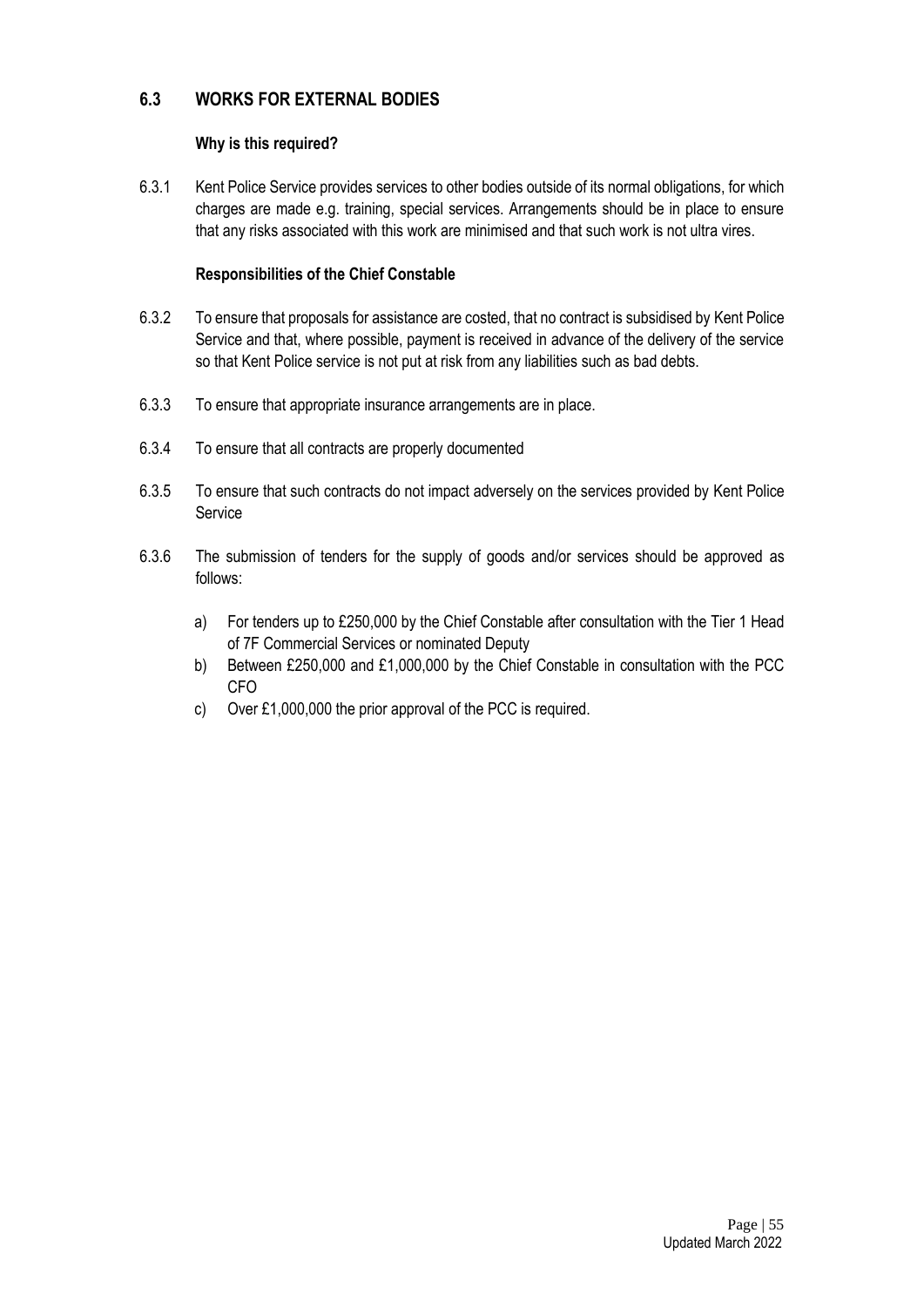# **7 SUMMARY OF DELEGATED LIMITS**

7.1.1 References to Sections refer to the relevant part of these regulations where a delegated limit is to apply.

# **Virements: Section 2.2 Budgetary Control**

7.1.2 The level of authorisation for revenue virements are:

| <b>Force Budget</b> |                       |
|---------------------|-----------------------|
| Up to £500,000      | Force CFO             |
| Over £500,000       | PCC CFO and Force CFO |
| PCC's own budget    |                       |
| Up to £500,000      | PCC CEO               |
| Over £500,000       | PCC CFO               |

7.1.3 The Chief Constable may use revenue provision to purchase capital items or carry out capital works subject to obtaining PCC approval where the proposed transfer exceeds £500,000.

# **Asset register: Section 3.5 Assets**

7.1.4 The Chief Constable shall maintain an asset register for all fixed assets with an individual value in excess of the limits shown below:

| Land & Buildings             | all values |
|------------------------------|------------|
| Vehicles including bicycles  | all values |
| ICT software and hardware    | £12,000    |
| Plant & Equipment            | £12,000    |
| Desktop and laptop computers | all values |

# **Bad debt write off: Section 4.2 Income**

7.1.5 The Force CFO is responsible for the approval of the write-off of bad debts, in consultation with the CEO or the PCC CFO, up to the level shown below. Amounts for write-off above this value must be referred to the PCC for approval, supported by a written report explaining the reason(s) for the writeoff.

Up to £25,000 by the Force CFO Over £25,000 by the PCC-CFO notified by the Force CFO

# **Payment of ex gratia payments: Section 4.7 Ex Gratia Payments**

7.1.6 The Chief Constable is responsible to make ex gratia payments to members of the public for damage or loss to property or for personal injury or costs incurred as a result of police action up to the following limits.

Up to £500 Budget holder £500 - £2,500 Force CFO Over £5,000 PCC

£2,500 - £5,000 Notify PCC-CFO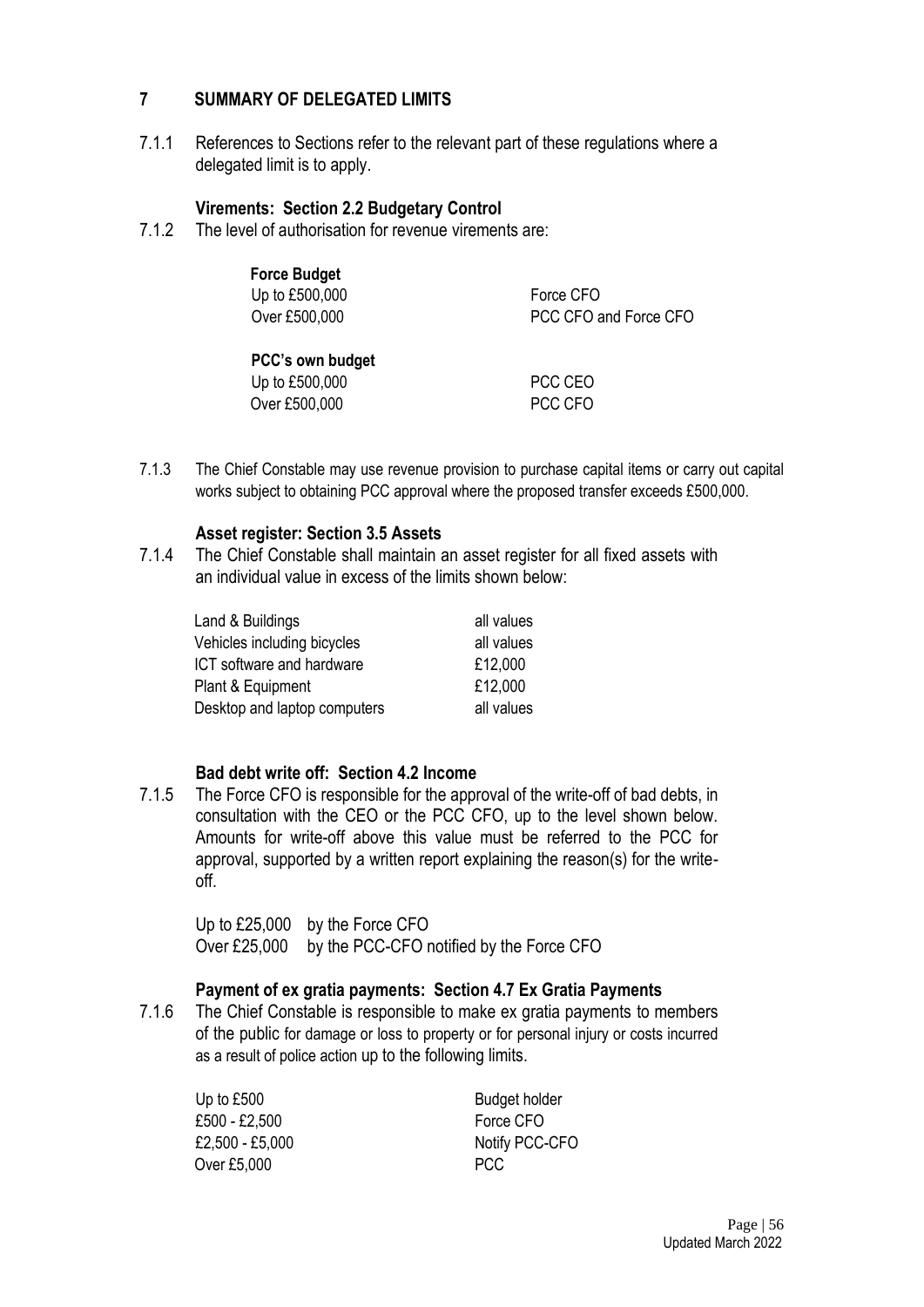7.1.7 The Chief Constable is responsible to make ex gratia payments to a police officer, police staff or any member of the extended police family, in the execution of duty up to the following limits.

| Up to $£500$    | Budget holder  |
|-----------------|----------------|
| £500 - £2,500   | Notify PCC-CFO |
| £2,500 - £5,000 | Notify PCC-CFO |
| Over £5,000     | <b>PCC</b>     |

# **Competitive procurement: Section 5.1 Contract Regulations and Appendix A (7F Commercial Services)**

7.1.8 Competition procedures and authorisation levels are shown in the table below.

| <b>Estimated</b><br>Value | <b>Procurement</b><br><b>Procedure</b>                                                                                                                                | <b>Level of Delegated Authority</b>                                                                                                |
|---------------------------|-----------------------------------------------------------------------------------------------------------------------------------------------------------------------|------------------------------------------------------------------------------------------------------------------------------------|
| £0 - £5,000               | written quote, where<br>1<br>possible<br>from<br>a local<br>supplier.                                                                                                 | Tier 6 Procurement Personnel level staff<br>as detailed in the S22a and FBC function<br>structure chart                            |
| £5,000<br>£50,000         | 3 written quotes or use<br>of e-tendering system.<br>Where possible, at least<br>1 quotation should be<br>from a local supplier.                                      | Tiers 4 and 5 Procurement Personnel<br>level staff as detailed in the S22a and<br>FBC function structure chart                     |
| £50,000 -<br>£100,000     | Competitive tender.<br><b>Request for Work Form</b><br>confirming Budget and<br>Stakeholder (business<br>strategic lead) approval<br>required before<br>commencement. | Tier 3 Procurement Personnel level staff<br>as detailed in the S22a and FBC function<br>structure chart                            |
| £100,000 -<br>£150,000    | Competitive tender.<br><b>Request for Work Form</b><br>confirming Budget and<br>Stakeholder (business<br>strategic lead) approval<br>required before<br>commencement. | Tier 2 Procurement Personnel level staff<br>as detailed in the S22a and FBC function<br>structure chart                            |
| £150,000 -<br>£250,000    | Competitive tender.<br><b>Request for Work Form</b><br>confirming Budget and<br>Stakeholder (business<br>strategic lead) approval<br>required before<br>commencement. | 7F Head of Procurement or<br>Tier 1<br>nominated deputy level staff as detailed<br>in the S22a and FBC function structure<br>chart |